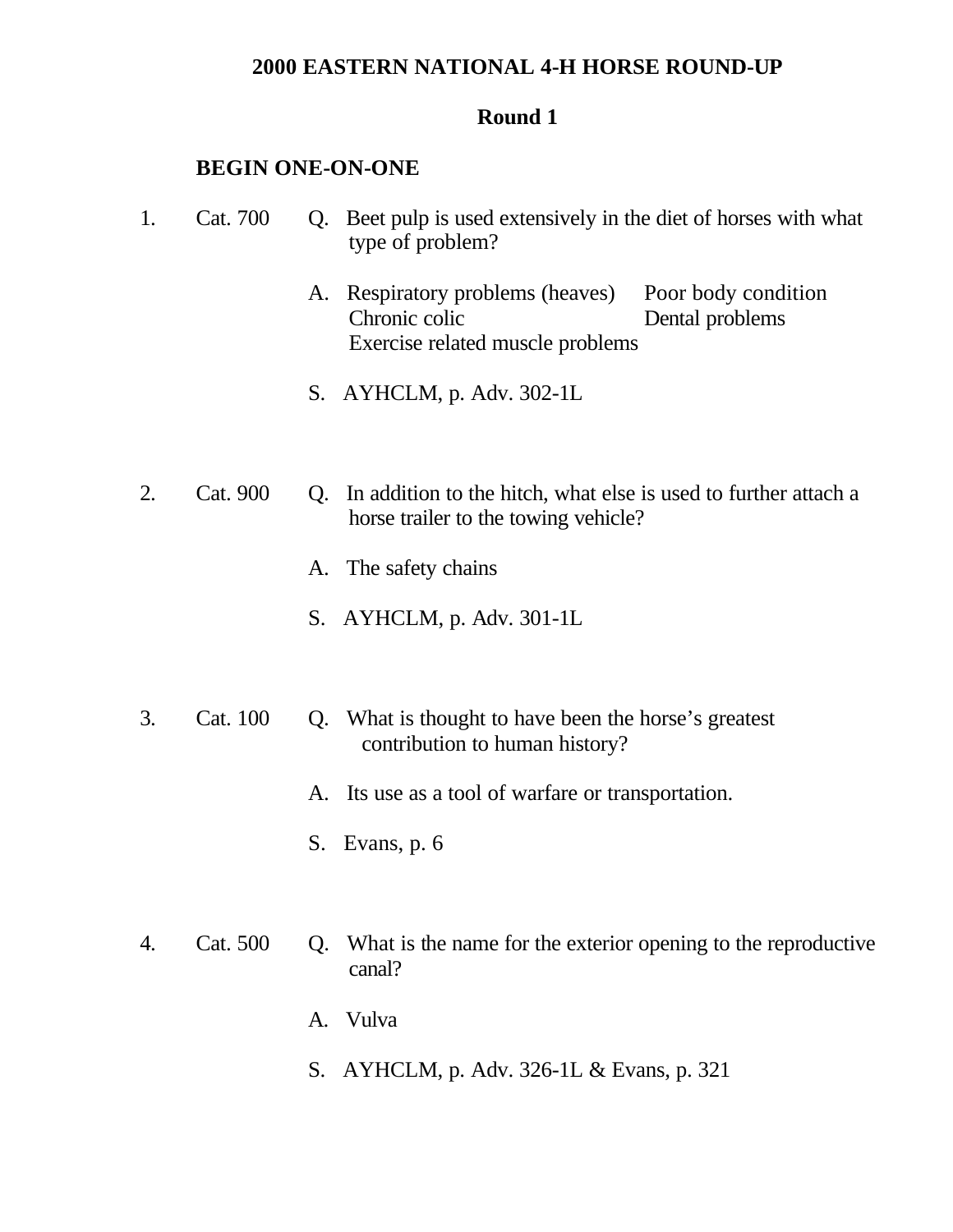- 5. Cat. 800 Q. What is the major cause of a sole bruise?
	- A. Concussion to the sole by rocks, gravel or other hard object.
	- S. AYHCLM, p. Adv. 334-1L
- 6. Cat. 300 Q. What characteristic must a Grulla possess to be eligible for registry?
	- A. A dorsal stripe, smokey blue color, black points
	- S. Evans, p. 51
- 7. Cat. 400 Q. What is the most commonly used technique for estimating body weight of the horse?
	- A. Use of a heart or girth tape/ weight tape
	- S. AYHCLM, p. Adv. 303-2L & FCH p. 118
- 8. Cat. 200 Q. Too small to be ridden by an adult but too spirited for most children, this elegant, fiery breed of pony is the aristocrat of the pony world. He has been referred to at the "Prince of Ponies". What breed is this?
	- A. The Hackney Pony
	- S. Evans, p. 61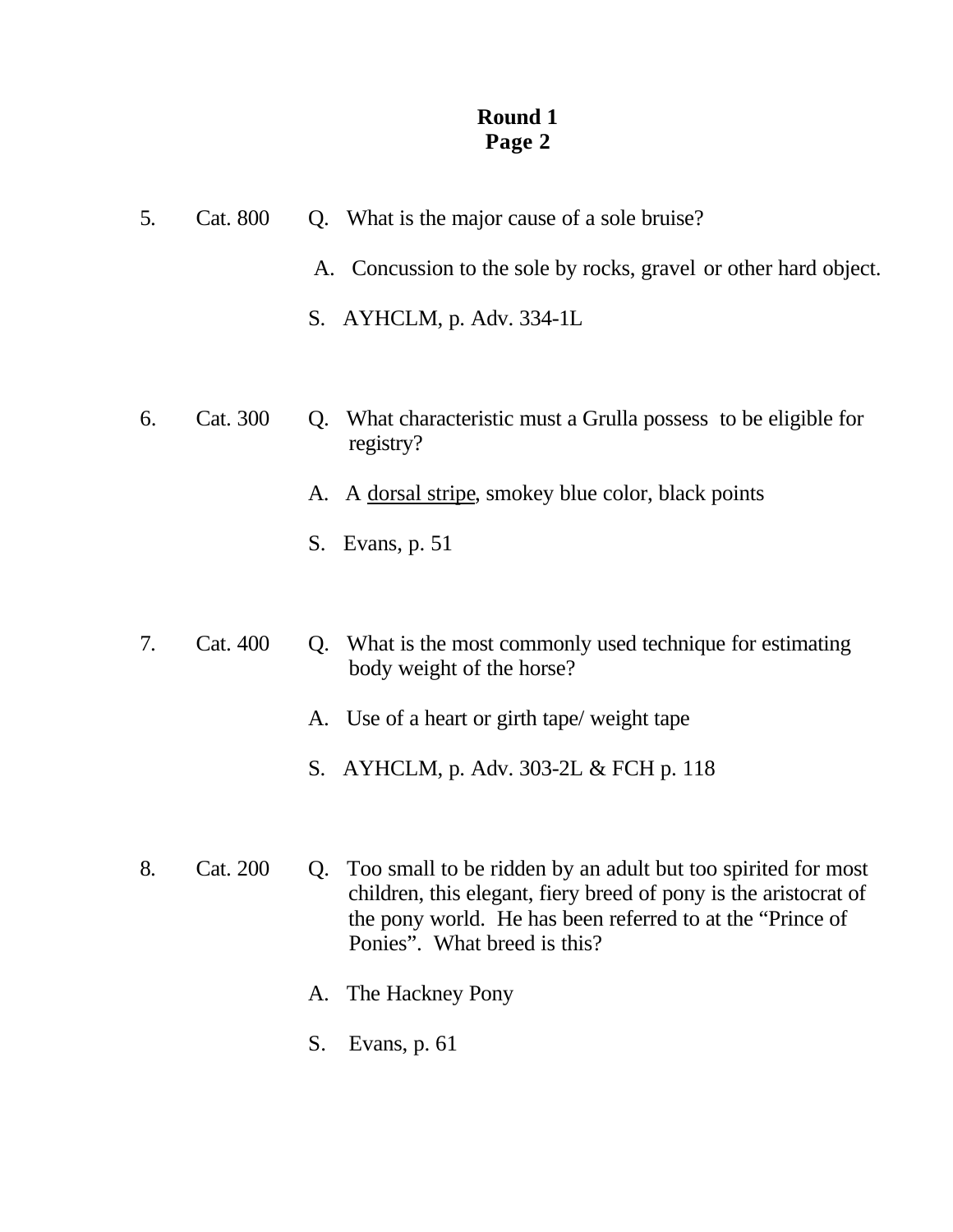| 9.  | Cat. 1000 |    | Q. What is another name for the cinch?                                            |
|-----|-----------|----|-----------------------------------------------------------------------------------|
|     |           |    | A. Girth, bellyband                                                               |
|     |           |    | S. HIH, p. 1100-3                                                                 |
|     |           |    |                                                                                   |
| 10. | Cat. 500  |    | Q. What hormone causes the cervix of the mare to become<br>relaxed during estrus? |
|     |           | A. | Estrogen                                                                          |

- S. AYHCLM, p. Adv. 326-1L & Evans, p. 127
- 11. Cat. 700 Q. What is the term for feed stuffs high in fiber?
	- A. Forage or roughage
	- S. Evans, p. 189 & FCH p. 390
- 12. Cat. 600 Q. What is the term used for a horse that has too much slope to its croup?
	- A. Goose rumped
	- S. Evans, p. 154

# **END ONE-ON-ONE**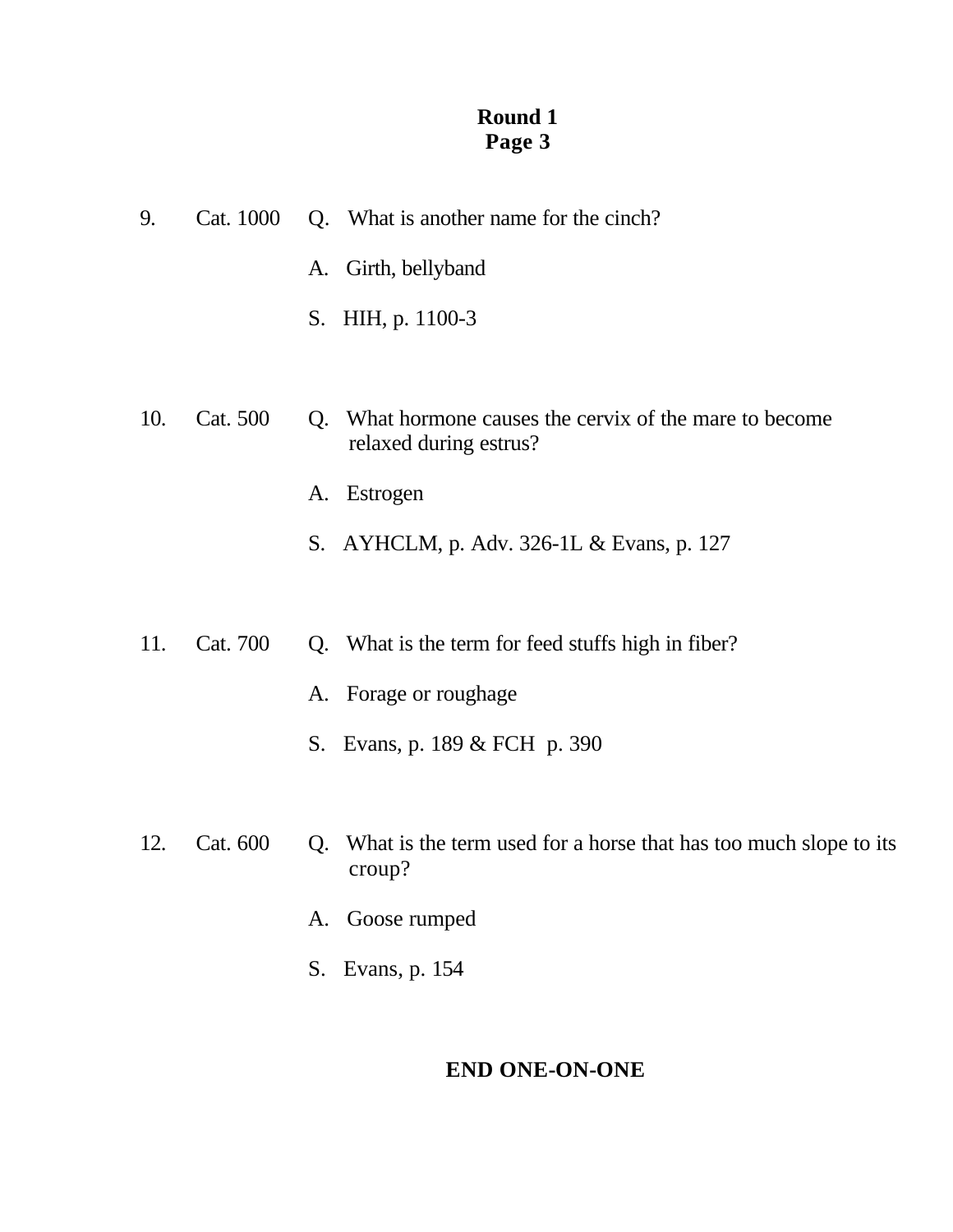# **BEGIN OPEN QUESTIONS**

- 13. Cat. 600 Q. What is the name for the fast, flashy, four-beat gait sometimes referred to as the single foot?
	- A. The rack
	- S. Evans, p. 40
- 14. Cat. 400 Q. What is the final segment of the digestive tract of the horse?
	- A. The rectum
	- S. AYHCLM, p. Adv. 303-2L & CAHA, p. 52

# **TOSS-UP QUESTION – BONUS ATTACHED**

- 15. Cat. 700 Q. What is the single most important factor affecting the quality of a forage at harvest?
	- A. The plant's stage of maturity
	- S. AYHCLM, p. Adv. 302-1L & FCH p. 68

# 16. **BONUS QUESTION**

- Q. During cleaning of the foot, name four things that the foot should be inspected for.
- A. Rocks Nails Loose/Missing Bruises Puncture Wounds Loose shoes (if shod) Abnormal Growth Disease (such as thrush) Uneven Wear General Hoof Condition (cracks, splitting, inadequate moisture, etc)
- S. Evans, p. 720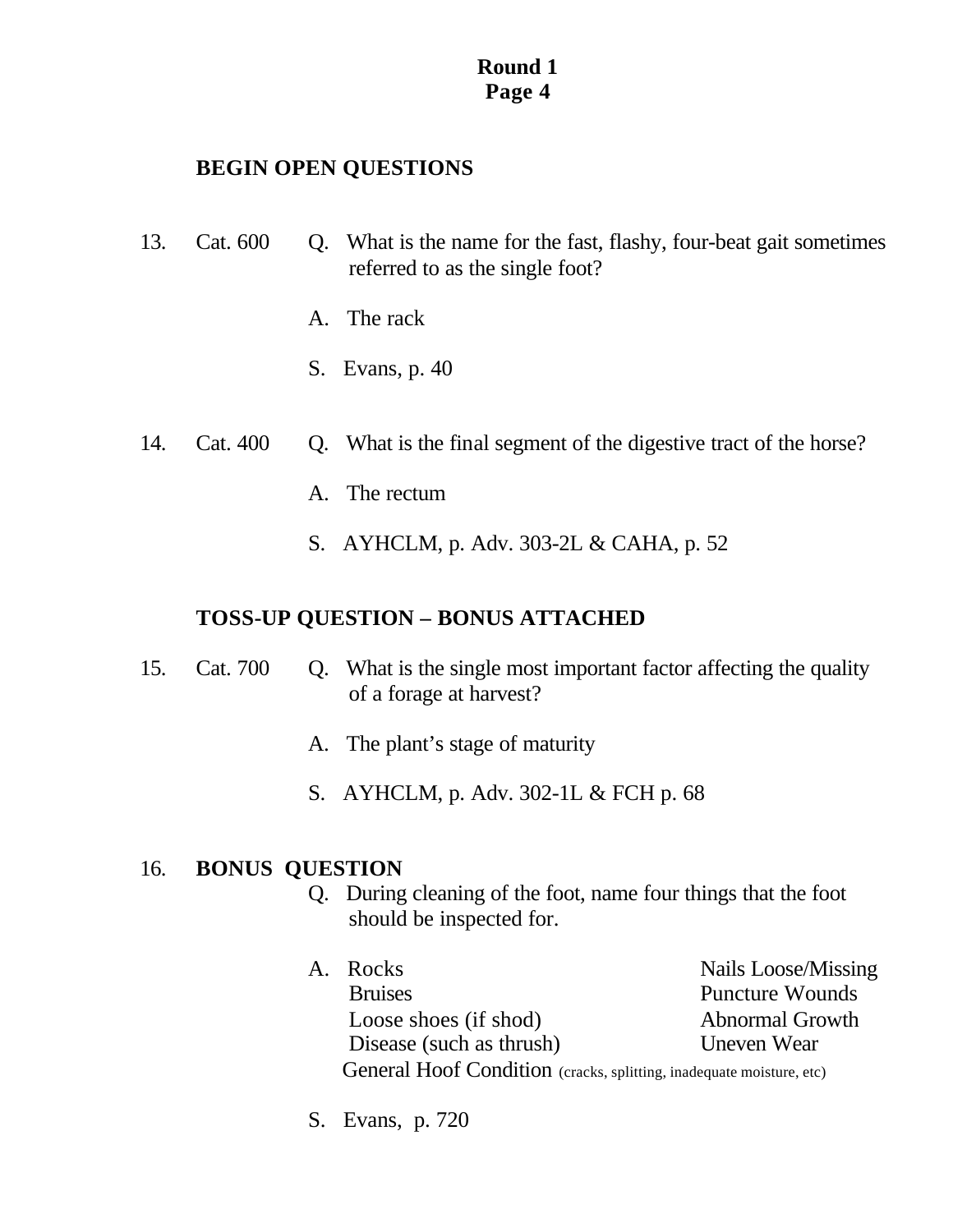# **RESUME OPEN QUESTIONS**

- 17. Cat. 800 Q. What type of colic occurs when there is an obstructive lodging of food in the intestine?
	- A. Impaction colic
	- S. Equus Glossary 267 & FCH p, 294
- 18. Cat. 100 Q. What is the term used for the feral donkeys of the American South West?
	- A. Burros
	- S. Evans, p. 76
- 19. Cat. 600 Q. What is depth of heart?
	- A. Depth of heart is the measurement from the top of the withers to the chest floor.
	- S. AYHCLM, p. Adv. 323-2L

# **TOSS-UP QUESTION – BONUS ATTACHED**

- 20. Cat. 1000 Q. What type of saddle am I describing? This light weight saddle gives the rider a straight leg position and a deep seat for security and balance. The tall horn gives the rider something to grab on the turns. The saddle's skirts are often rounded.
	- A. Barrel Racing saddle
	- S. HIH, p. 1100-5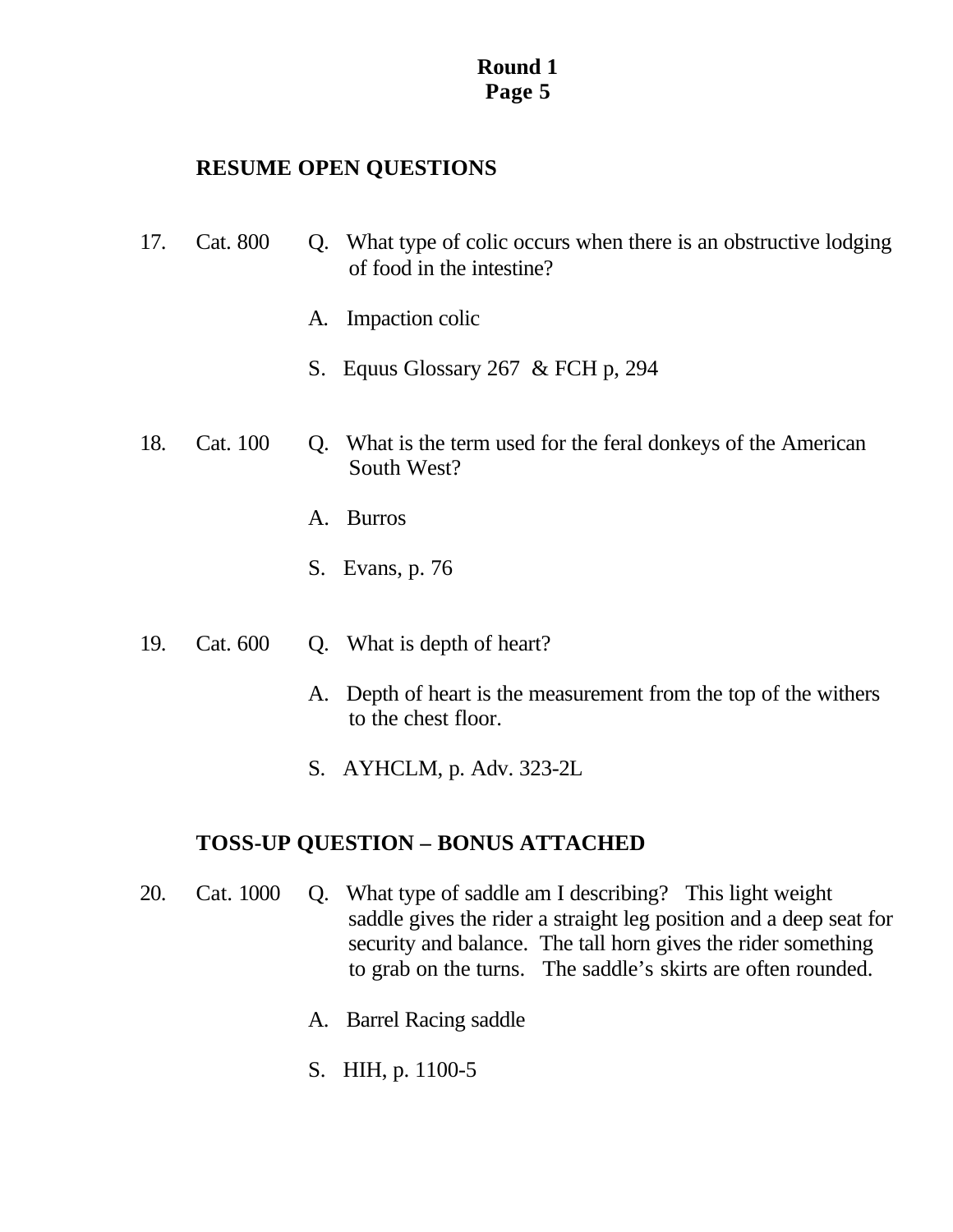# 21. **BONUS QUESTION**

- Q. List four things that an equine dentist looks for or feels in the horse's mouth.
- A. Sharp enamel points Retention of deciduous (baby) teeth/caps Presence of wolf teeth Hooks on the sides where teeth do not fully come together Long or tall teeth in older horses Infected teeth and gums Malalignment or uneven wear Tall and/or excessively sharp canines Sharp edges Missing or damaged teeth Attrition in older horses (missing teeth)
- S. AYHCLM, p. Adv. 304-1L & FCH p. 177

- 22. Cat. 900 Q. What is meant by the term "full board"?
	- A. The stable where the horse is being kept will generally take care of all of the horse's needs.
	- S. AYHCLM, p. Adv. 324-1L
- 23. Cat. 400 Q. What is the name for the functional unit of the lungs that exchanges gas?
	- A. Alveoli
	- S. AYHCLM, p. Adv. 325-2 & HIH 810 & CAHA, p. 67
- 24. Cat. 700 Q. Which vitamin is known as the "sunshine vitamin"?
	- A. Vitamin D
	- S. Evans, p. 240 & FCH p. 48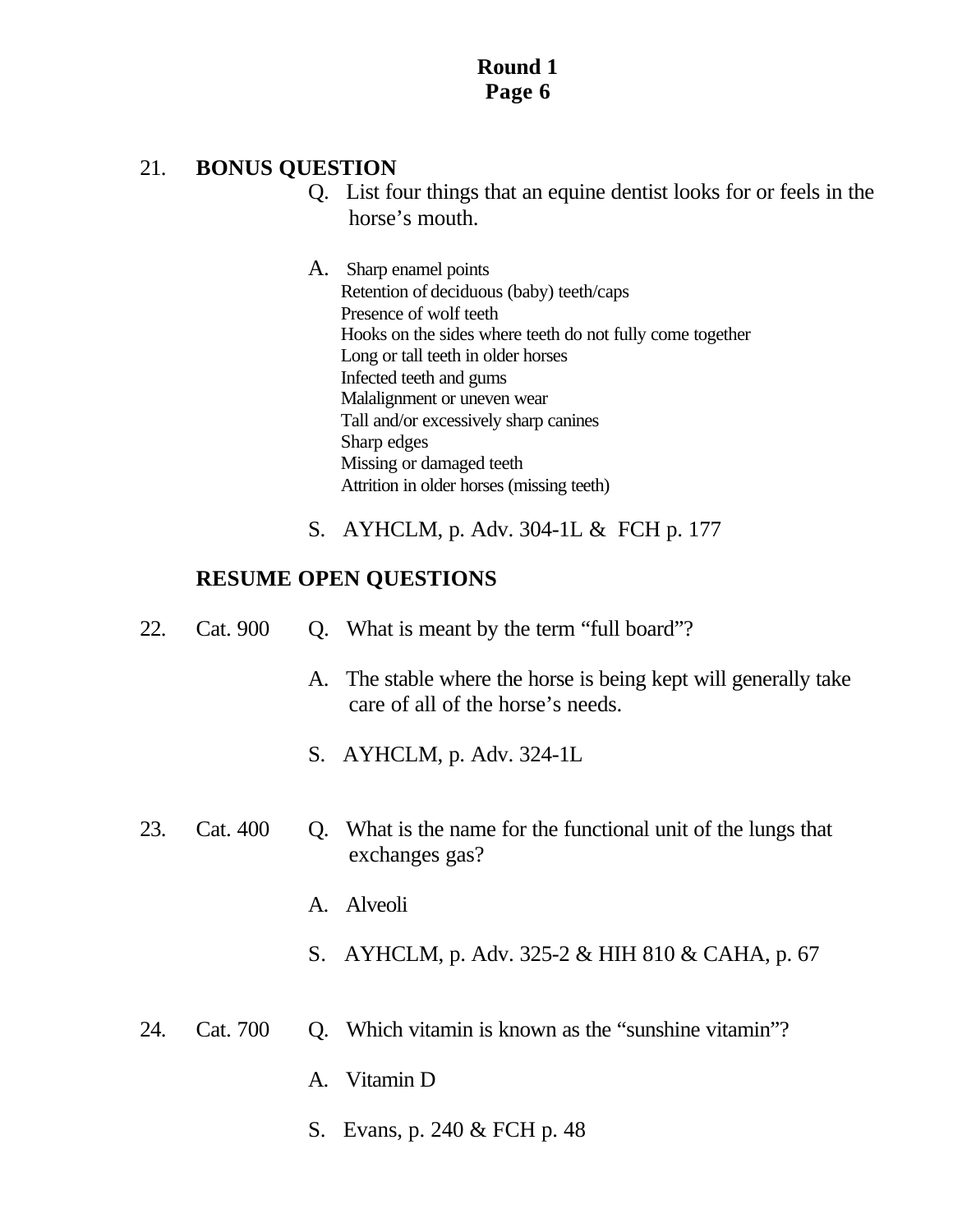- 25. Cat. 1000 Q. What is the term for the type of bit mouth piece that does not have a port and is not jointed in the middle, but has a slight bow?
	- A. Mullen Mouth
	- S. HIH, p. 1100-11

#### **TOSS-UP QUESTION – BONUS ATTACHED**

- 26. Cat. 800 Q. If a horse suddenly starts rubbing its tail, what parasite may be the cause of this action?
	- A. Pinworms, lice, ticks
	- S. Evans, p. 640 & FCH p. 158

#### 27. **BONUS QUESTION**

- Q. Name four equine related careers where workers do not work hands-on with live horses.
- A. Cooperative Extension personnel Department of Agriculture personnel Breed Association or Horse Council Representatives Horse Show/Race Track Announcer Feed Industry Tack Store Horse Show Organizer **Horse Show Judge** Equine Insurance Barn Builder Equine Lawyer Equine Appraiser

S. AYHCLM, p. Adv. 338-2L

- 28. Cat. 600 Q. Describe "contracted heels".
	- A. The heels of the hoof are too close together and too upright for normal conformation of the foot, frog may be shrunken.
	- S. Equus Glossary 268 & Evans, p. 167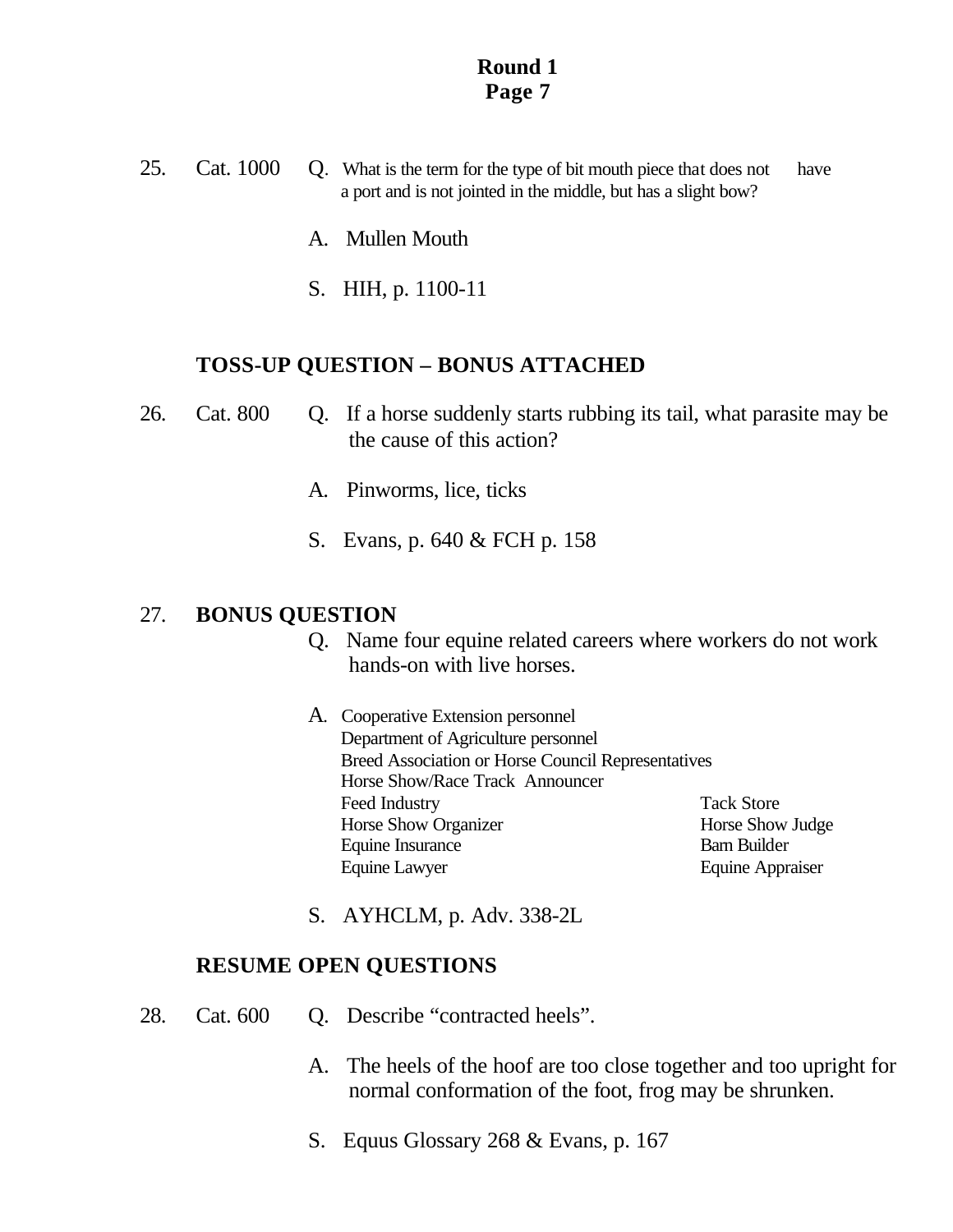- 29. Cat. 500 Q. What is a "crossbred"?
	- A. Crossbred has at least one registered parent and are usually crosses between registered parents of two different breeds.
	- S. Evans, p. 137
- 30. Cat. 400 Q. In reference to horses, what is the frog?
	- A. The wedge-shaped, soft horn structure on the underside of the hoof.
	- S. Equus Glossary 266 & CAHA, p. 24
- 31. Cat. 800 Q. What is another name for "equine distemper"?
	- A. Strangles
	- S. Evans, p. 96 & FCH p. 405,173

### **LAST QUESTION IN MATCH**

- 32. Cat. 900 Q. What is the term used for a kick that is forward and sideward?
	- A. Cowkick
	- S. Evans, p. 182

#### **END ROUND ONE**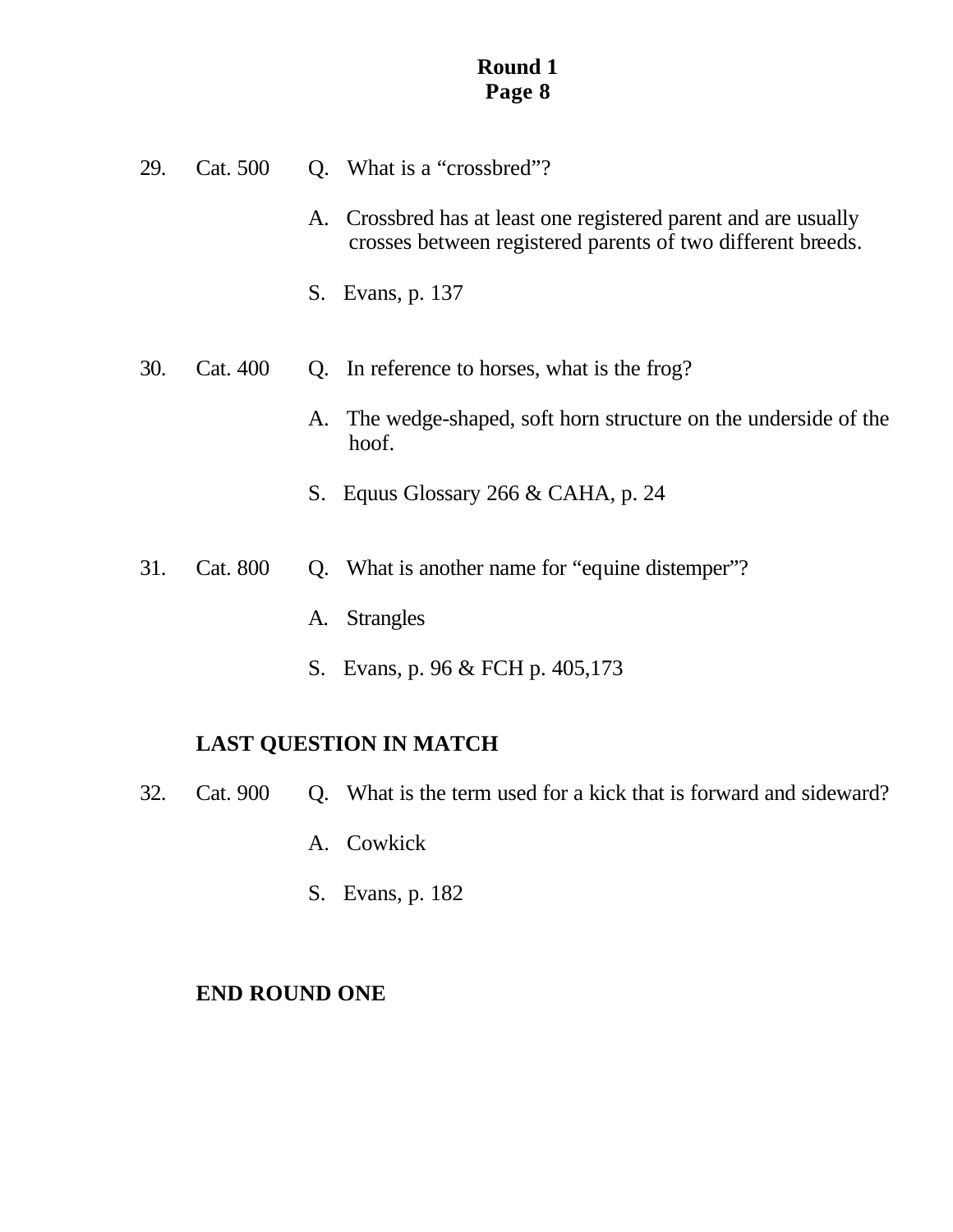### **2000 EASTERN NATIONAL 4-H HORSE ROUND-UP**

#### **Round 2**

#### **BEGIN ONE-ON-ONE**

- 1. Cat. 800 Q. What is the general term for the condition when a horse becomes uncoordinated and staggers due to a disease or injury of the brain or spinal chord?
	- A. Ataxia
	- S. Equus Glossary 263 & FCH, p. 381
- 2. Cat. 100 Q. What was the origin of the horses that were first re-introduced to North America during the 1500's?
	- A. Spanish horses
	- S. Evans, p. 7
- 3. Cat. 200 Q. This Austrian breed of horse often resembles the Belgian, mostly because their coat is a light shade of chestnut with flaxen mane and tail, and are stout in body type. What breed is it?
	- A. The Haflinger
	- S. Evans, p. 74
- 4. Cat. 700 Q. What is the most economical protein supplement fed to horses?
	- A. Soybean meal
	- S. AYHCLM, p. Adv. 302-1L, Evans, p. 256 & FCH, p. 142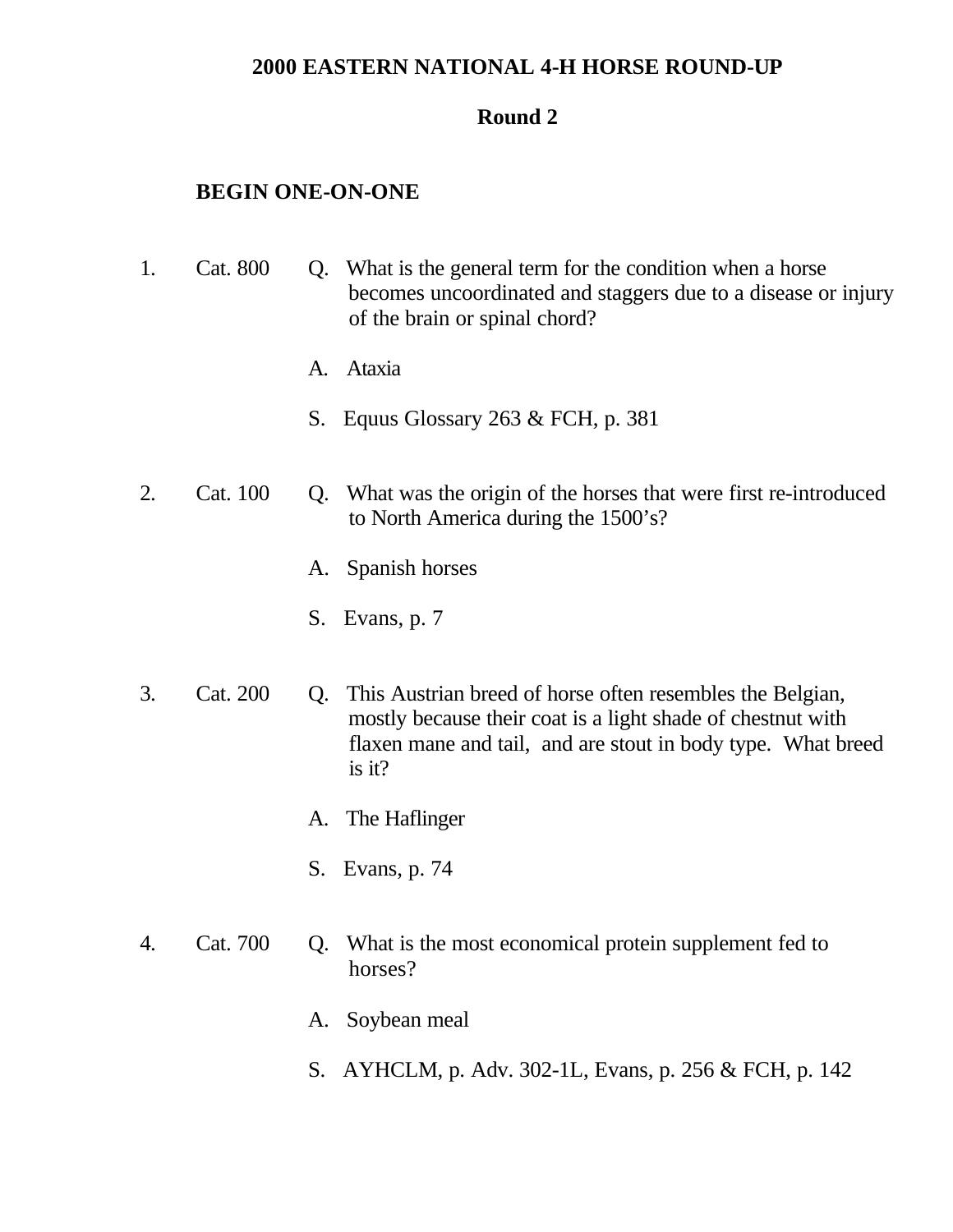- 5. Cat. 900 Q. When is a horse most apt to strike? A. When in nose-to-nose contact with another horse S. Evans, p. 182
- 6. Cat. 400 Q. What is the name for the waxy covering on the hoof wall? A. Periople
	- S. Equus Glossary 269, FCH, p. 399 & CAHA, p. 24
- 7. Cat. 1000 Q. Where on the horse should the girth of an English style saddle lie?
	- A. In the heart girth area, (belly area directly behind the front legs)
	- S. AYHCLM, Beg. 108-1L & HIH, p. 1100-3
- 8. Cat. 600 Q. Explain the difference between an unsoundness and a blemish.
	- A. Unsoundness  $=$  A defect in form or function that interferes with the usefulness of the horse  $B$ lemish  $=$  is an acquired physical defect that does not interfere with the usefulness of the horse, but it may diminish its value
	- S. Evans, p. 156 & FCH, p. 382, 407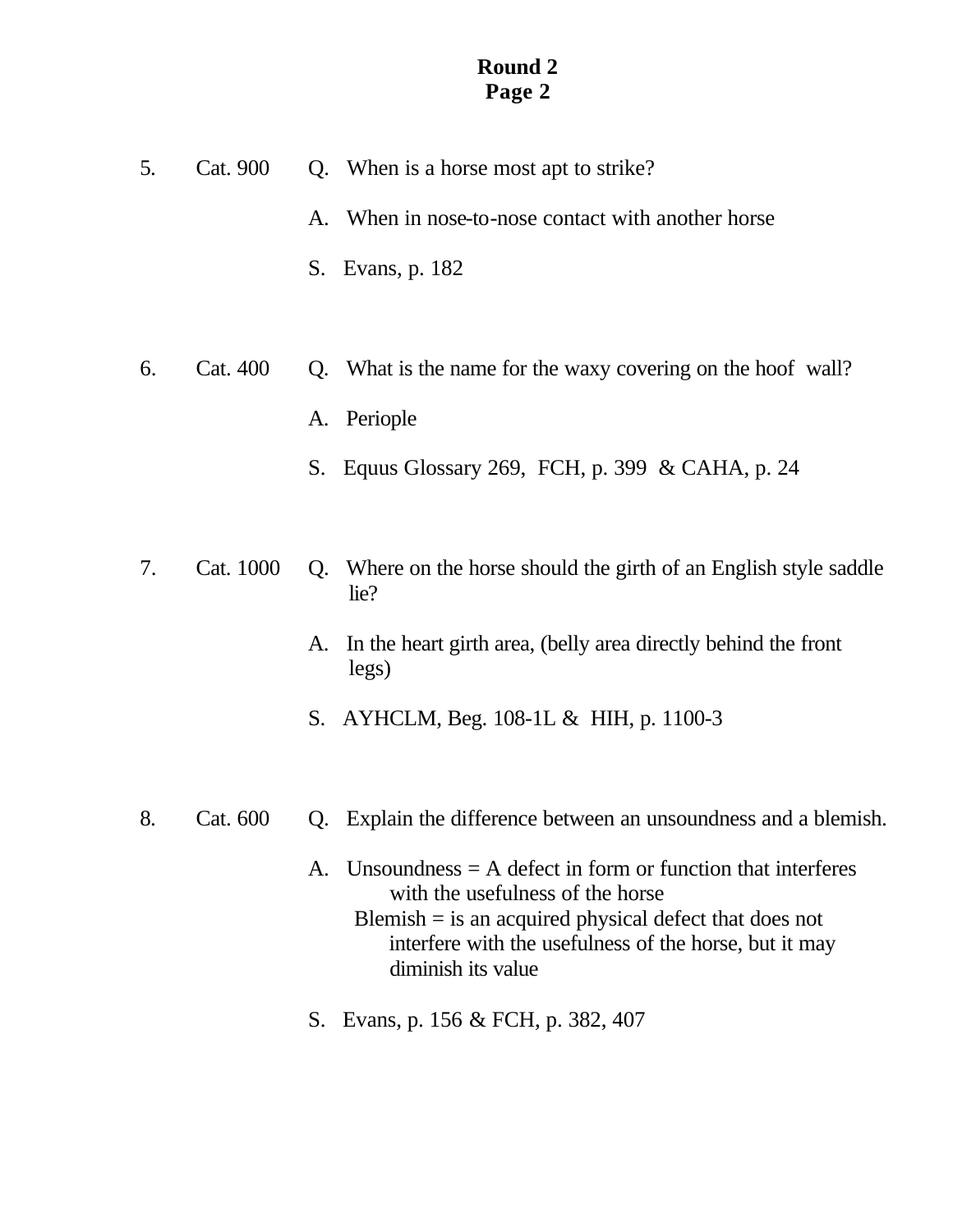| 9.  | Cat. 300 | Q. What coat color is unique to the Shetland pony?                                |  |
|-----|----------|-----------------------------------------------------------------------------------|--|
|     |          | Silver Dapple $-$ a dappled chestnut with silver or white mane<br>A.<br>and tail. |  |
|     |          | Evans, p. 59<br>S.                                                                |  |
| 10. | Cat. 500 | Q. How many teats does a mare have?                                               |  |
|     |          | A. Two                                                                            |  |
|     |          | S. Evans, p. 322                                                                  |  |
|     |          |                                                                                   |  |
| 11. | Cat. 600 | Q. Name the "natural" gaits of the horse.                                         |  |
|     |          | A. Walk<br>Trot<br>Run or Gallop (NOT canter)                                     |  |
|     |          | S. Evans, p. 171 & FCH, p. 390                                                    |  |
| 12. | Cat. 800 | Q. What is arthritis?                                                             |  |
|     |          | A. Inflammation of a joint                                                        |  |

S. Equus Glossary 271 & FCH, p. 381

# **END ONE-ON-ONE**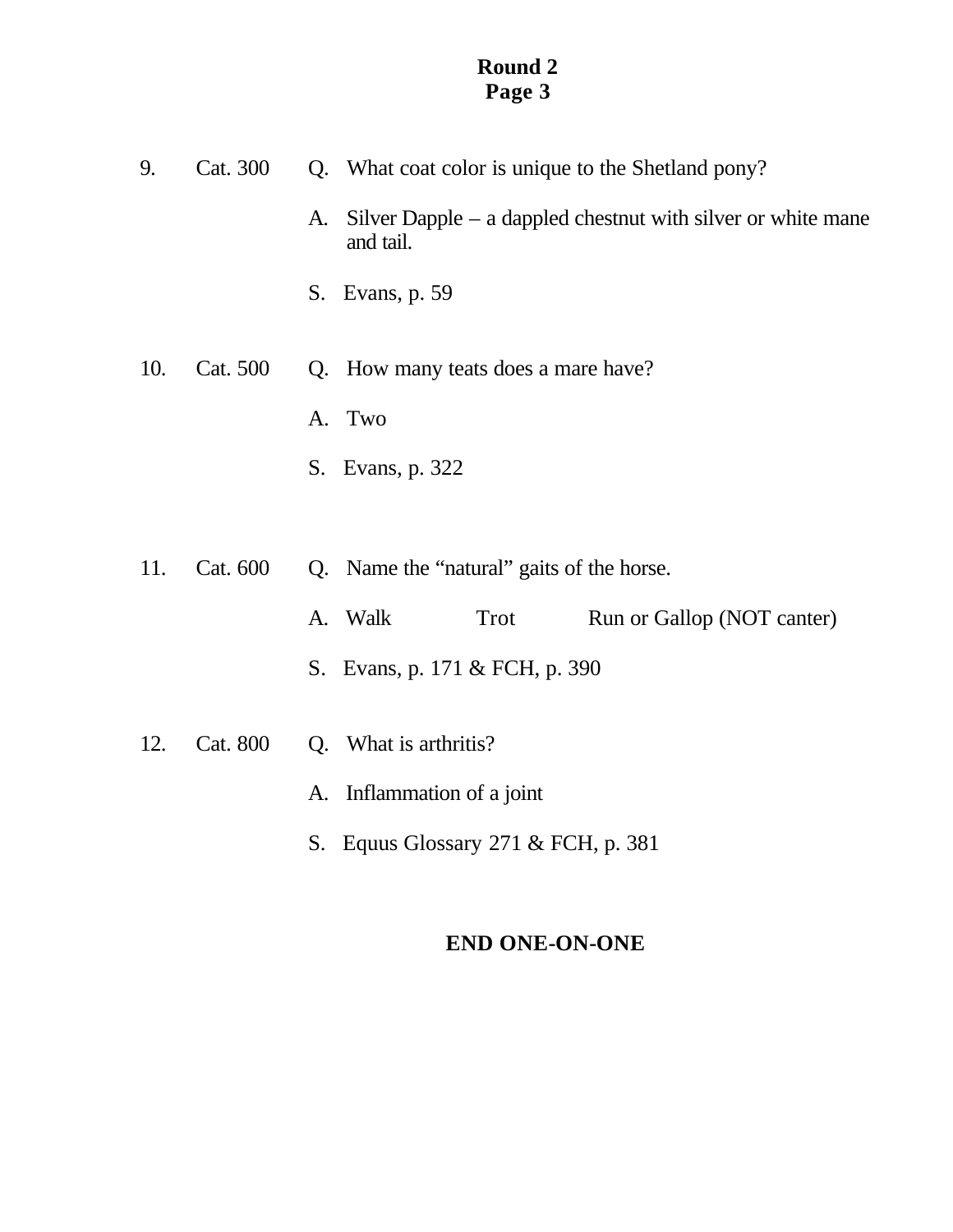# **BEGIN OPEN QUESTIONS**

- 13. Cat. 400 Q. How many bones are in the sternum?
	- A. One
	- S. Evans, p. 90 & CAHA, p. 8
- 14. Cat. 700 Q. Which grain is the highest source of energy?
	- A. Corn
	- S. Evans, p. 251 & FCH, p. 74

# **TOSS-UP QUESTION – BONUS ATTACHED**

- 15. Cat. 1000 Q. What is a "tail rope"?
	- A. It is a large diameter cotton rope that is wrapped around the foal's rear quarters to aid in teaching it to lead. Also tied to tail to help get animal onto its' feet or to restrain the tail.
	- S. AYHCLM, Beg. 112-2L

### 16. **BONUS QUESTION**

- Q. Name the three different variations of a hoof wall crack.
- A. Extend part way down the wall from the coronary band Extend part way up from the ground surface Extend the full length of the wall Horizontal crack
- S. AYHCLM, p. Adv. 334-2L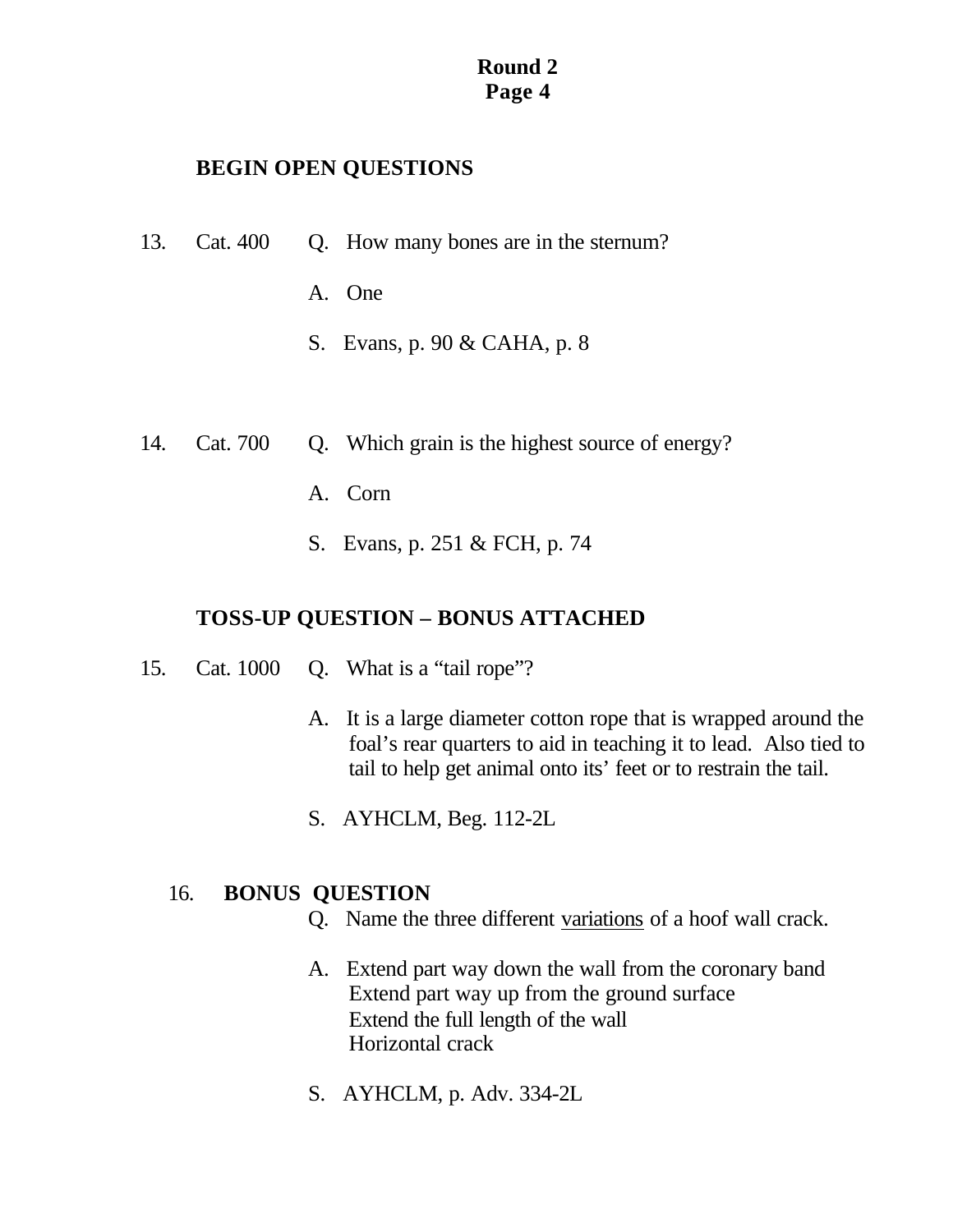### **RESUME OPEN QUESTIONS**

- 17. Cat. 800 Q. On what part of the horse's body do stable flies prefer to feed on?
	- A. On the horse's legs, with the largest number on the lower legs And flanks.
	- S. AYHCLM, p. Adv. 300-1L & Evans, p. 642
- 18. Cat. 600 Q. What is the most common blemish of the hind limbs?
	- A. Capped hock
	- S. Evans, p. 164 & CAHA, p. 32
- 19. Cat. 400 Q. How many ribs does a Percheron have?
	- A. 36 (18 pairs)
	- S. Evans, p. 90 & CAHA, p. 8

### **TOSS-UP QUESTION – BONUS ATTACHED**

- 20. Cat. 900 Q. On what parts of the foot is a farrier's knife used?
	- A. The sole, wall and frog. Also for cutting out corns.
	- S. Evans, p. 722 , 726 & 728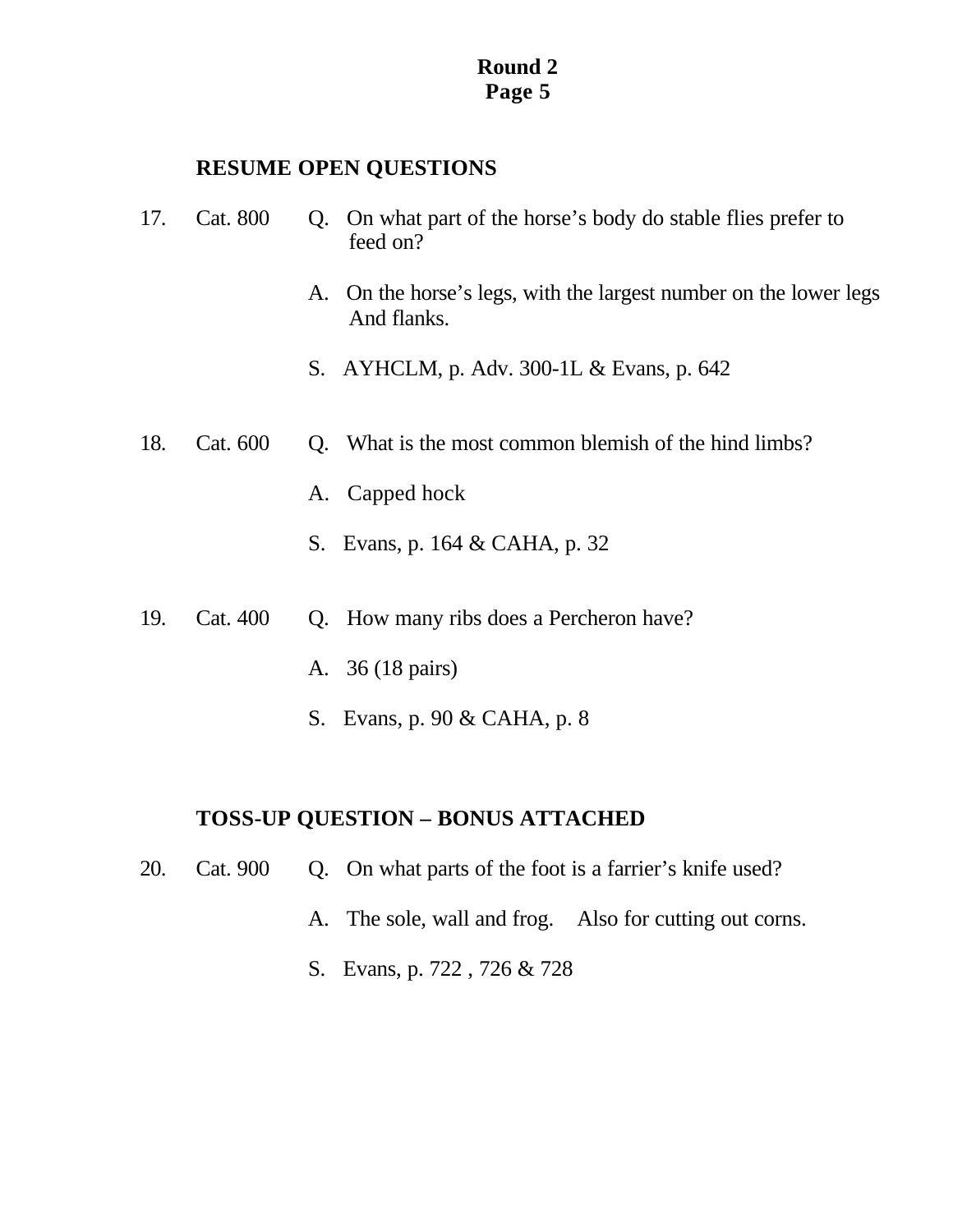# 21. **BONUS QUESTION**

- Q. Name four factors affecting "forage quality."
- A. Maturity stage at harvest Leafiness Forage species Handling conditions Forage variety Storage conditions Presence of foreign objects Presence of weeds Presence of pests Moisture Harvest conditions (weather) Color
- S. AYHCLM, p. Adv. 337-1L & FCH, p. 68

- 22. Cat. 700 Q. What are "trace minerals"? A. Minerals that are found in small quantities in feedstuffs, and are required in small quantities by the body. S. Equus Glossary 267 & FCH, p. 407 23. Cat. 800 Q. What is the name for the condition when under moist conditions, the hair coat separates from the skin at its roots, forming painful crusts and sloughing off in sections? A. Rain Scald or Rainrot S. Equus Glossary 266
- 24. Cat. 500 Q. What is meant by the term "silent heat"?
	- A. When the mare fails to show behavioral signs of estrus
	- S. Evans, p. 327 & FCH, p. 235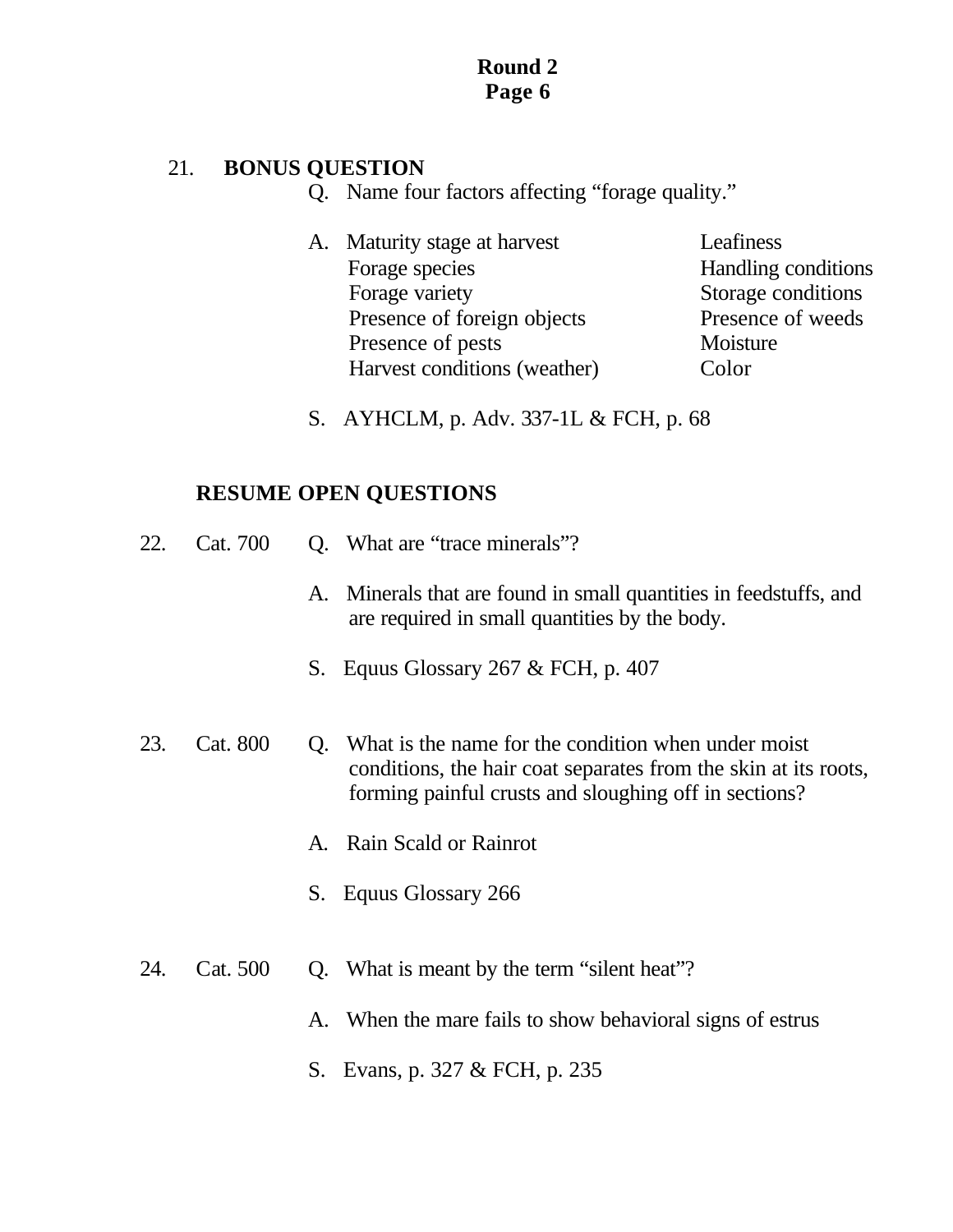25. Cat. 1000 Q. How many billets are usually on a forward seat saddle?

A. Three

S. HIH, p. 1100-2

# **TOSS-UP QUESTION – BONUS ATTACHED**

- 26. Cat. 800 Q. What is a fecal egg count?
	- A. A laboratory procedure used to determine the number of parasite eggs in a fecal specimen.
	- S. Equus Glossary 264 & Evans, p. 647

# 27. **BONUS QUESTION**

- Q. Give four functions of the skin of the horse.
- A. Protective barrier Provides sensory information Gives flexible support Controls water loss Immunologic responses Regulation of blood pressure Control of body temperature
- S. CAHA, p. 5a

- 28. Cat. 900 Q. Positive reinforcement has often been referred to as what type of training of the horse?
	- A. Reward training
	- S. Evans, p. 664, AYHCLM, p. Adv. 320-2L & HIH 1240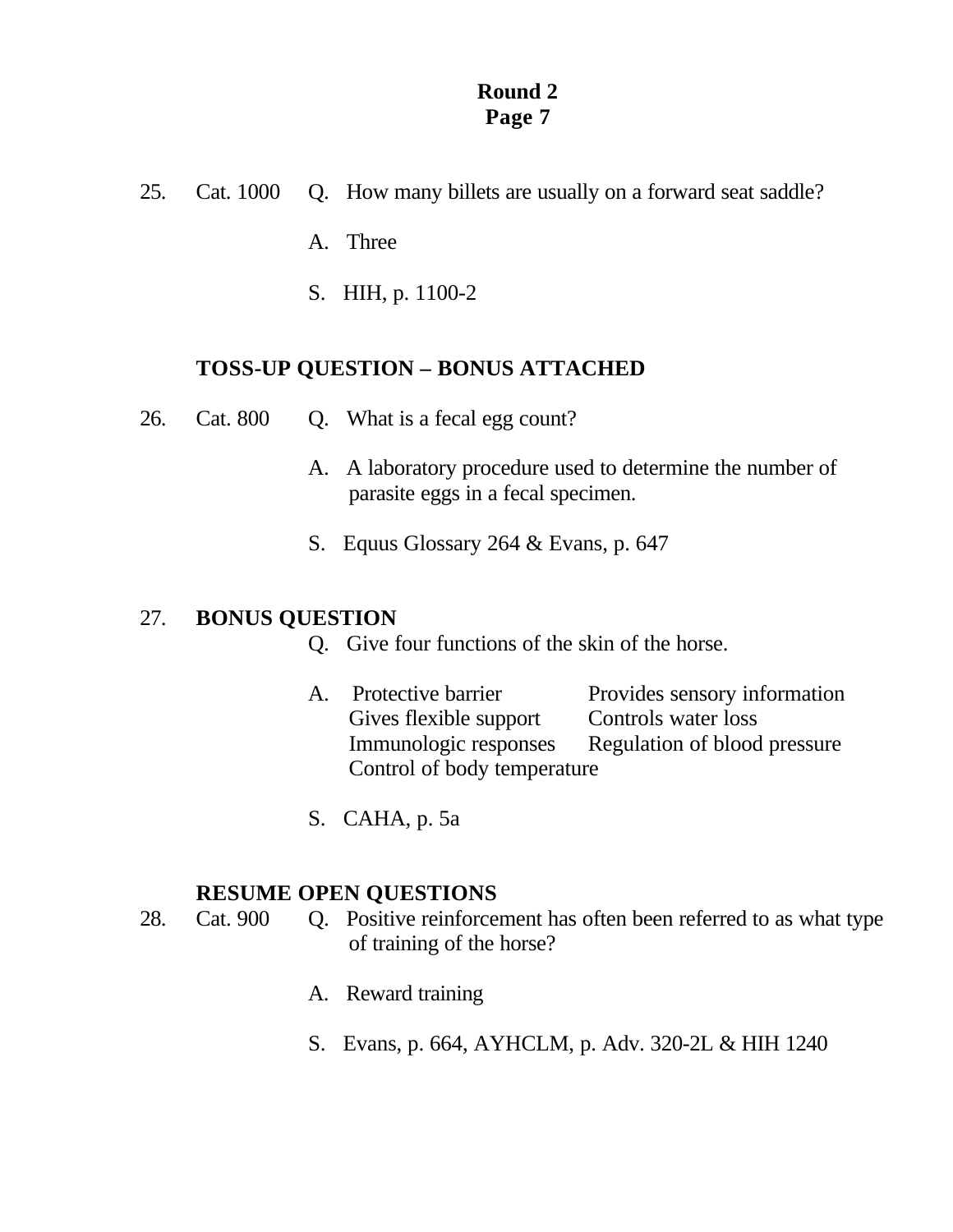| 29. | Cat. 400 |    | Q. Being specific, where are chestnuts located on a horse?                                                                                  |  |
|-----|----------|----|---------------------------------------------------------------------------------------------------------------------------------------------|--|
|     |          | A. | Front legs $=$ inside surface of the legs above the knees<br>Hind legs $=$ inside surface of the legs at the bottom portion of<br>the hocks |  |
|     |          |    | S. Evans, p. 128, 688 & CAHA, p. 4                                                                                                          |  |
|     |          |    |                                                                                                                                             |  |
| 30. | Cat. 700 |    | Q. What minerals are needed for the necessary formation of<br>bone?                                                                         |  |
|     |          | A. | Calcium & Phosphorous                                                                                                                       |  |
|     |          |    | S. Evans, p. 221 & FCH, p. 20                                                                                                               |  |
| 31. | Cat. 900 |    | Q. What type of fence is strongly discouraged for use with<br>horses?                                                                       |  |

- A. Barbed wire Mesh with large holes
- S. Evans, p. 761

# **LAST QUESTION IN MATCH**

- 32. Cat. 800 Q. What is the first step in treating an abscess?
	- A. Open the affected area and allow it to drain.
	- S. AYHCLM, p. Adv. 334-2L

# **END ROUND TWO**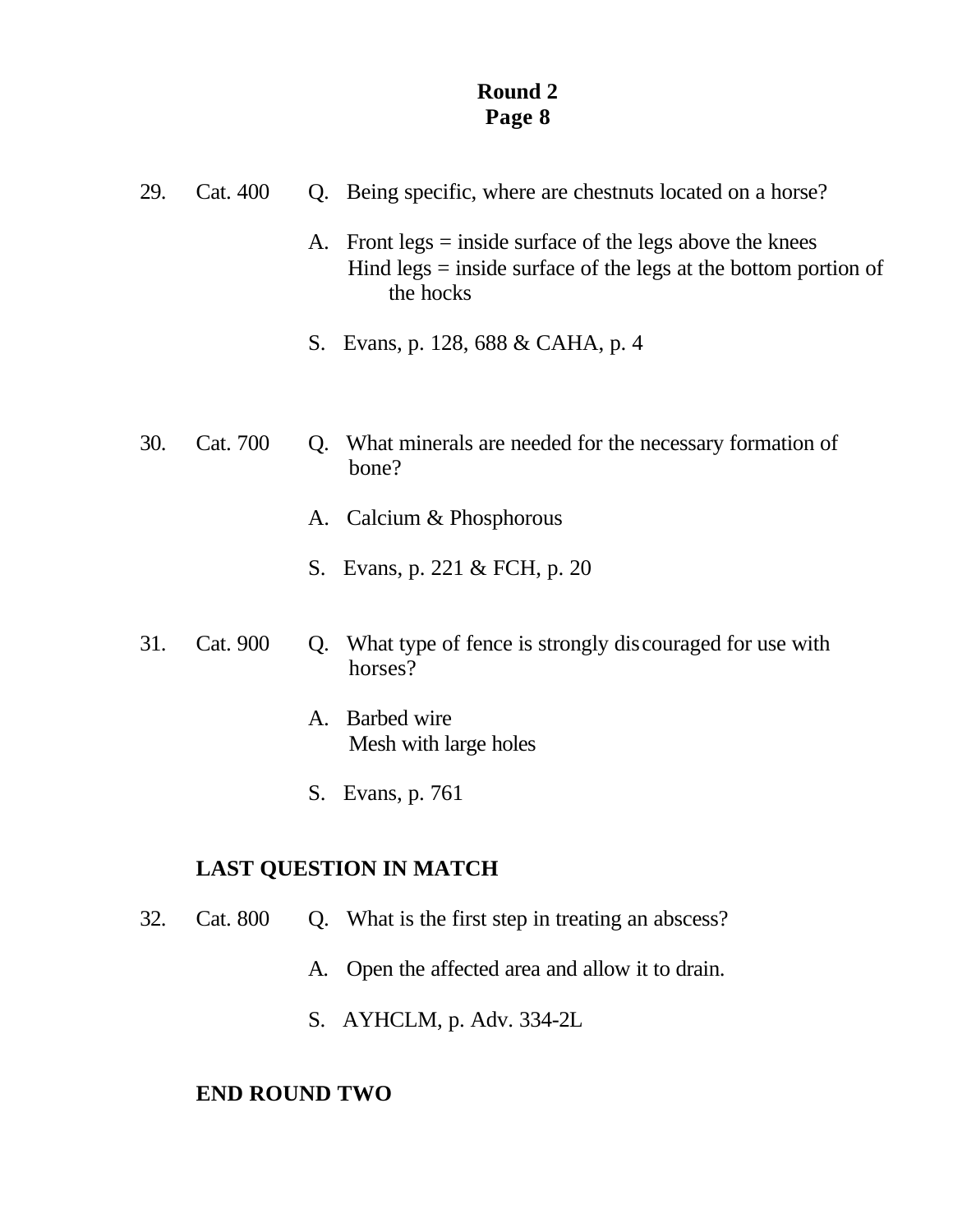### **2000 EASTERN NATIONAL 4-H HORSE ROUND-UP**

### **Round 3**

### **BEGIN ONE-ON-ONE**

- 1. Cat. 600 Q. What is the purpose of the skeleton?
	- A. It is the framework that gives the body form and protects the vital organs. Support soft tissue.
	- S. AYHCLM, p. Adv. 323-3L & CAHA, p. 6
- 2. Cat. 600 Q. Describe a horse with "trappy" action.
	- A. The horse has a short, quick, high and often choppy stride
	- S. Evans, p. 181
- 3. Cat. 300 Q. What is the general term that describes the color of a bay and white pinto?
	- A. Skewbald
	- S. Evans, p. 46
- 4. Cat. 700 Q. What type of hay is higher in calcium and protein?
	- A. Legume hay
	- S. AYHCLM, p. Adv. 337-2L, FCH, p. 64 & HIH 750

# **Round 3 Page 2**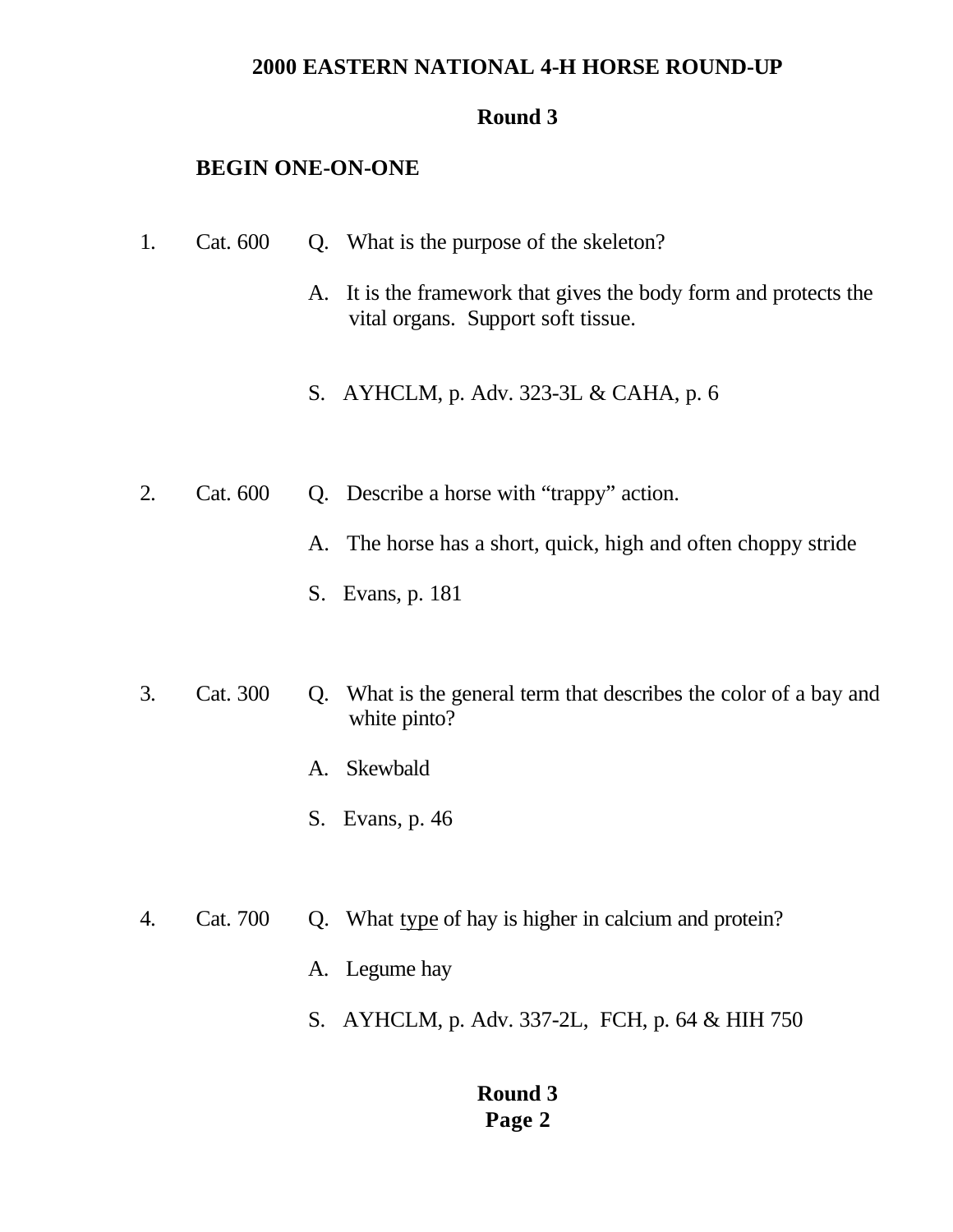- 5. Cat. 1000 Q. What is the name for the strap that holds the snaffle bit in a double bridle?
	- A. Bradoon Carrier
	- S. HIH, p. 1100-10
- 6. Cat. 200 Q. The King Ranch of Texas developed a linebreeding program around one Quarter Horse stallion that they felt fit their ideal of the working cow horse. Who was this horse?
	- A. Old Sorrel
	- S. Evans, p. 26
- 7. Cat. 800 Q. If a horse is said to be "walking on eggs", what condition may be affecting this horse?
	- A. Founder/Laminitis
	- S. Evans, p. 297
- 8. Cat. 400 Q. In reference to a horse's coat, what does "bloom" mean?
	- A. Luster, shine of the hair
	- S. Evans, p. 129 & FCH, p. 382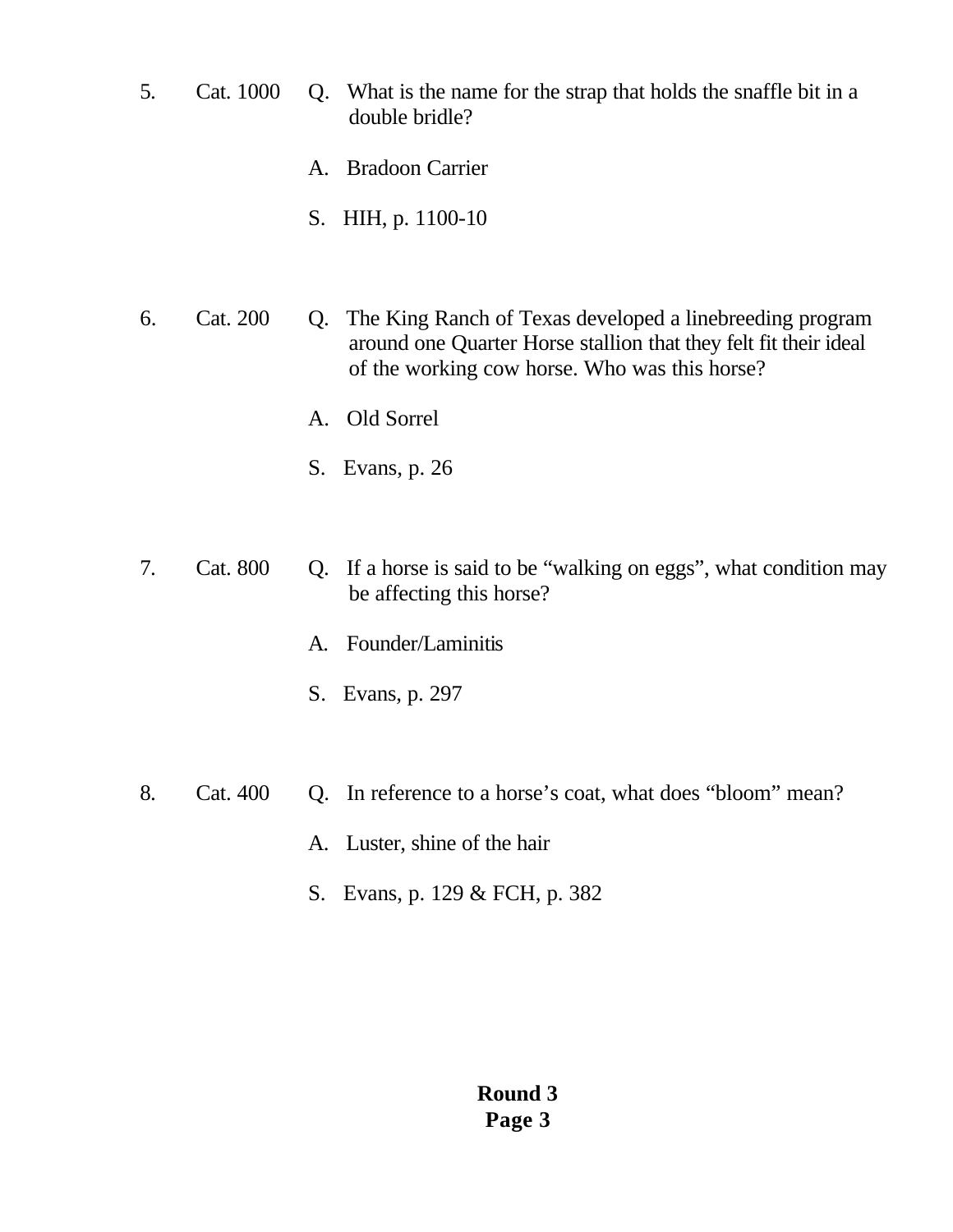- 9. Cat. 100 Q. In Colonial New England, why was horse racing socially unacceptable?
	- A. It was too closely associated with the landed gentry in England.
	- S. Evans, p. 9
- 10. Cat. 700 Q. What grain is the most difficult to overfeed when compared to other grains?
	- A. Oats
	- S. Evans, p. 251 & FCH, p. 73
- 11. Cat. 900 Q. Why should rubber mats be periodically removed from a horse trailer?
	- A. To allow wooden floors to dry completely to prevent rot, and to prevent corrosion of metal floors.
	- S. AYHCLM, p. Adv. 301-1L
- 12. Cat. 900 Q. When the dominant horse in a group makes a threat, less aggressive horses will do what?
	- A. Retreat if possible
	- S. Evans, p. 678

# **END ONE-ON-ONE**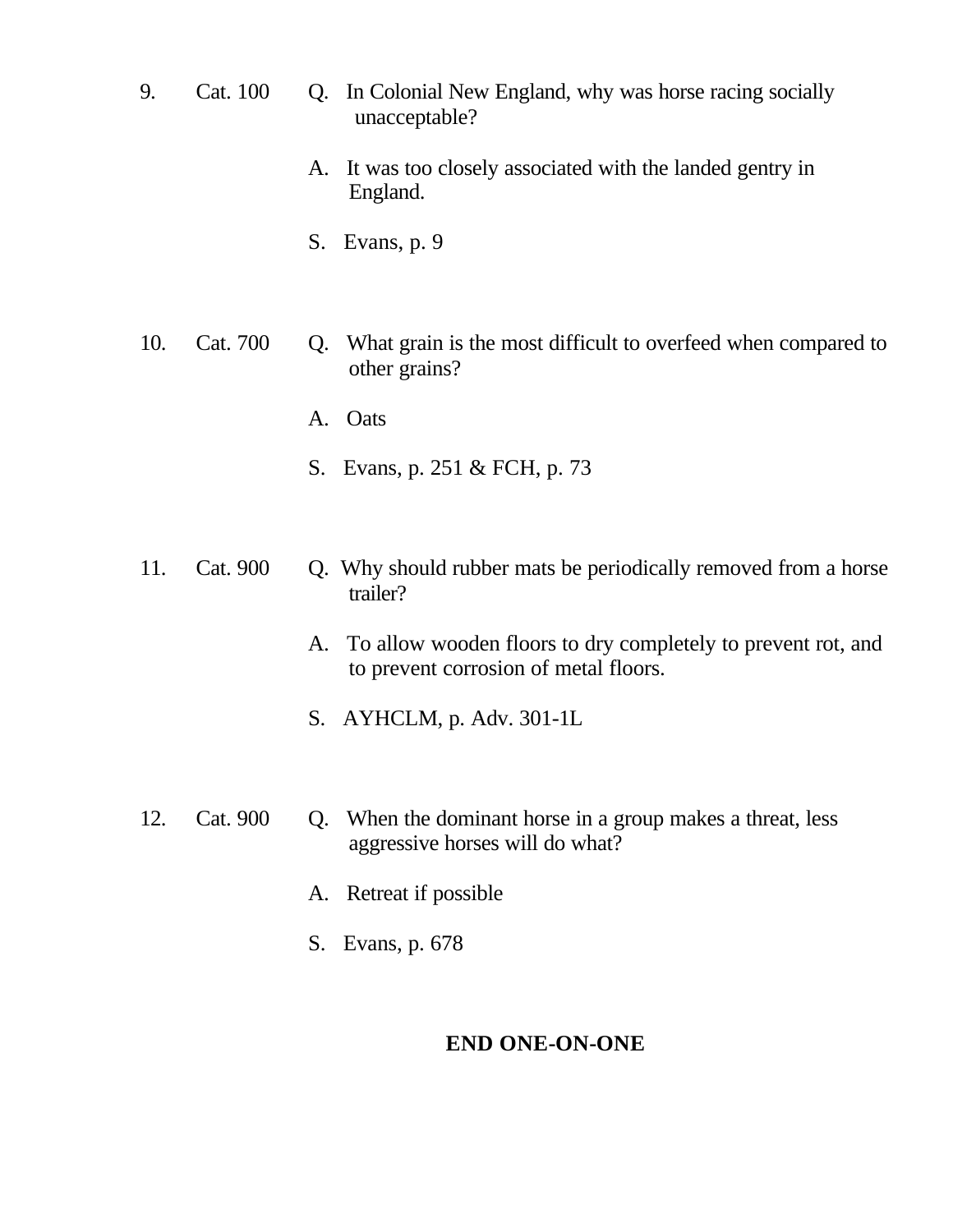# **BEGIN OPEN QUESTIONS**

- 13. Cat. 400 Q. What is the largest joint in the horse?
	- A. The stifle
	- S. Evans, p. 691
- 14. Cat. 800 Q. What is the term for the condition where the hoof wall separates at the toe?
	- A. Seedy Toe

Evans, p. 168 & FCH, p. 402

# **TOSS-UP QUESTION – BONUS ATTACHED**

- 15. Cat. 700 Q. What type of pasture provides the greatest total amount of nutrients and a longer grazing season?
	- A. A mixture of grasses and legumes
	- S. Evans, p. 275

# 16. **BONUS QUESTION**

- Q. Give three visual differences between the horse and the ass.
- A. Ass = Longer, larger ears Smaller in height Sparser mane and tail Larger head More cowlike tail Smaller hooves Muzzle and underbelly usually light in color No chestnuts on the inner sides of the legs (Do not accept bray vs whinny or gestation period of jennet is 12 months – these are not visual differences)
- S. Evans, p. 76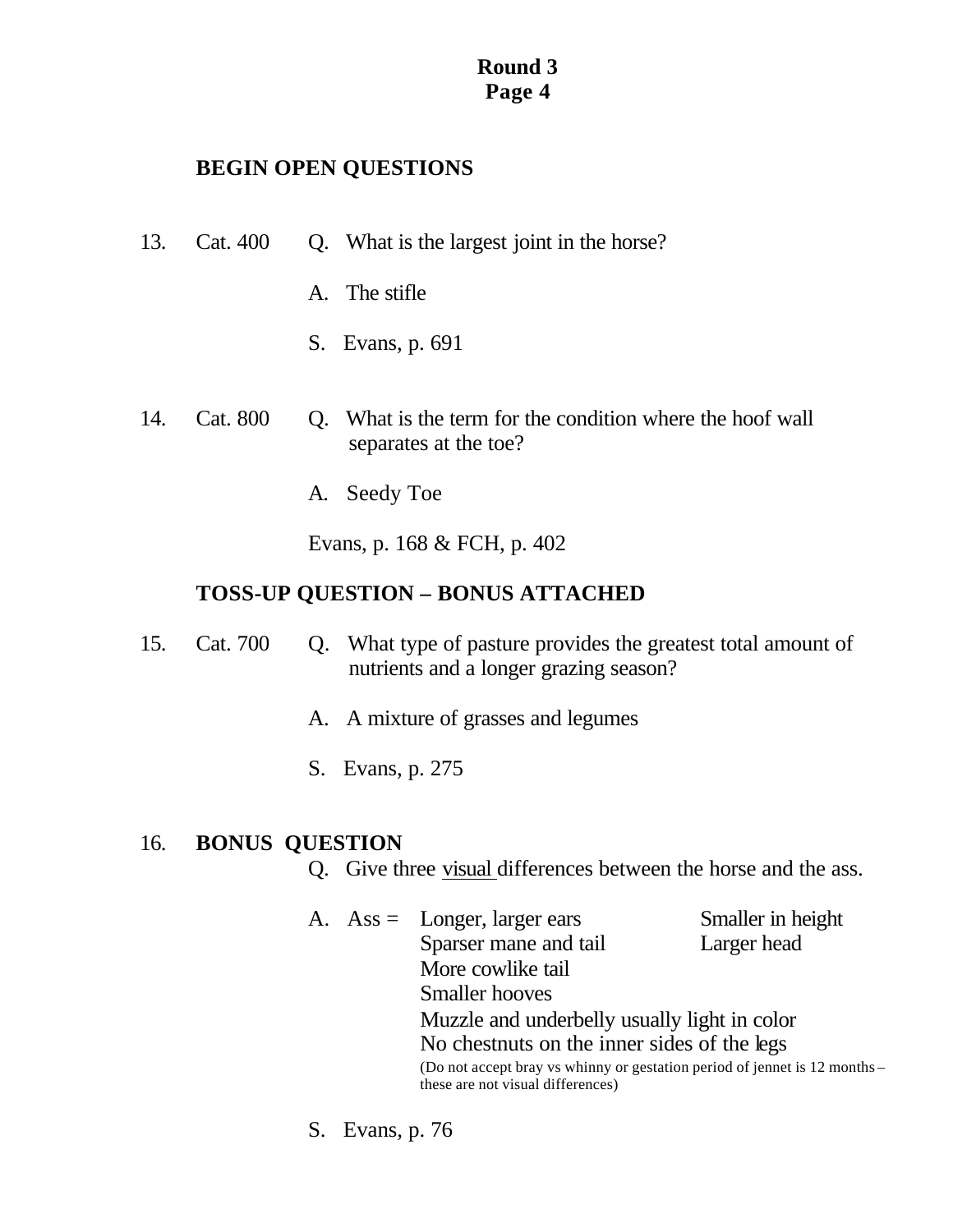# **RESUME OPEN QUESTIONS**

- 17. Cat. 300 Q. What color horse is know as the horse of heroes, history, art and fiction?
	- A. White
	- S. Evans, p. 53
- 18. Cat. 900 Q. In addition to the truck bed, to what other part of the truck should a Gooseneck-type hitch be attached?
	- A. To the frame under the truck bed.
	- S. AYHCLM, p. Adv. 301-1L
- 19. Cat. 500 Q. What reflex does the stallion exhibit when he smells the external genitalia of the mare?
	- A. The Flehman reflex
	- S. Evans, p. 387 & FCH, p. 389

# **TOSS-UP QUESTION – BONUS ATTACHED**

- 20. Cat. 600 Q. What is termed the "most useful gait" of the horse?
	- A. The walk
	- S. Evans, p. 172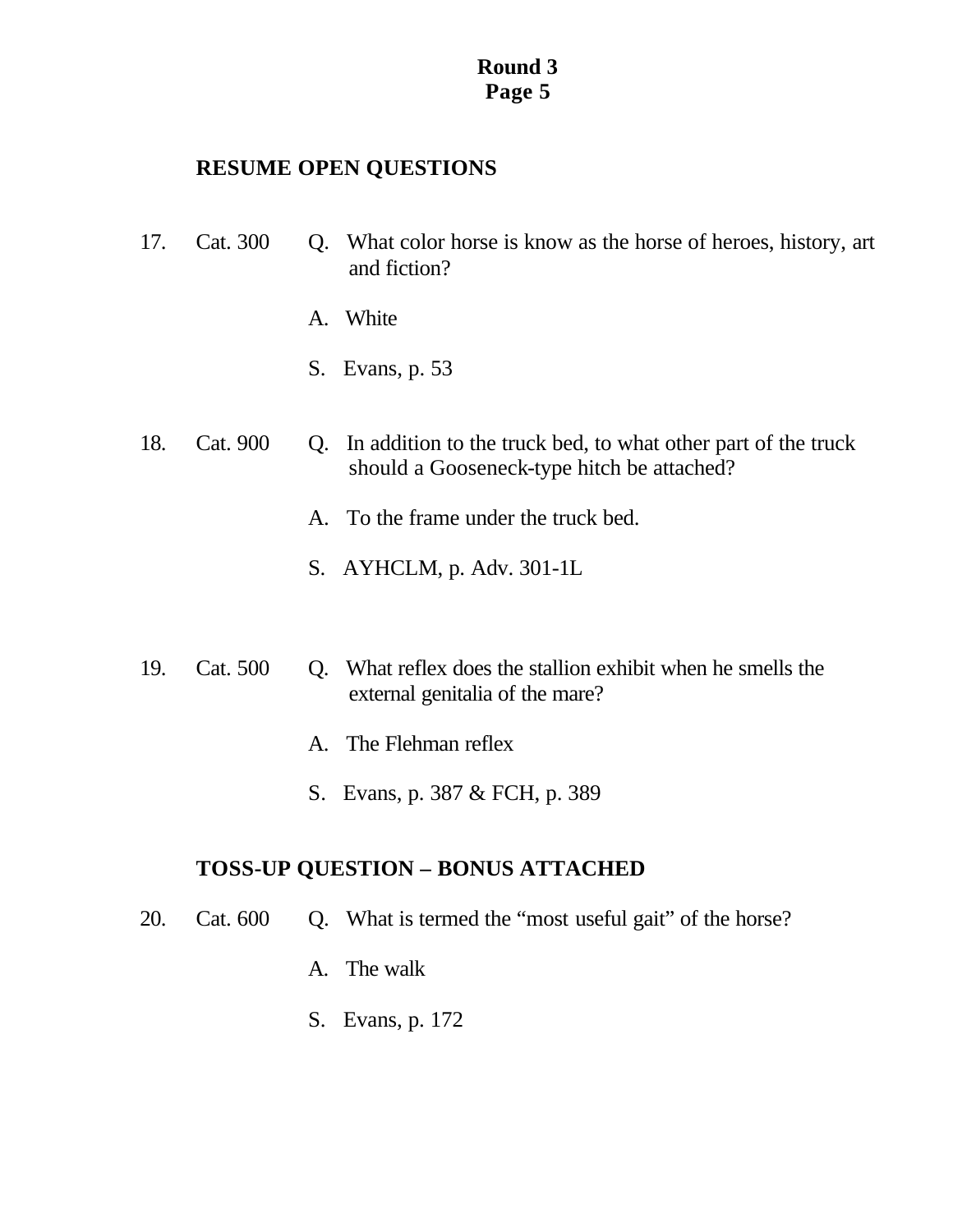### 21. **BONUS QUESTION**

- Q. Give four different varieties of clover that are fed to horses in the form of hay.
- A. Alsike Crimson Red Ladino Sweet White
	- S. Evans, p. 255 & FCH, p. 108

- 22. Cat. 1000 Q. When applying a wrap to a horse's tail, why is it important not to pull the wrap too tightly?
	- A. If the wrap is too tight, you can cut off the circulation in the tail, causing the hair to die and fall out, cutaneous gangrene
	- S. AYHCLM, Beg. 101-2L & HIH, p. 1150-3
- 23. Cat. 400 Q. What is the name for the long, individual hairs that often mix with the dense undercoat of the horse, especially under the belly?
	- A. Guard hairs or cat hairs
	- S. Evans, p. 129
- 24. Cat. 1000 Q. The corner of the mouth should have how many wrinkles with a properly fitted snaffle bit?
	- A. One or two small wrinkles
	- S. AYHCLM, Beg. 108-3L & HIH, p. 1100-8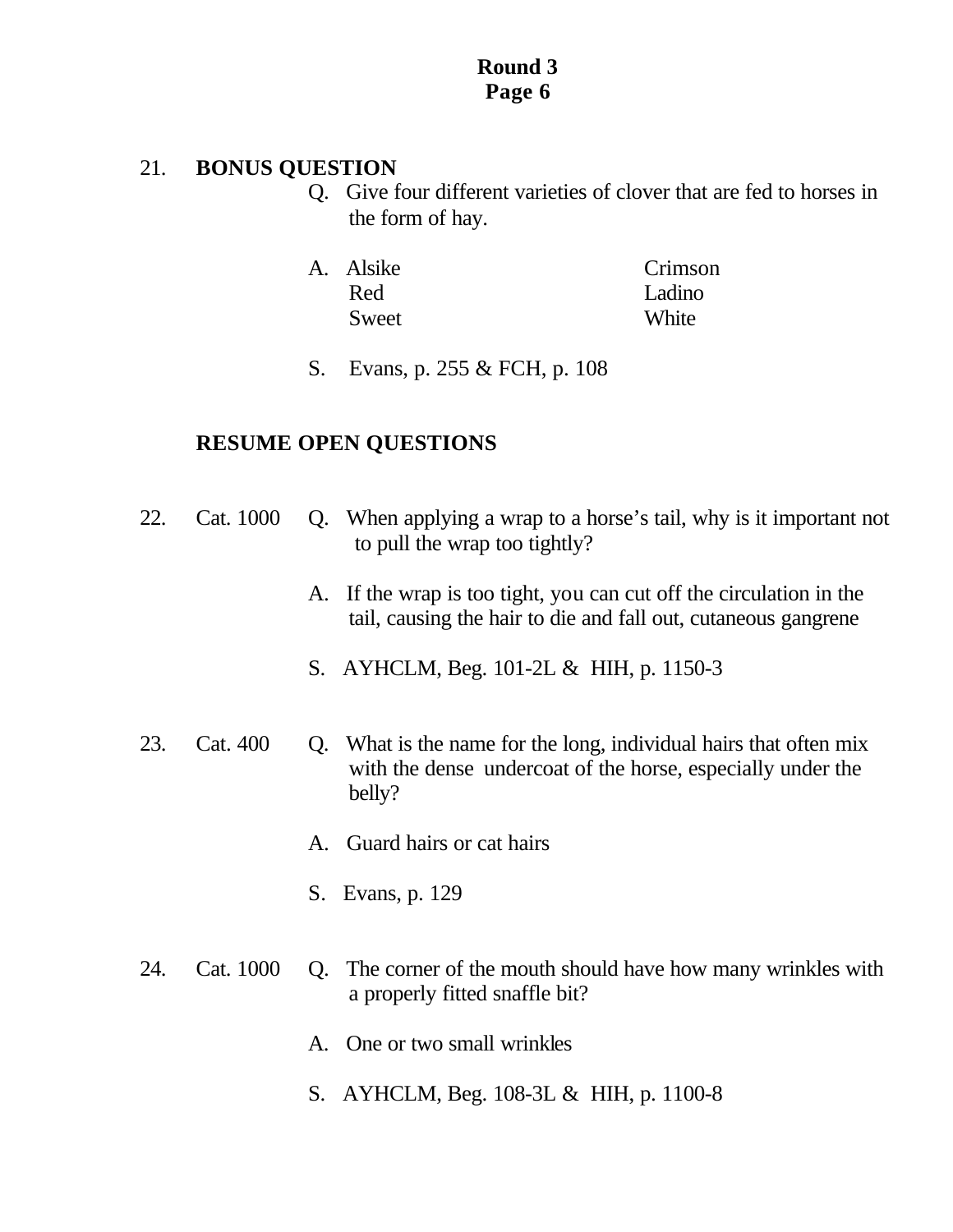- 25. Cat. 700 Q. Which of the following common cereal grains fed to horses is lowest in crude protein; barley, corn, oats or wheat?
	- A. Corn
	- S. AYHCLM, p. Adv. 302-1 & FCH, p. 71

### **TOSS-UP QUESTION – BONUS ATTACHED**

- 26. Cat. 400 Q. Name three areas of the horse's body where it sweats readily.
- A. Base of the ears Neck **Chest** Flanks NOT the back
	- S. Evans, p. 129

# 27. **BONUS QUESTION**

- Q. Name the three areas of the horse's skin that are not covered with hair.
- A. Underneath the tail **Around the genitals** On the inside of the thighs Udder
- S. Evans, p. 129

- 28. Cat. 800 Q. How is body temperature taken in a horse?
	- A. With a rectal thermometer
	- S. Evans, p. 594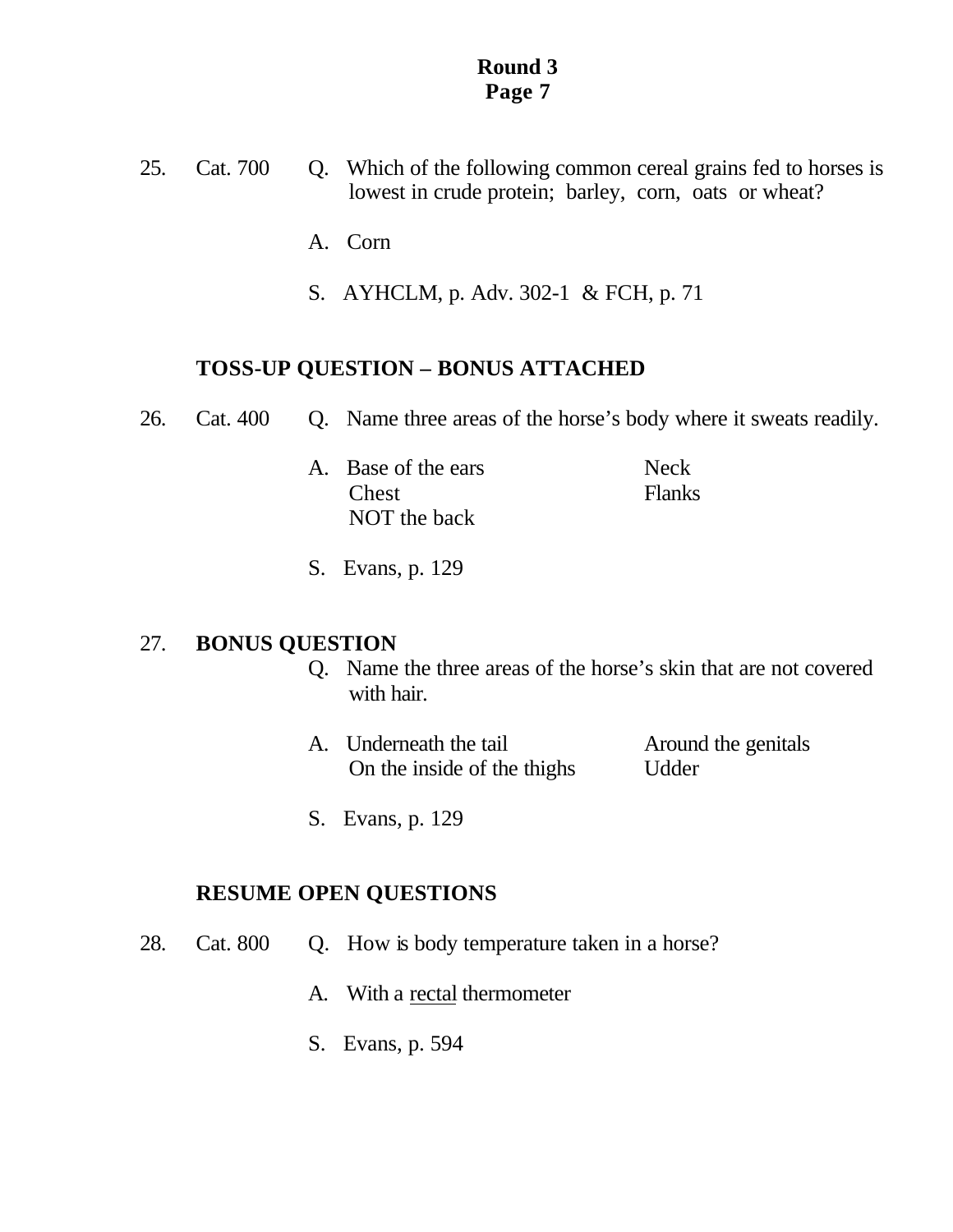| 29.<br>Cat. 500<br>stall. |           | Q. Describe the ideal bedding that should be used for a foaling |                                                                                                                                         |
|---------------------------|-----------|-----------------------------------------------------------------|-----------------------------------------------------------------------------------------------------------------------------------------|
|                           |           | A.                                                              | Bright, clean straw, free of dust, cut in long lengths                                                                                  |
|                           |           |                                                                 | S. Evans, p. 417 & FCH, p. 243                                                                                                          |
| 30.                       | Cat. 1000 |                                                                 | Q. Explain the difference between a noseband and a cavesson.                                                                            |
|                           |           |                                                                 | A. Noseband = piece of the bridle that encircles the muzzle,<br>attached to the cheekpieces.<br>$Cavesson = noseband with a poll strap$ |
|                           |           |                                                                 | S. Equus Glossary 274                                                                                                                   |
| 31.                       | Cat. 400  |                                                                 | Q. What is the normal color of a horse's urine?                                                                                         |

- A. Clear yellow to orange
- S. CAHA, p. 68

# **LAST QUESTION IN MATCH**

- 32. Cat. 900 Q. What is a pre-purchase exam?
	- A. It is an exam made by a veterinarian to determine the overall soundness and health of a horse prior to a sale transaction.
	- S. AYHCLM, p. Adv. 324-1L

# **END ROUND THREE**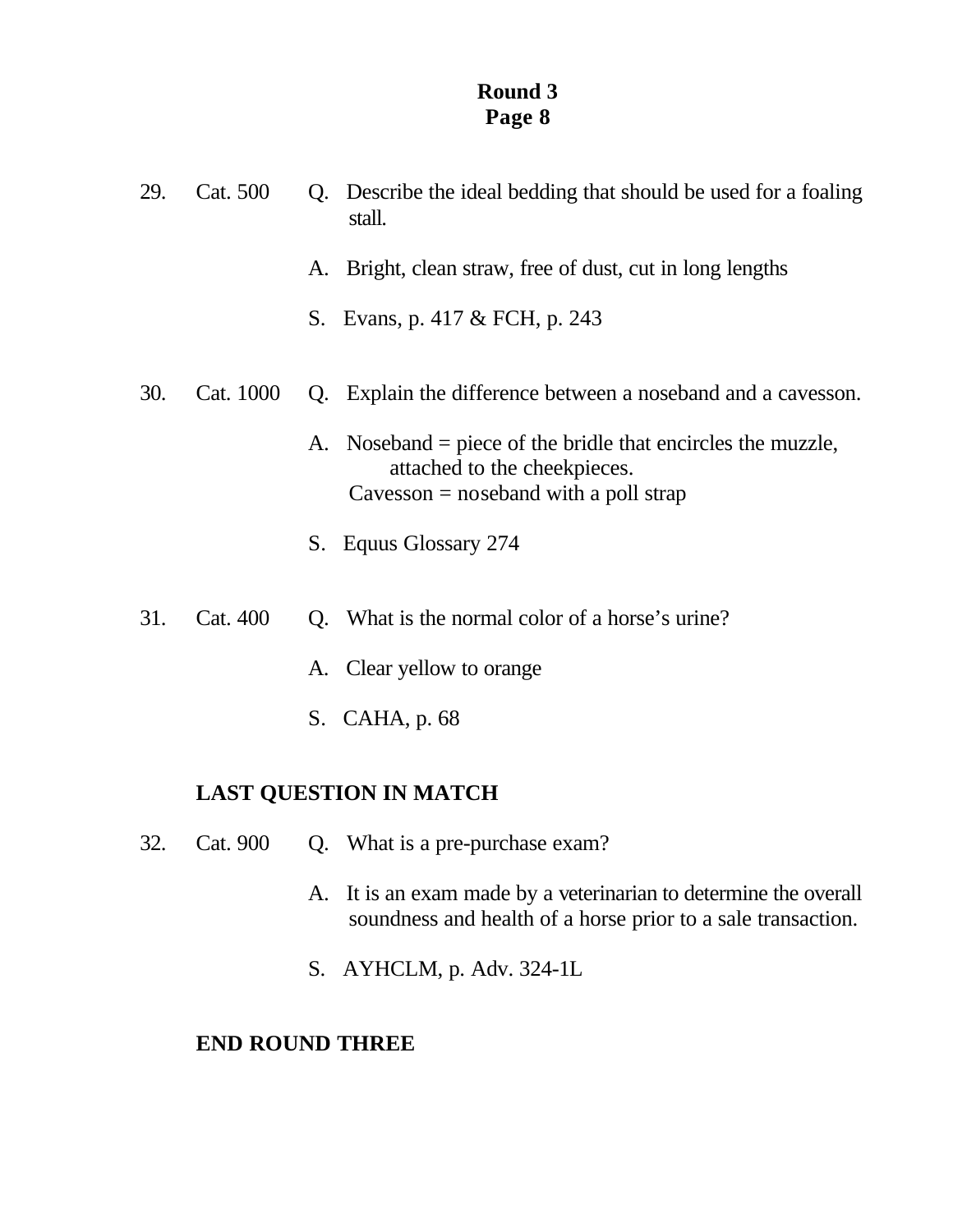### **2000 EASTERN NATIONAL 4-H HORSE ROUND-UP**

#### **Round 4**

#### **BEGIN ONE-ON-ONE**

- 1. Cat. 500 Q. What care should be given to the navel stump of a new born foal?
	- A. It should be dipped in a tincture of iodine. (2% 10%) or Nolvasan Chlorahex
	- S. Evans, p. 427 & FCH, p. 250
- 2. Cat. 800 Q. What is the best way to control bleeding of a leg wound?
	- A. By applying a pressure bandage
	- S. Evans, p. 609
- 3. Cat. 900 Q. What part of the horse's foot grows the fastest?
	- A. The toe
	- S. Evans, p. 721
- 4. Cat. 1000 Q. What type of saddle am I describing? This saddle has high "thigh rolls" located near the front of the saddle which keeps the rider firmly in place. It usually has no horn, and is popular with trail riders.
	- A. Australian Stock, Out-Back saddle or Poley
	- S. AYHCLM, Beg. 108-2L & HIH, p. 1100-4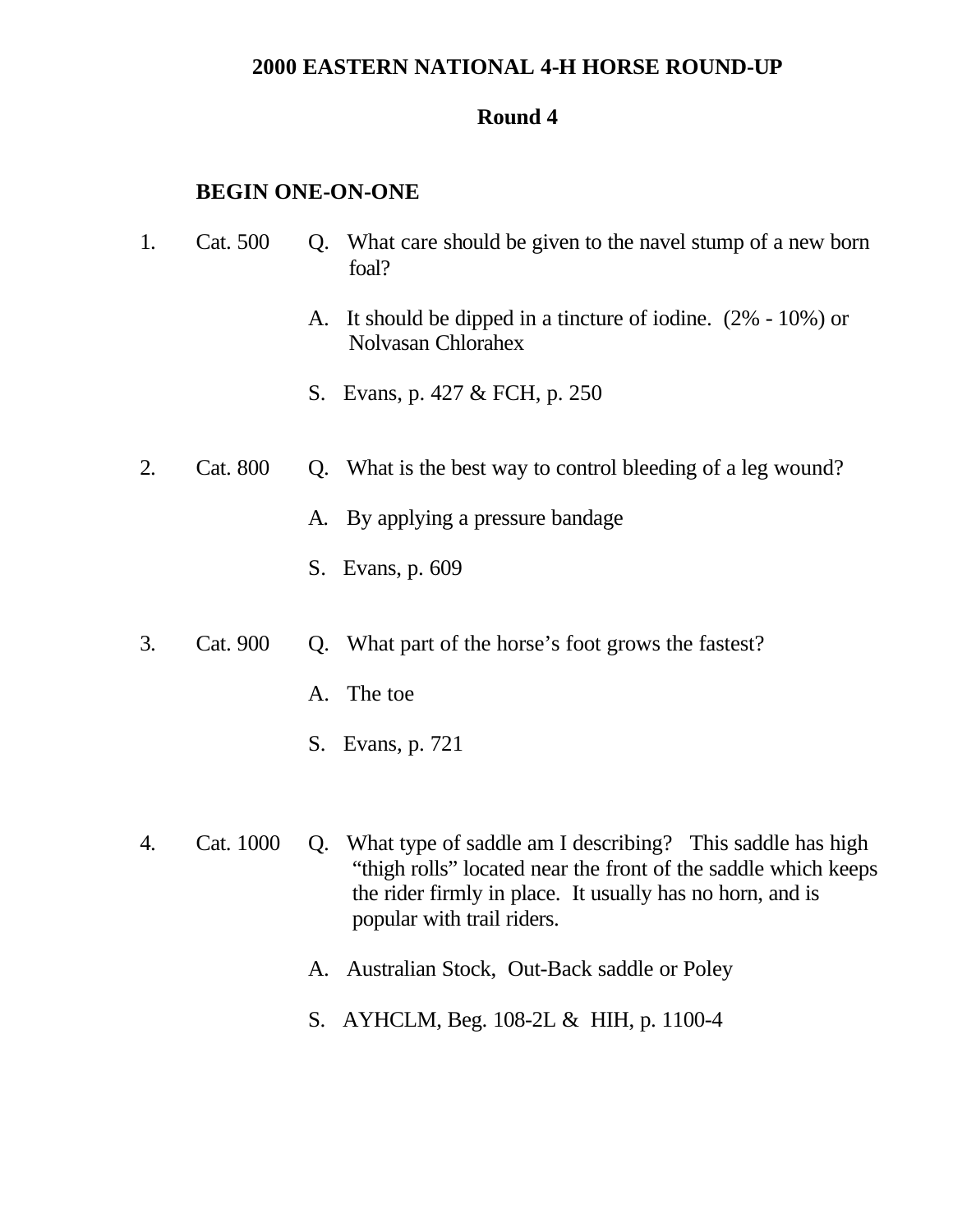- 5. Cat. 200 Q. Prior to 1908, the American Jockey Club registered two other breeds of horse besides the Thoroughbred. What two breeds were they?
	- A. The Arabian and Anglo-Arab
	- S. Evans, p. 17
- 6. Cat. 600 Q. At weaning time, most foals six months of age should be fed a diet containing what protein level?
	- A.  $14\% 14\frac{1}{2\%}$
	- S. Evans, p. 220 & FCH, p. 265
- 7. Cat. 1000 Q. What type of bit acts like a snaffle and curb combined into one mouthpiece?
	- A. Pelham
	- S. AYHCLM, Beg. 108-3L & HIH, p. 1100-10
- 8. Cat. 100 Q. What group of people were responsible for the development of many of the American breeds of horses?
	- A. The early colonists of the East Coast
	- S. Evans, p. 7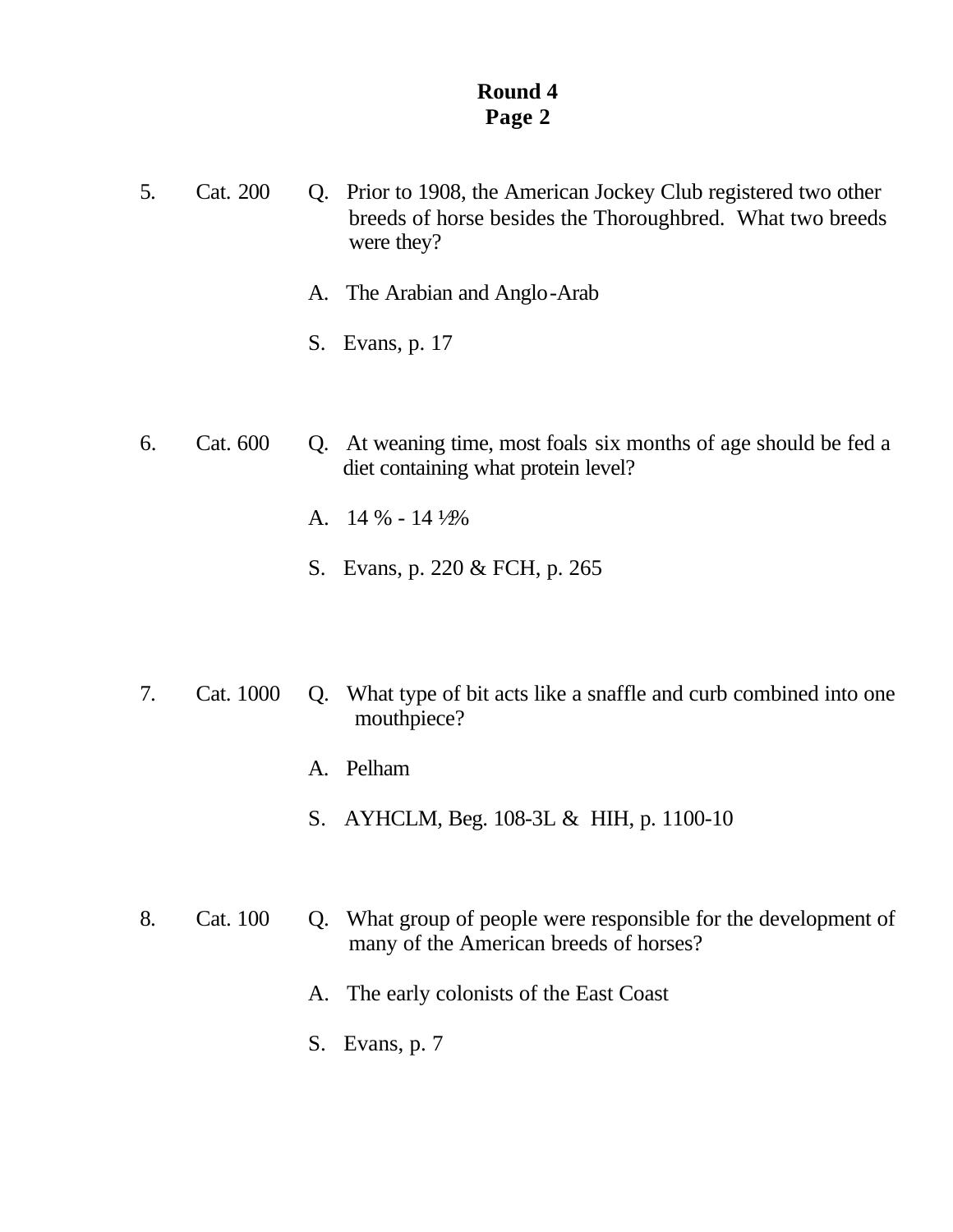| 9.  | Cat. 400 | Q. Where is the hoof wall thickest?                                                                                                                                                                                                       |
|-----|----------|-------------------------------------------------------------------------------------------------------------------------------------------------------------------------------------------------------------------------------------------|
|     |          | At the toe and becomes thin at the quarters<br>А.                                                                                                                                                                                         |
|     |          | S. Evans, p. 695                                                                                                                                                                                                                          |
| 10. | Cat. 900 | What should be the primary consideration of any equine<br>Q.<br>facility?                                                                                                                                                                 |
|     |          | Safety<br>А.                                                                                                                                                                                                                              |
|     |          | S. Evans, p. 753                                                                                                                                                                                                                          |
| 11. | Cat. 700 | Q. Give two advantages of using a complete pelleted feed.                                                                                                                                                                                 |
|     |          | A. Decreased feed waste<br>Easier to transport<br>Economy of space in storage<br>Reduced dust<br>Better feed efficiency<br>Beneficial for horses w/poor teeth<br>Decrease colic in older horses<br>Contains all vitamins – no sifting out |
|     |          | S.<br>Evans, p. 280                                                                                                                                                                                                                       |
| 12. | Cat. 600 | Q. Describe the "ideal" withers.                                                                                                                                                                                                          |
|     |          | Sharp, prominent and well-defined<br>A.                                                                                                                                                                                                   |
|     |          | AYHCLM, p. Adv. 323-2L<br>S.                                                                                                                                                                                                              |

# **END ONE-ON-ONE**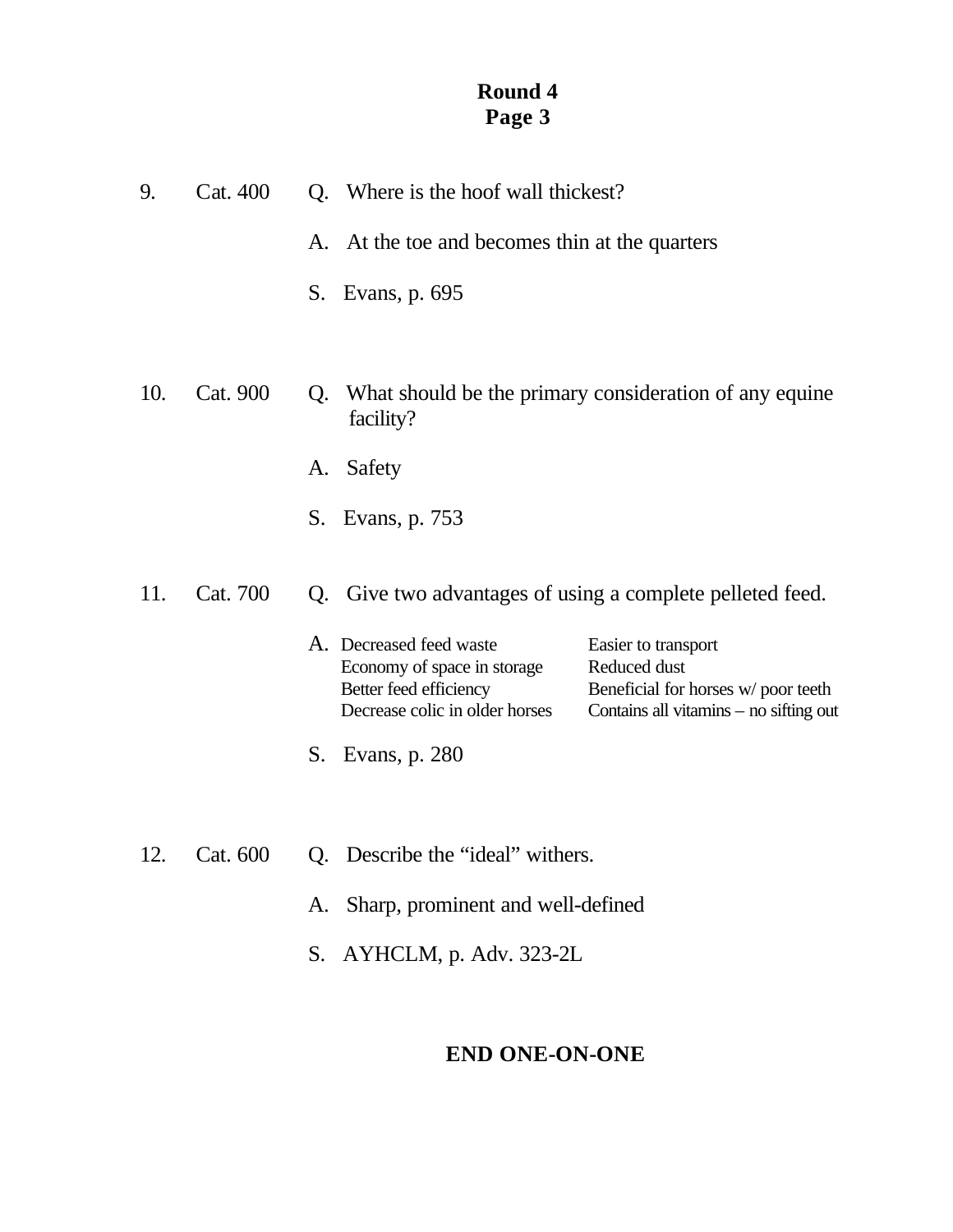# **BEGIN OPEN QUESTIONS**

- 13. Cat. 400 Q. What does respiration rate refer to?
	- A. The number of breaths taken per minute
	- S. AYHCLM, p. Adv. 325 –1L & HIH 810 & CAHA, p. 67
- 14. Cat. 300 Q. The word "pinto" is derived from a Spanish word that means what?
	- A. Paint, painted or spotted
	- S. Evans, p. 46

# **TOSS-UP QUESTION – BONUS ATTACHED**

- 15. Cat. 800 Q. When can a horse with a fractured limb be moved?
	- A. After a splint has been applied.
	- S. Evans, p. 610

### 16. **BONUS QUESTION**

- Q. The gastrointestinal tract of the horse has many functions. Name four.
- A. Ingestion of feedstuffs Grinding of feedstuffs Mixing of feedstuffs Digestions of feedstuffs Absorption of feedstuffs Elimination of solid waste

S. Evans, p, 118, 119 & FCH, p. 4,5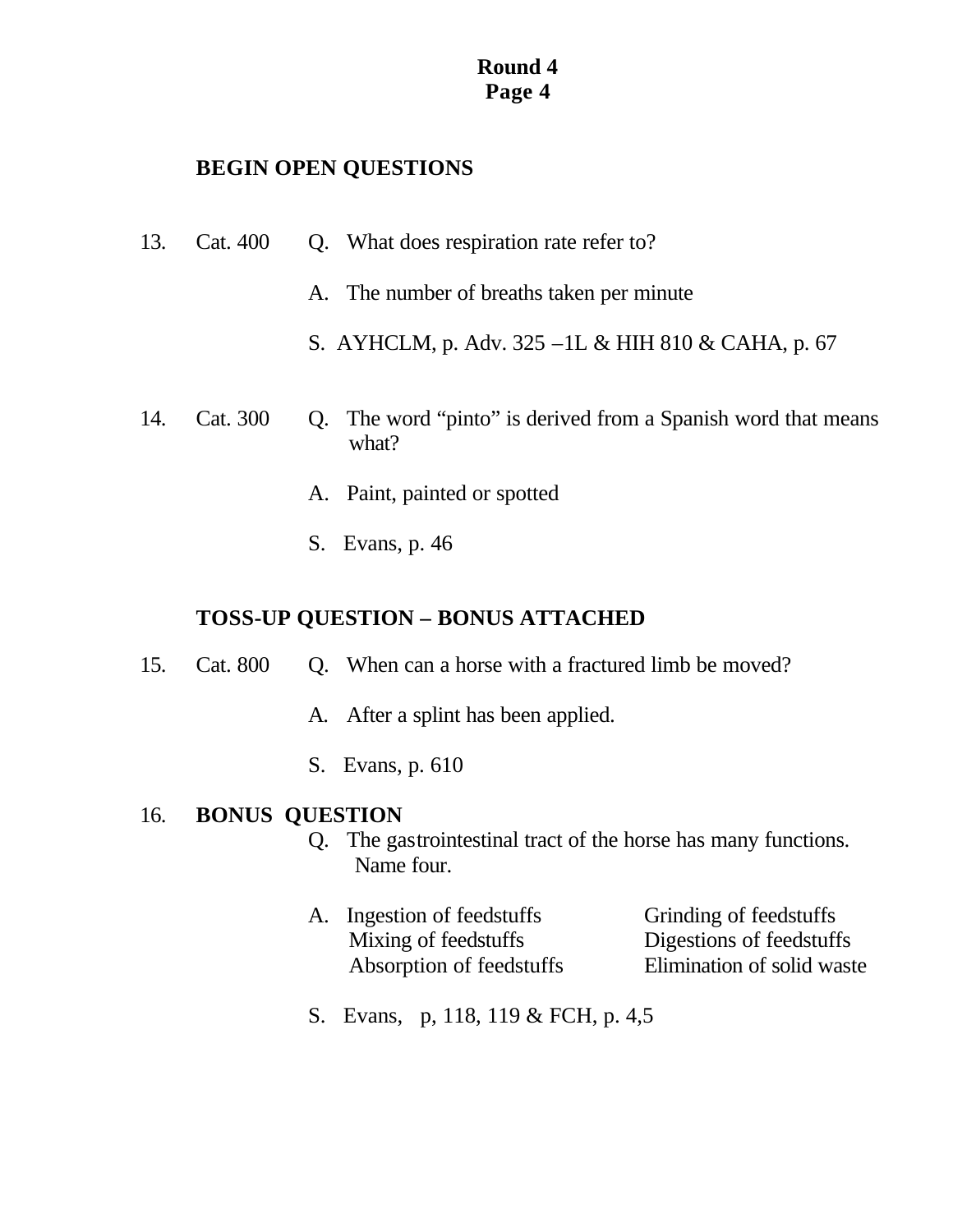# **RESUME OPEN QUESTIONS**

- 17. Cat. 700 Q. What happens when hay is baled with a moisture level of 30%?
	- A. The hay will become moldy. Will also heat up and loose vitamins & decrease protein digestibility. Spontaneous combustion.
	- S. AYHCLM, p. Adv. 337-2L, FCH, p. 115 & HIH 750
- 18. Cat. 400 Q. What part of the horse lies between the withers and the point of the shoulder?
	- A. The shoulder, thorax, scapula
	- S. CAHA, p. 1 & FCH, p. 120
- 19. Cat. 600 Q. A flatter and more level croup results in what type of hind leg action?
	- A. More vertical hind leg action
	- S. AYHCLM, p. Adv. 323-2L

# **TOSS-UP QUESTION – BONUS ATTACHED**

- 20. Cat. 700 Q. Name three paths of physiological water loss from a horse's body.
	- A. Feces Urine Sweat Respiration
	- S. Evans, p. 245 & FCH, p. 3,4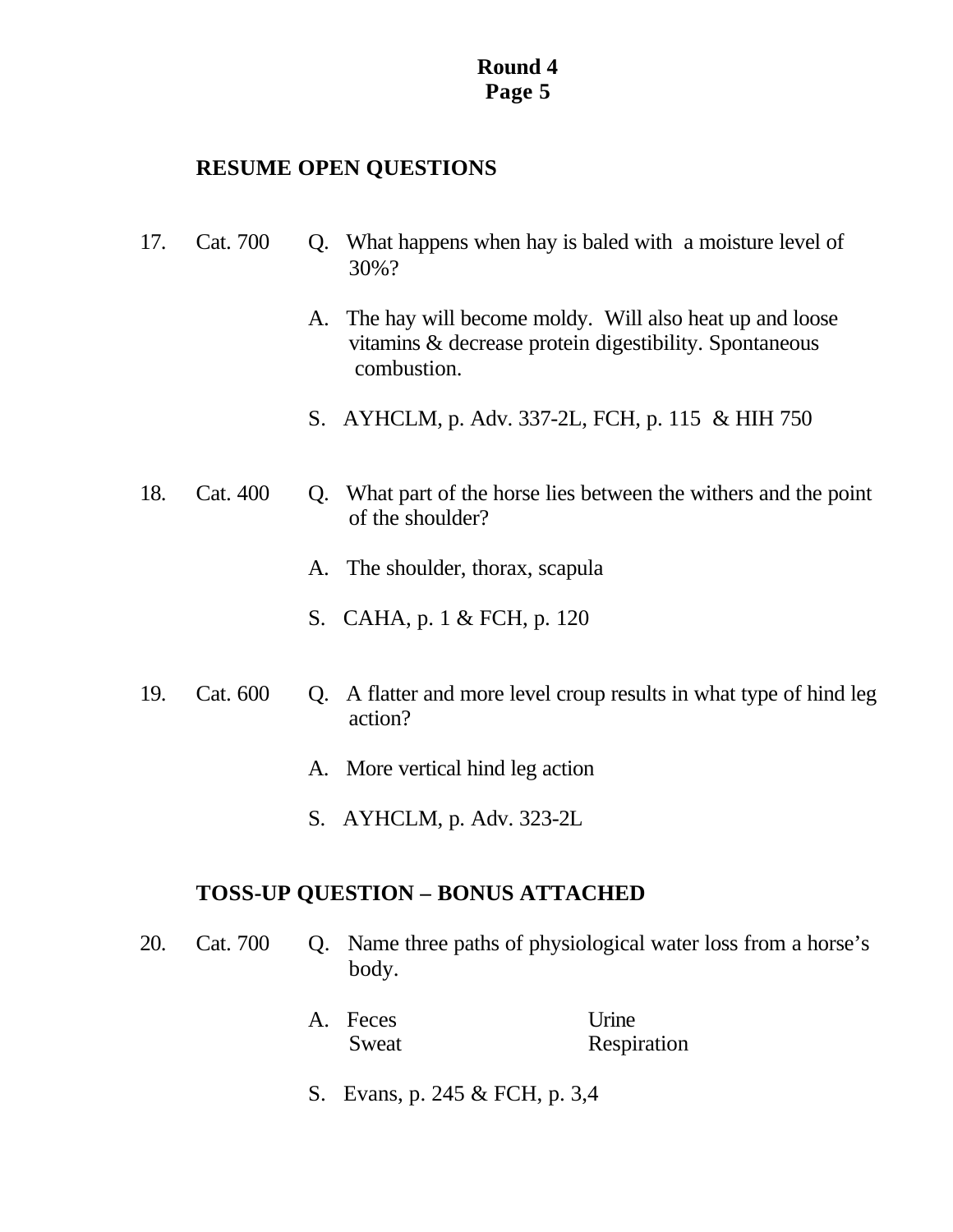# 21. **BONUS QUESTION**

- Q. Give four examples of "Striding Leg Interference."
- A. Forging Cross-firing Shin hitting

Scalping Speedy cutting

S. Evans, p. 179

- 22. Cat. 900 Q. What type of "post & rail" fencing is not suitable for horses?
	- A. Ornamental dowelled rails = attractive but weak and short lived for horses
	- S. Evans, p. 763
- 23. Cat. 400 Q. Name two locations on the horse where you would find "tactile hairs."
	- A. Around the eyes Around the muzzle
	- S. CAHA, p. 4
- 24. Cat. 1000 Q. How do you measure the size of an English saddle?
	- A. From the saddle nail ( a rivet on the front side of the skirt near the pommel) to the mid-point of the cantle.
	- S. HIH, p. 1100-3 & HIH, p. 1100-3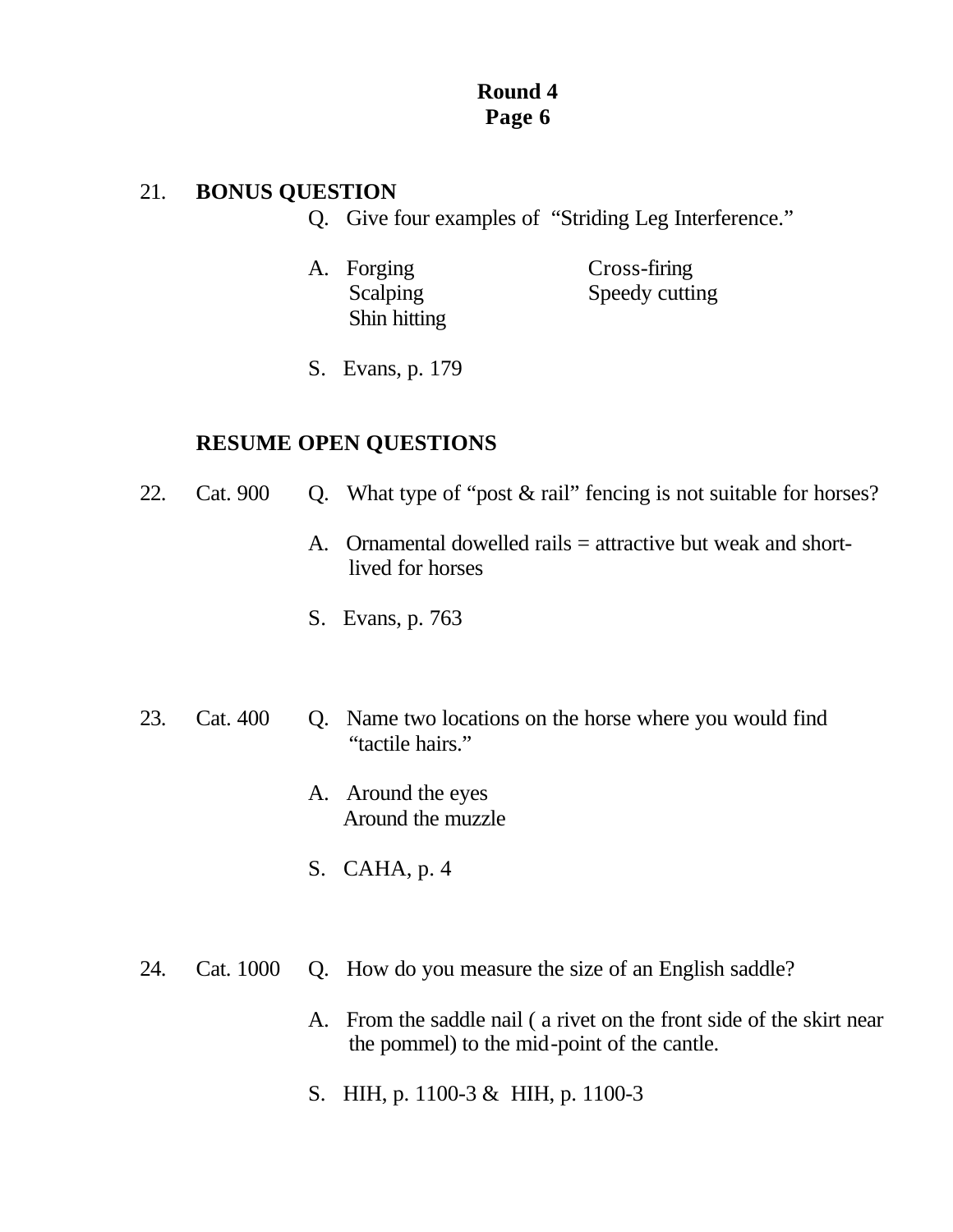- 25. Cat. 600 Q. Explain the difference between "low" ringbone and "high" ringbone.
	- A. Low ringbone is at the coffin joint High ringbone is at the pastern joint
	- S. Equus Glossary 265

# **TOSS-UP QUESTION – BONUS ATTACHED**

- 26. Cat. 900 Q. You are the ring master at a horse show. An animal in the previous driving class lost a shoe. You found it, and notice that its size is a triple zero. What type of equine lost this shoe?
	- A. A pony or a horse with a very small foot
	- S. Evans, p. 732

# 27. **BONUS QUESTION**

- Q. Name three other mammals that became extinct from North America about the same time as the horse during the Pleistocene epoch.
- A. Rhinoceros Camel Saber-toothed Tiger Elephant Mastodon

S. Evans, p. 4

- 28. Cat. 500 Q. What is a "nurse mare"?
	- A. A lactating mare that is known for its foster mother qualities. She is readily willing to take on a strange foal and let it nurse.
	- S. Evans, p. 428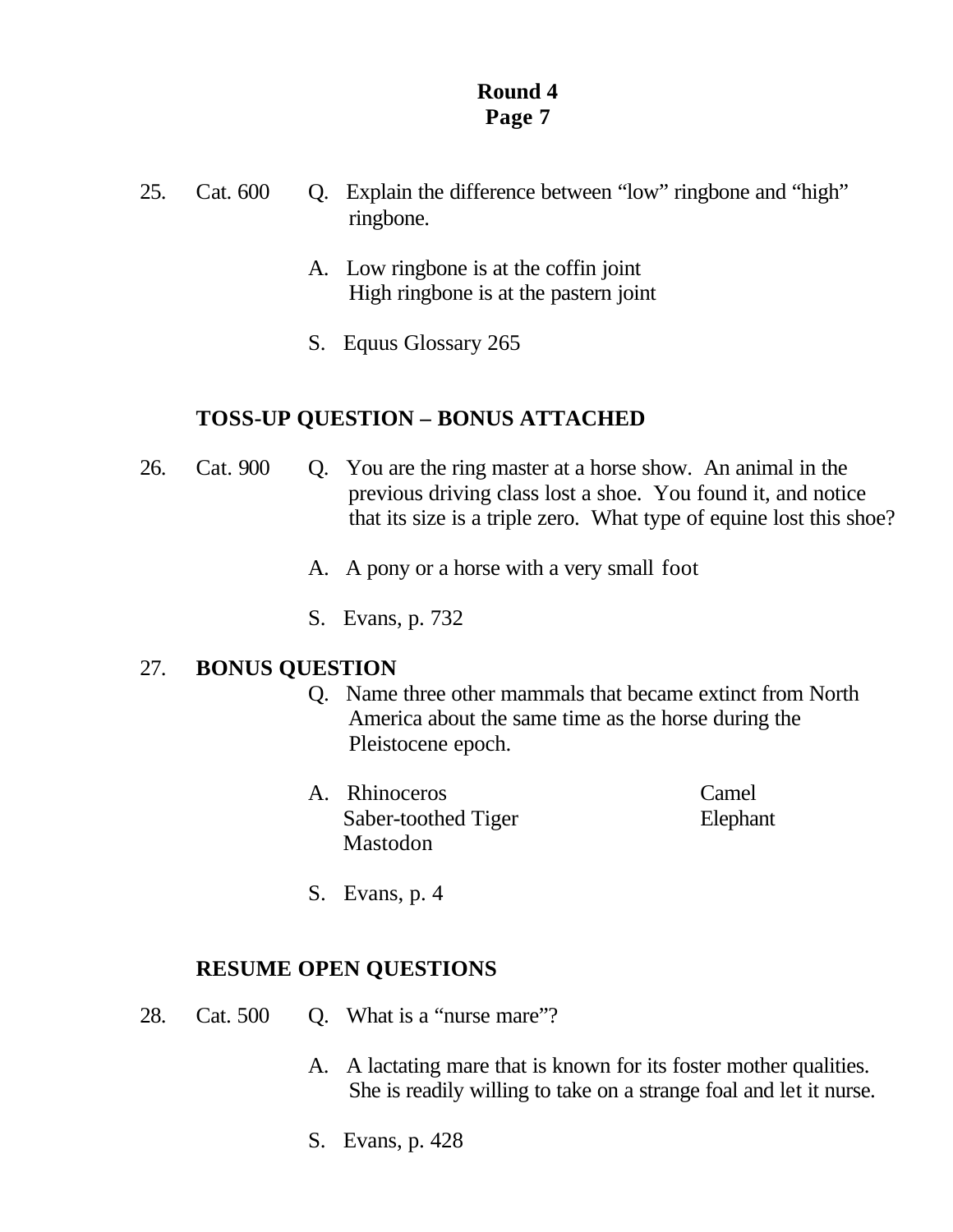- 29. Cat. 900 Q. What device is used to keep horses "off the fences" to reduce maintenance and the chance of injury?
	- A. Electric wire, when located on top or inside of the other type of fence
	- S. Evans, p. 766
- 30. Cat. 300 Q. In reference to coat colors, what are two common names for a very dark chocolate shade of chestnut?
	- A. Liver Chestnut or Black Chestnut
	- S. Evans, p. 80
- 31. Cat. 800 Q. What is the term for the black, waxy substance that builds up in a horse's sheath?
	- A. Smegma
	- S. CAHA, p. 5a

# **LAST QUESTION IN MATCH**

- 32. Cat. 1000 Q. When trailering, leg wraps should cover what parts of the horse?
	- A. The wraps should extend from the knees or hocks downward, covering the coronet band and the bulbs of the heels.
	- S. AYHCLM, Beg. 101-2L & HIH, p. 1150-3

# **END ROUND FOUR**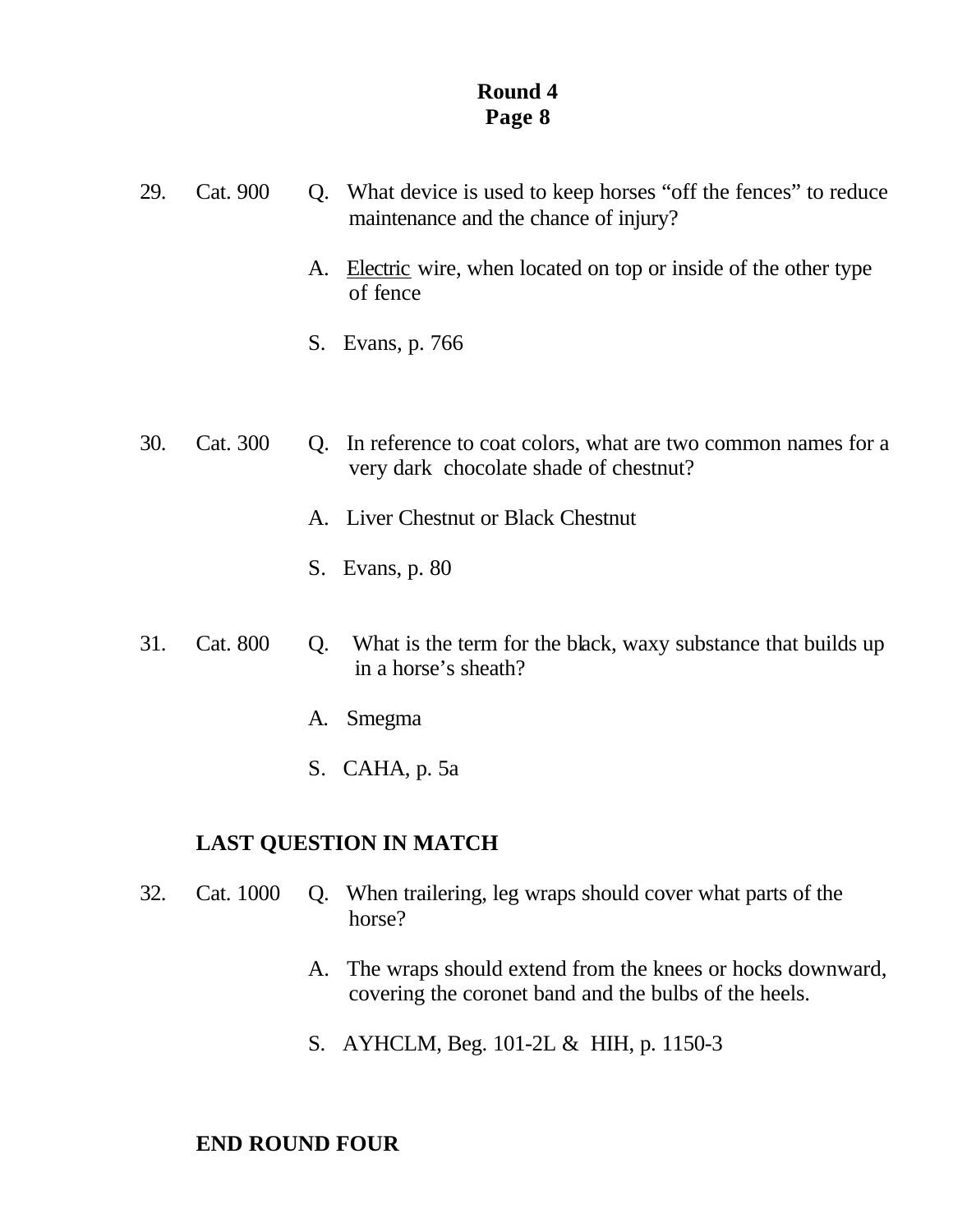# **2000 EASTERN NATIONAL 4-H HORSE ROUND-UP**

# **Round 5**

# **BEGIN ONE-ON-ONE**

| 1. | Cat. 1000 |             | Q. Name three areas to which a hackamore applies pressure.           |              |                                                                  |  |  |
|----|-----------|-------------|----------------------------------------------------------------------|--------------|------------------------------------------------------------------|--|--|
|    |           |             | A. Nose<br>Chin                                                      | Face<br>Poll | Jaw<br>Cheeks (not the mouth)                                    |  |  |
|    |           |             | S. AYHCLM, Beg. 108-2L & HIH, p. 1100-10                             |              |                                                                  |  |  |
| 2. | Cat. 800  | $Q_{\rm c}$ | What other insect does the adult horse bot fly commonly<br>resemble? |              |                                                                  |  |  |
|    |           |             | A. Honey Bee                                                         |              |                                                                  |  |  |
|    |           |             | S. AYHCLM, p. Adv. 300-3L                                            |              |                                                                  |  |  |
| 3. | Cat. 500  |             | as the "afterbirth"?                                                 |              | Q. What is the correct name for the membranous organ referred to |  |  |
|    |           | A.          | Placenta                                                             |              |                                                                  |  |  |
|    |           |             | S. Equus Glossary 263, FCH, p. 400 & Evans, p. 340                   |              |                                                                  |  |  |
|    |           |             |                                                                      |              |                                                                  |  |  |
| 4. | Cat. 900  | Q.          | What practice helps to decrease a horse bolting its grain?           |              |                                                                  |  |  |
|    |           |             | A. The placement of several large, round rocks in the feed tub.      |              |                                                                  |  |  |

S. Evans, p. 183 & FCH, p. 94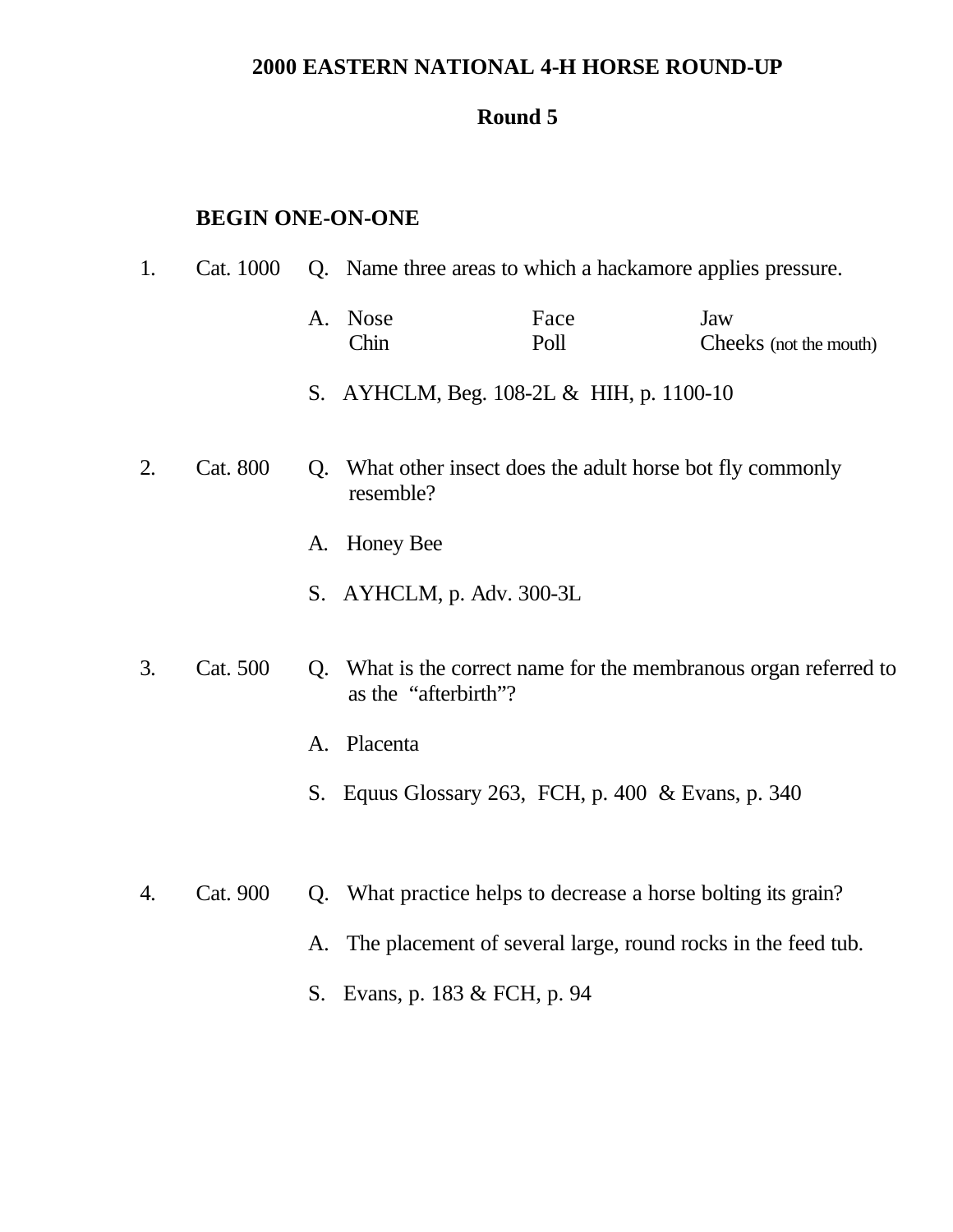- 5. Cat. 700 Q. What type of problem is often associated with grazing a pasture of tall fescue?
	- A. Endophyte toxicity/fescue poisoning caused by a mold producing mycotoxin, which may cause prolonged gestation, thickened placenta, abortion, weak foals, or lack of milk productions in brood mares.
	- S. Evans, p. 276 & FCH, p. 352
- 6. Cat. 400 Q. What is the most flexible region of the vertebral column?
	- A. The cervical region
	- S. Evans, p. 96
- 7. Cat. 800 Q. What is the term for a partial or complete blockage of the esophagus, causing an inability to swallow?
	- A. Choke
	- S. Evans, p. 611 & FCH, p. 93
- 8. Cat. 800 Q. What is the general term for a bacterial infection circulating throughout the bloodstream?
	- A. Septicemia
	- S. Equus Glossary 263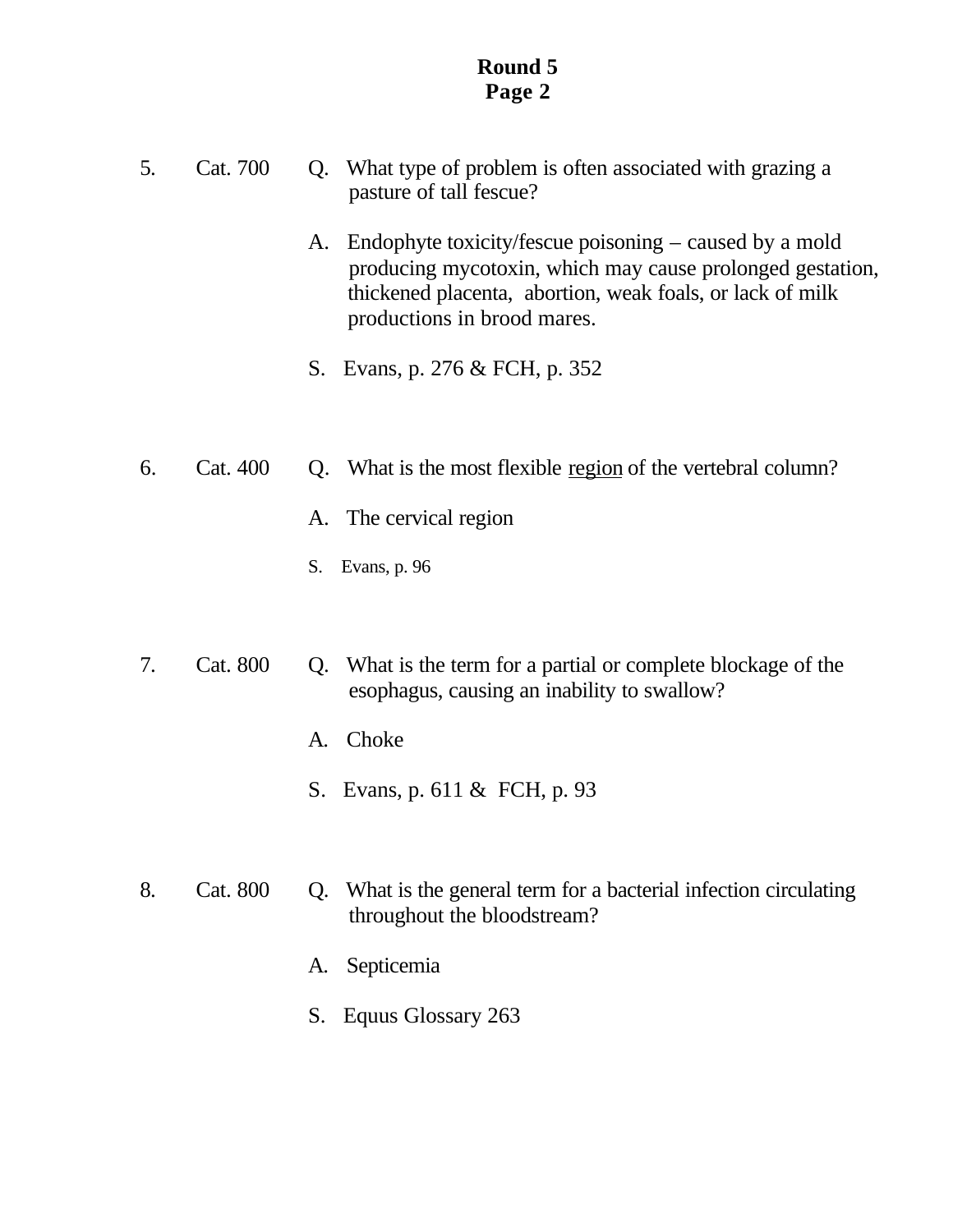| 9.  | Cat. 900  | Q. Where is the "birthplace" of most vices?                                                           |
|-----|-----------|-------------------------------------------------------------------------------------------------------|
|     |           | A. In the horse's stall                                                                               |
|     |           | S. Evans, p. 182 & FCH, p. 370                                                                        |
|     |           |                                                                                                       |
| 10. | Cat. 1000 | Q. Where would you find the "twist" on an English saddle?                                             |
|     |           | A. On the top of the saddle at the junction of the seat and the<br>pommel                             |
|     |           | HIH, p. 1100-2<br>S.                                                                                  |
|     |           |                                                                                                       |
| 11. | Cat. 600  | Explain the difference between "mule ears" and "lop ears."<br>Q.                                      |
|     |           | A. Mule ears $=$ ears are long, thick and heavy<br>Lop ears $=$ ears carried horizontally to the side |
|     |           | Evans, p. 144<br>S.                                                                                   |
|     |           |                                                                                                       |

- 12. Cat. 700 Q. How should sodium chloride be fed in a horse's diet?
	- A. Free choice in the form of block salt or loose salt Add to feed mix
	- S. Evans, p. 258 & FCH, p. 25

# **END ONE-ON-ONE**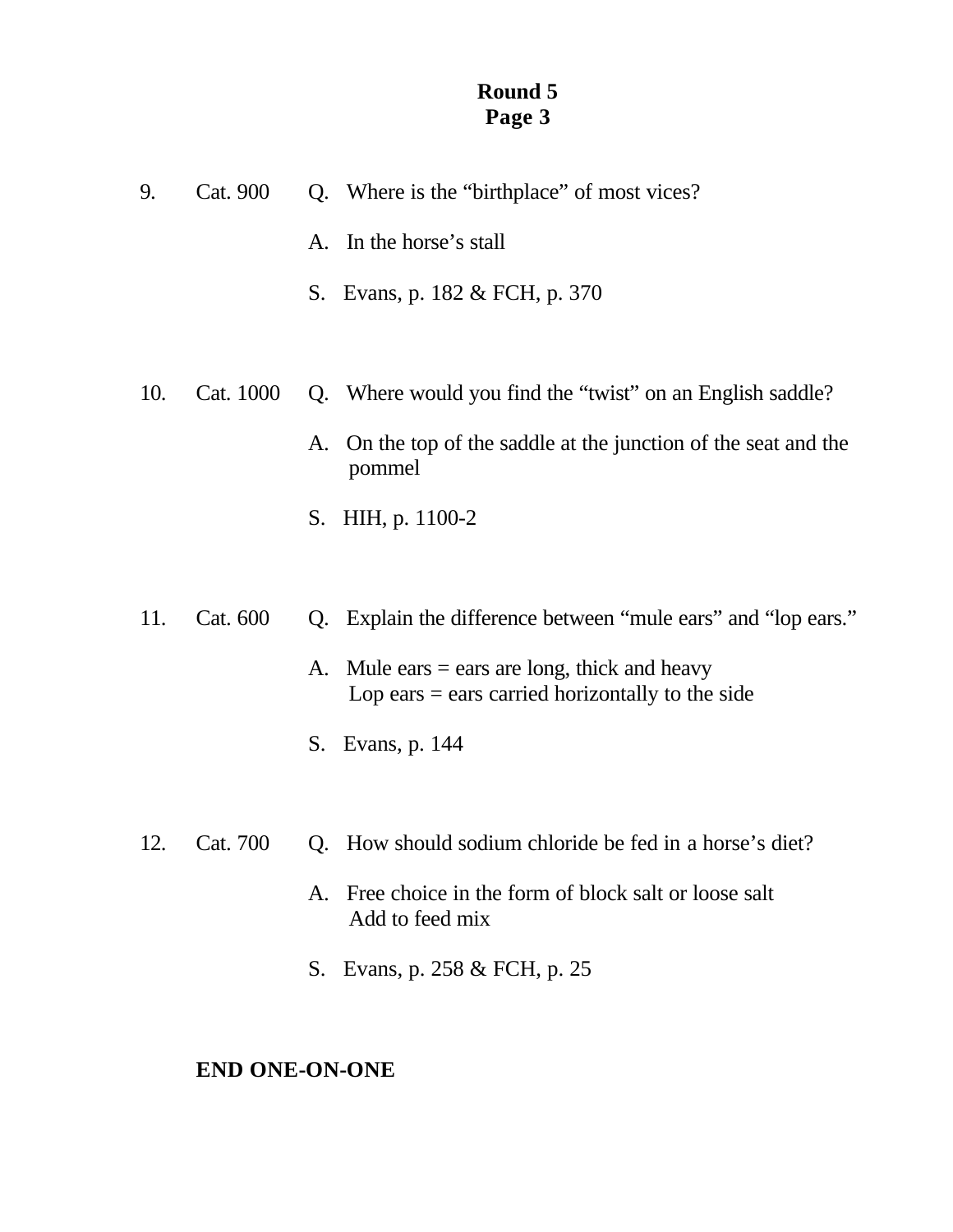Round 5

# **Page 4**

# **BEGIN OPEN QUESTIONS**

- 13. Cat. 900 Q. How does freeze branding a gray horse differ from freeze branding a chestnut horse?
	- A. Because new hair growth after freeze branding comes in white, when branding a gray horse the freezing iron is applied long enough to kill the hair root, preventing new hair growth.
	- S. Equus Glossary 263 & Evans, p. 809
- 14. Cat. 100 Q. How did the use of the horse differ between the Plains Indians and the East Coast Indians?
	- A. The Plains Indians used the horse to hunt for food, as a pack animal to seasonally move the village and for warfare against the white settlers.
		- The East Coast Indians primarily used the horse as a pack animal to haul hides to the coast for trade.
	- S. Evans, p. 8

# **TOSS-UP QUESTION – BONUS ATTACHED**

- 15. Cat. 400 Q. Under what condition would a horse's teeth make him appear older than he actually is?
	- A. When a horse is kept on sandy soil pastures. The sand tends to wear down the teeth at a faster rate than normal wear.
	- S. Evans, p. 93

# 16. **BONUS QUESTION**

- Q. Blood cells have five classifications. Name four.
- A. Esinophils Erythrocytes Monocytes Neutrophils Thrombocytes Lymphocytes Basophiles Leukocytes
- S. Evans, p. 117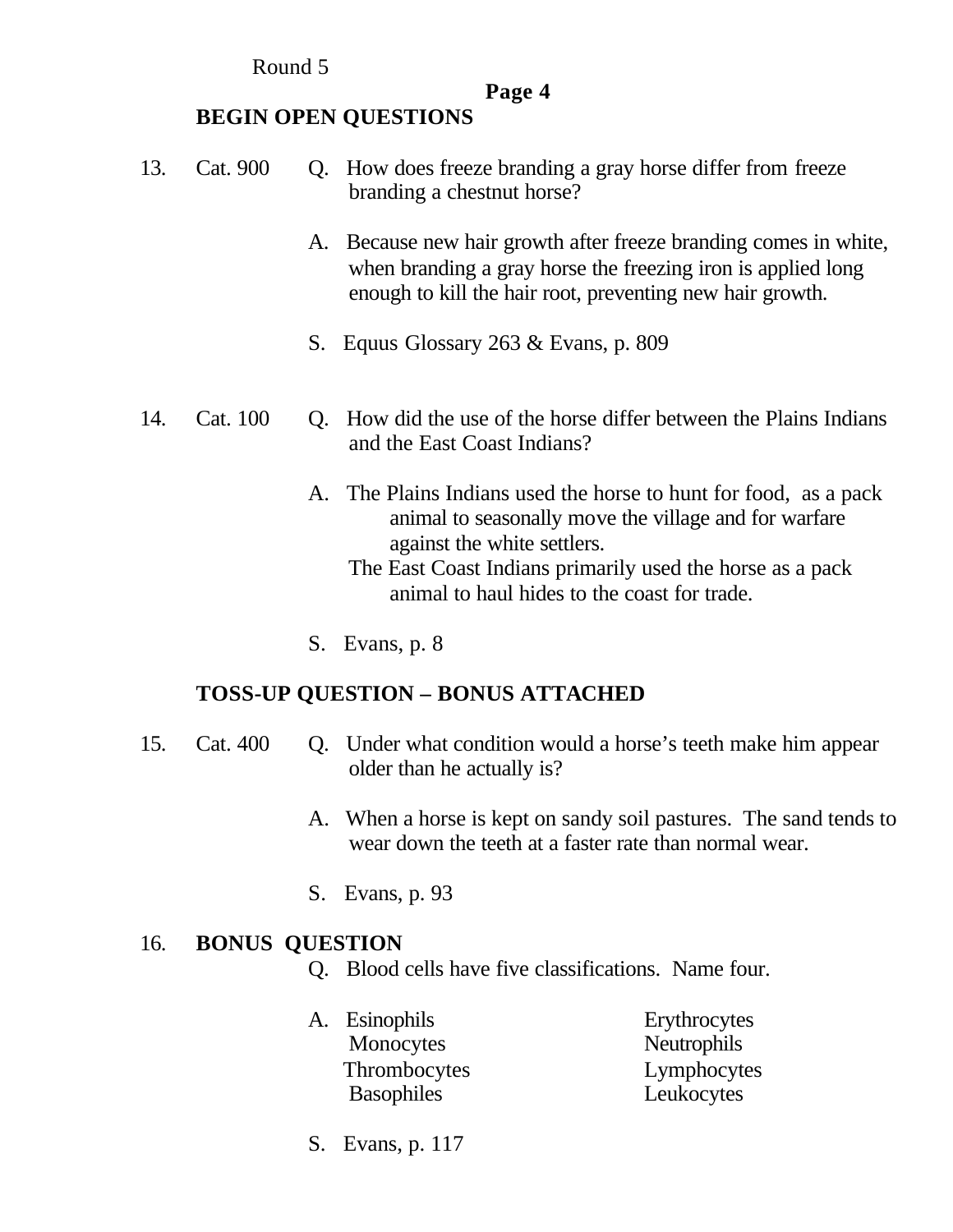### **RESUME OPEN QUESTIONS**

- 17. Cat. 500 Q. What is the main purpose of the myometrium?
	- A. It is the muscular layer responsible for the powerful contractions which expel the foal at birth.
	- S. AYHCLM, p. Adv. 326-1L & HIH 910 & Evans, p. 341
- 18. Cat. 200 Q. This type of horse never had a breed registry established, but it was the only "heavy type" of horse developed in the eastern United States. What is its name?
	- A. The Conestoga Horse
	- S. Evans, p. 9
- 19. Cat. 400 Q. What is the name for the motion that forces food through the digestive tract?
	- A. Peristalsis
	- S. Equus Glossary 271

#### **TOSS-UP QUESTION – BONUS ATTACHED**

- 20. Cat. 800 Q. When removing a shoe from a horse, describe how the "pull offs" are properly used.
	- A. Insert the jaws of the pull offs under one heel of the shoe. Close the handles and pull down toward the toe and in toward the center of the foot. Work the pull offs gradually toward the toe on first one branch of the shoe and then the other until the shoe works loose from the foot.
	- S. AYHCLM, p. Adv. 321-1L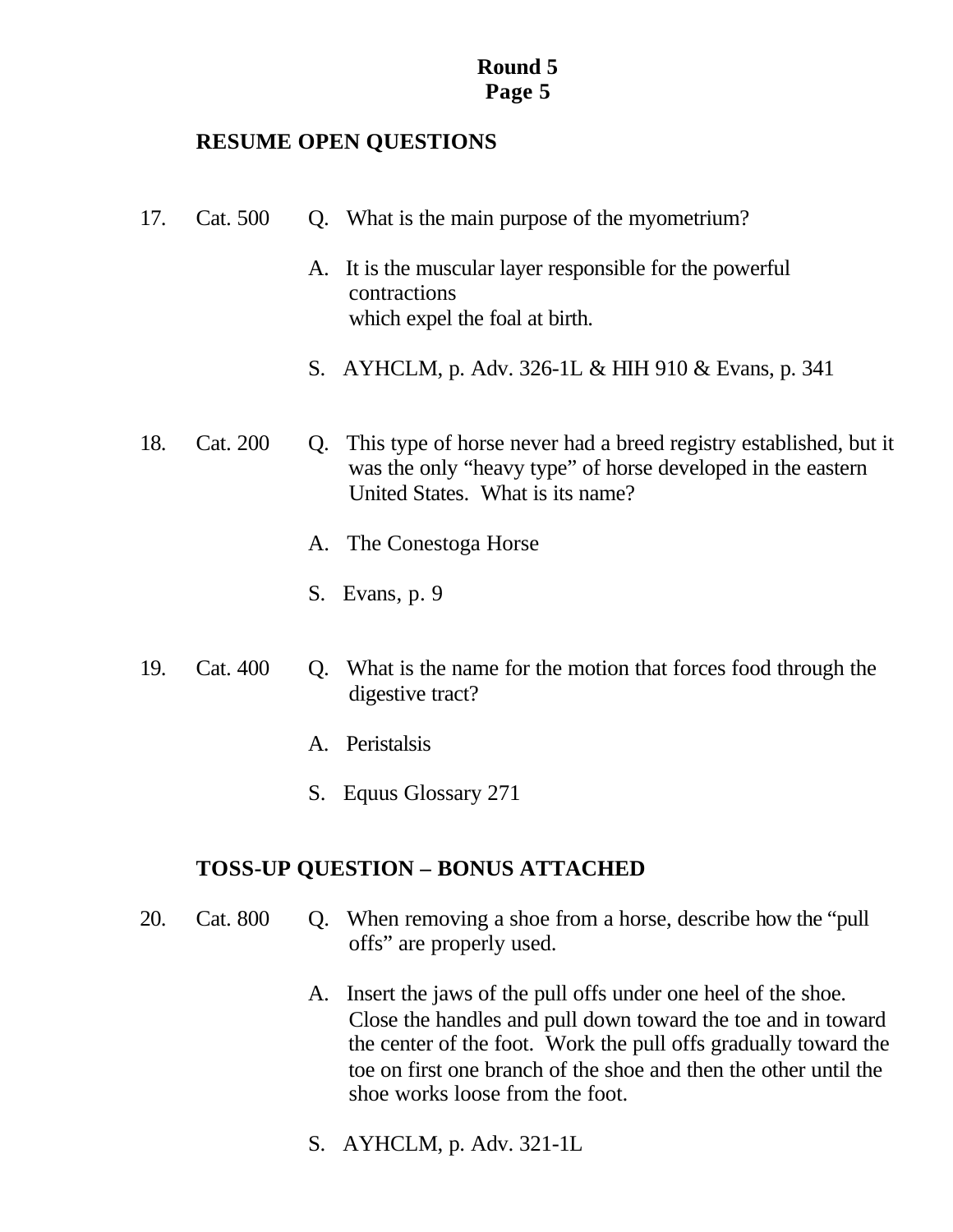### 21. **BONUS QUESTION**

- Q. Terms for gaits are sometimes synonymous. Give the other name for each of the following gaits; trot, lope, slow gait and rack.
- A. Trot =  $Jog$  $Lope =$ Canter Slow Gait = Stepping Pace  $Rack = Single Foot$
- S. Evans, p. 172

| 22. | Cat. 700 | Q. What three pieces of information <b>must</b> a feed tag contain?                                                                                                                |
|-----|----------|------------------------------------------------------------------------------------------------------------------------------------------------------------------------------------|
|     |          | Minimum Crude Protein<br>Date<br>A.<br>Crude Fat<br>Maximum Fiber Level                                                                                                            |
|     |          | S. Evans, p. 281 & FCH, p. 91                                                                                                                                                      |
| 23. | Cat. 600 | Q. In reference to conformation, describe a horse that "walks"<br>downhill."                                                                                                       |
|     |          | A. The height at the hip is higher that the height of the withers.                                                                                                                 |
|     |          | S. Evans, p. 135                                                                                                                                                                   |
| 24. | Cat. 300 | Q. In reference to color inheritance, there are six modifications of<br>the black coat color, all of which have black points except<br>one. What color does not have black points? |
|     |          | A. Perlino                                                                                                                                                                         |
|     |          | S. Evans, p. 473                                                                                                                                                                   |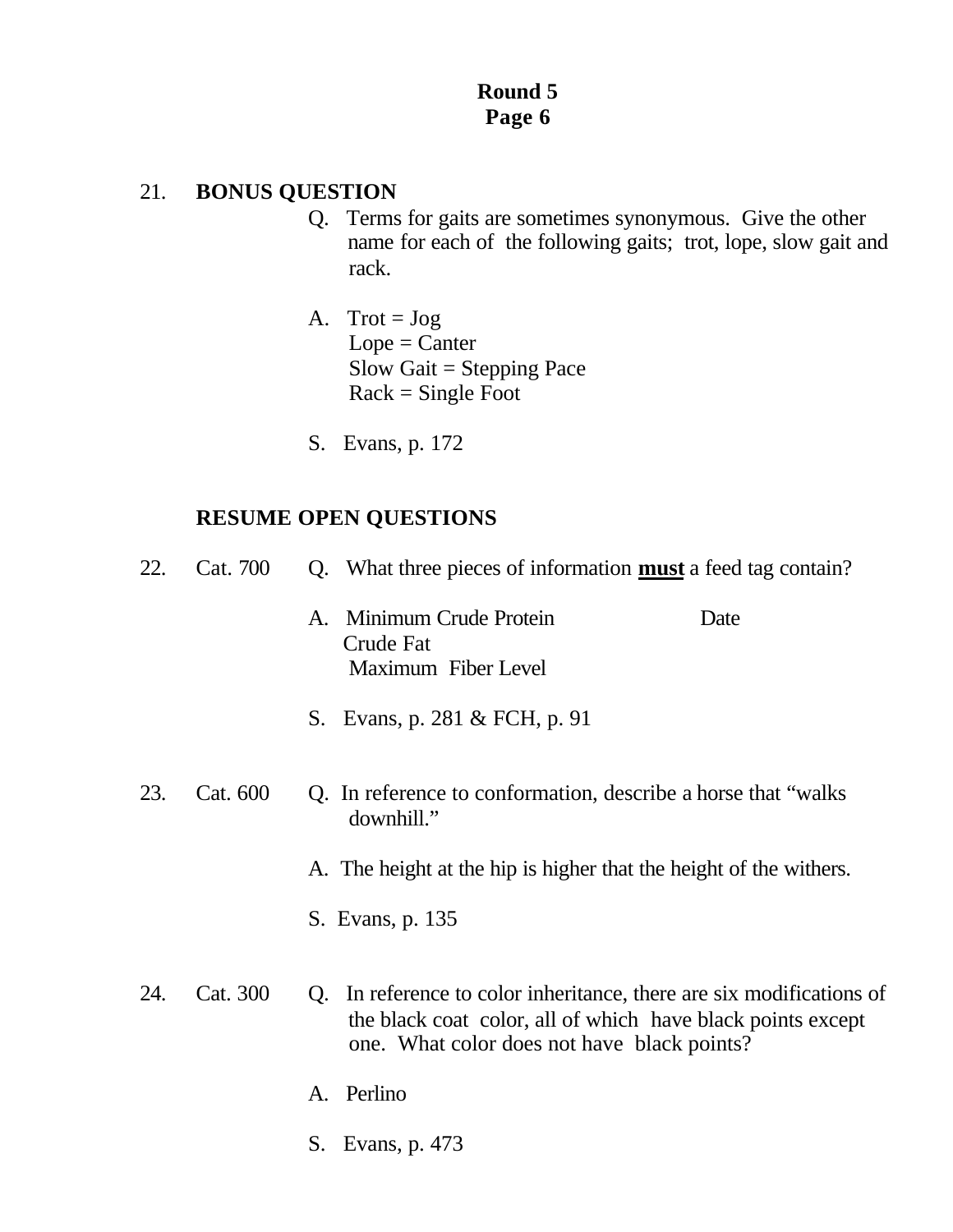- 25. Cat. 900 Q. What is the term for the type of behavior when horses huddle together during inclement weather?
	- A. Contactual Behavior or herding
	- S. Evans, p. 673

#### **TOSS-UP QUESTION – BONUS ATTACHED**

- 26. Cat. 900 Q. What is the term for the contamination of soil or groundwater by potentially harmful materials that come from the general area or community, rather than a single commercial or industrial source?
	- A. Nonpoint Pollution
	- S. Equus Glossary 270

#### 27. **BONUS QUESTION**

- Q. Name four disadvantages of an automatic waterer.
- A. Initial expense Malfunction Horses may play with waterer, causing water spillage Neglect, not cleaned or maintained regularly Excessive water intake when horse is hot No way to monitor water intake of a horse Electrical shock
- S. Evans, p. 284 & 774

- 28. Cat. 600 Q. What is a broken crest?
	- A. When a horse has an excessive, thick crest that lops to the side
	- S. Evans, p. 145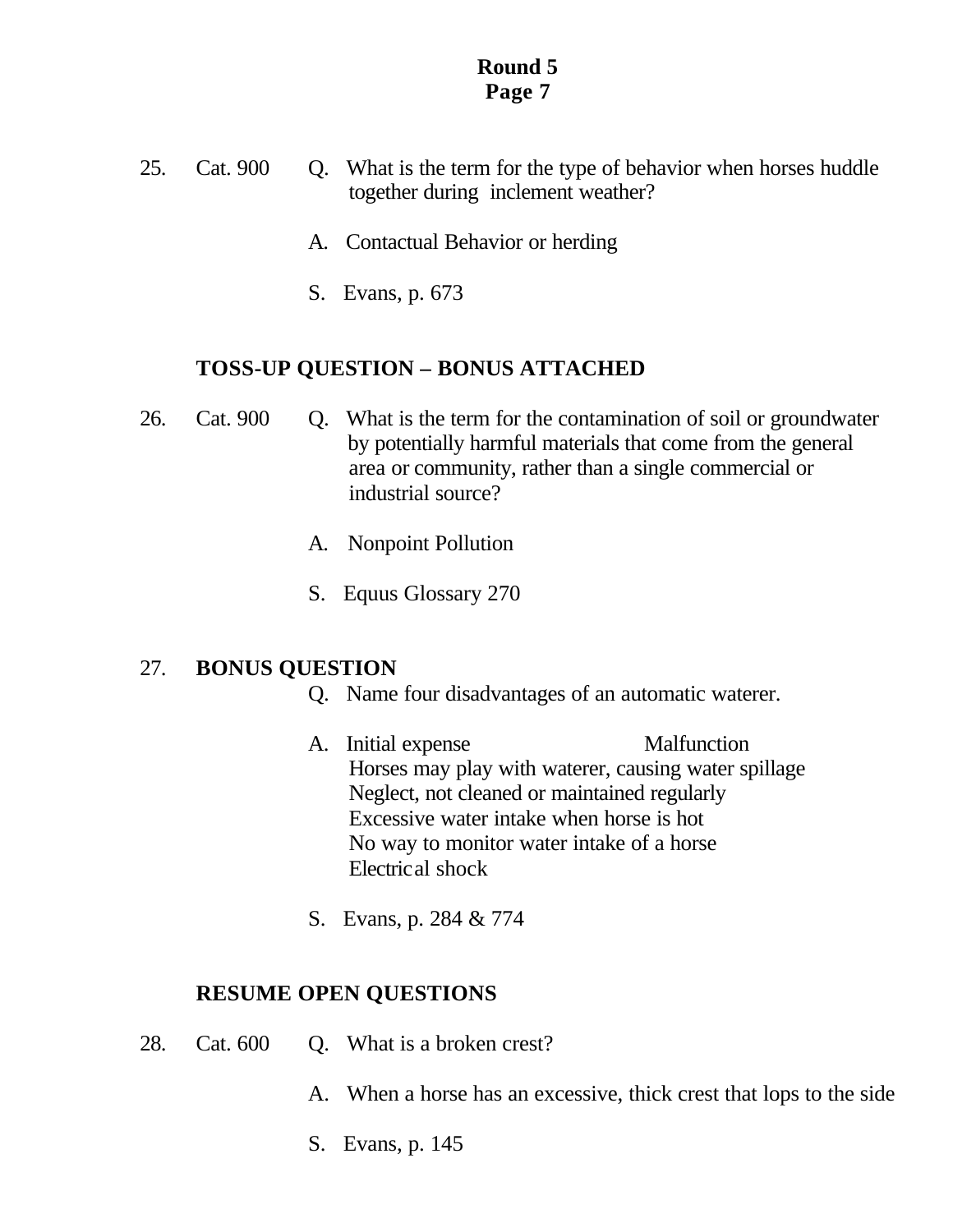| 29. | Cat. 300 | Q. What color are a horse's hooves at birth?                                                       |
|-----|----------|----------------------------------------------------------------------------------------------------|
|     |          | A. They are usually white.                                                                         |
|     |          | Evans, p. 82<br>S.                                                                                 |
| 30. | Cat. 800 | What is the term used for an acute, massive, often fatal allergic<br>Q.<br>reaction to an antigen? |
|     |          | A. Anaphylactic Shock                                                                              |
|     |          | Equus Glossary 271<br>S.                                                                           |
| 31. | Cat. 400 | What part of the eyeball allows light to pass through to the<br>Q.<br>lens?                        |
|     |          | Cornea<br>Α.                                                                                       |
|     |          |                                                                                                    |

S. Equus Glossary 267

## **LAST QUESTION IN MATCH**

- 32. Cat. 1000 Q. Two part question. In reference to packing, describe a "half breed" and explain how it is used.
	- A. A heavy canvas or poly-cover used over the saddle, with a heavy wooden bar at the bottom. It provides extra padding and holds the pack away from the animal's sides.
	- S. AYHCLM, Beg. 118-1L & HIH 1125-1

## **END ROUND FIVE**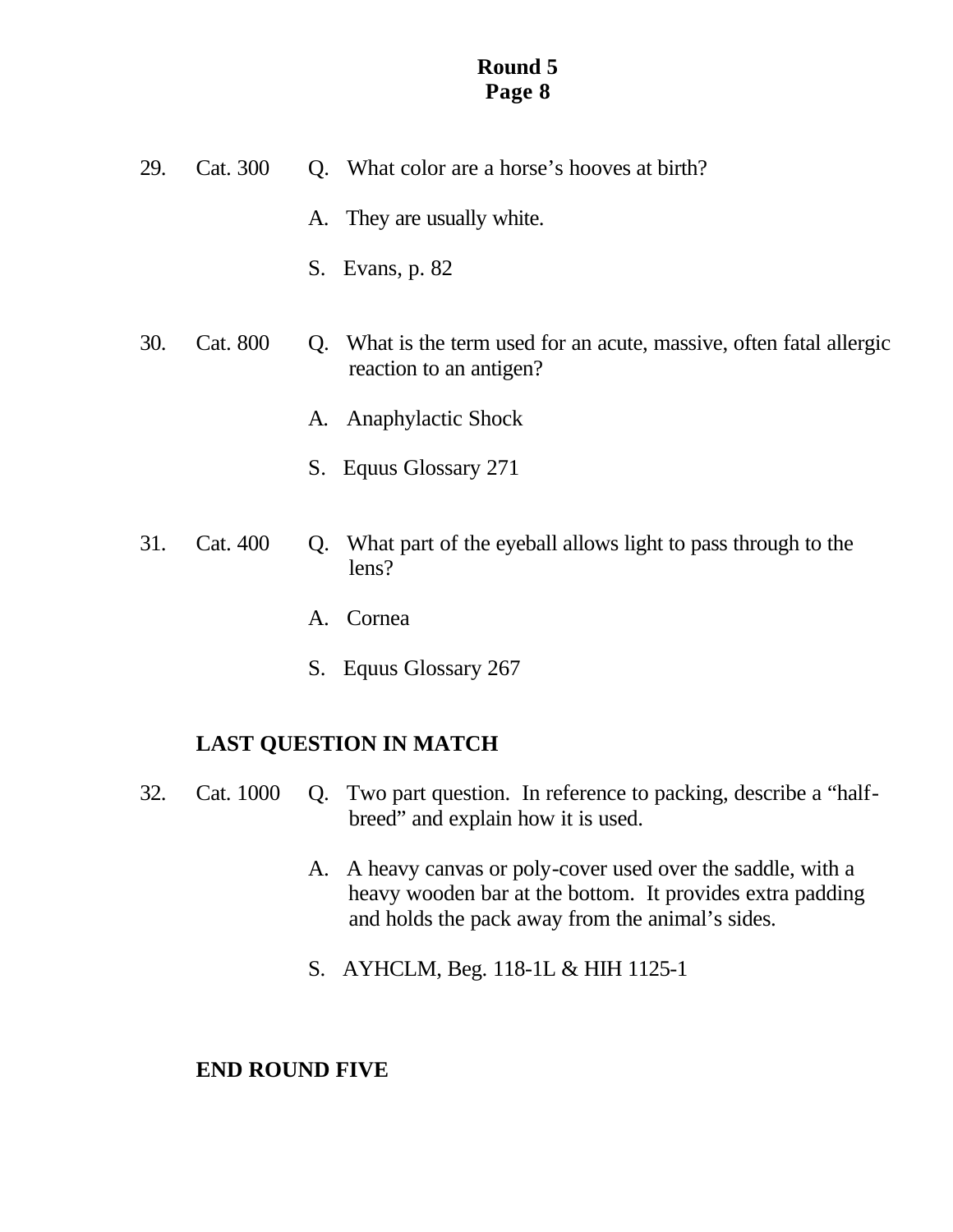#### **2000 EASTERN NATIONAL 4-H HORSE ROUND-UP**

#### **Round 6**

#### **BEGIN ONE-ON-ONE**

- 1. Cat. 600 Q. In reference to "Supporting Leg Interference", explain the difference between "brushing" and "striking."
	- A. Brushing = when contact between interfering legs is slight Striking = when interference results in an open wound
	- S. Evans, p. 179
- 2. Cat. 400 Q. Name two places where the pulse of a horse can be felt using your fingers.
	- A. Facial artery (under the jaw) Transverse facial artery (just below the eye) Lateral dorsal metatarsal artery (on hind leg on inside of cannon bone) Digital arteries (along the fetlock next to the deep digital flexor tendon)
	- S. CAHA, p. 6
- 3. Cat. 1000 Q. Which snaffle bit is more severe; an egg-butt with a mouth piece as thick as your pinkie, or a dee-ring with a mouth piece as thick as your thumb?
	- A. The egg-butt with the thinner mouth piece
	- S. AYHCLM, Beg. 108-3L & HIH, p. 1100-10
- 4. Cat. 800 Q. What is the name for the disease-fighting substance produced by the immune system in response to the presence of an antigen?
	- A. Antibody
	- S. Equus Glossary 271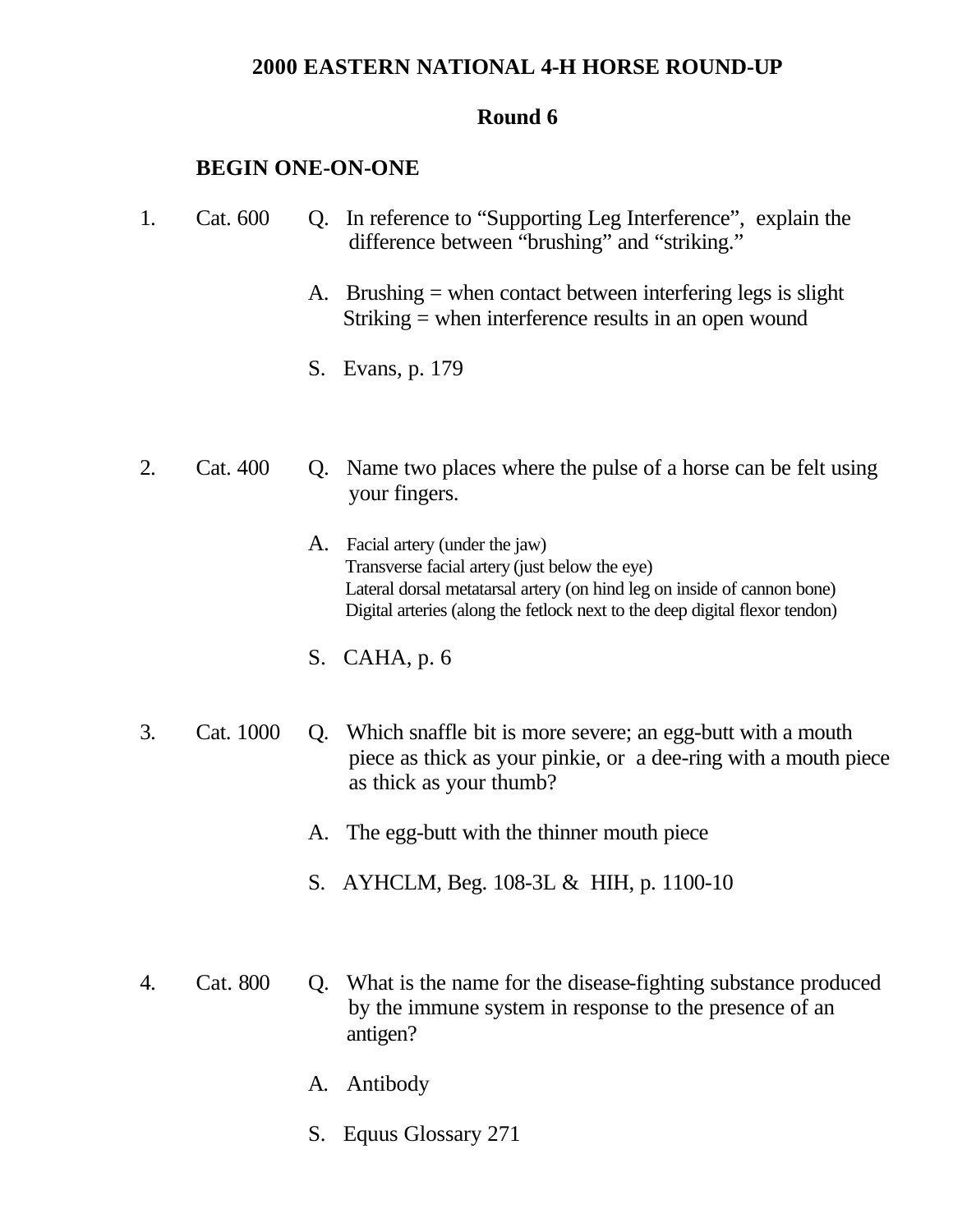| 5. | Cat. 500 |    | Q. What is the primary function of FSH in the stallion?                                                                                                                     |  |  |
|----|----------|----|-----------------------------------------------------------------------------------------------------------------------------------------------------------------------------|--|--|
|    |          | A. | Stimulates spermatogenesis or the production of sperm                                                                                                                       |  |  |
|    |          |    | S. AYHCLM, p. Adv. 327-1L & HIH 290                                                                                                                                         |  |  |
|    |          |    |                                                                                                                                                                             |  |  |
| 6. | Cat. 900 |    | Q. Give two purposes of a farrier's apron.                                                                                                                                  |  |  |
|    |          |    | A. Protect farrier against nail cuts<br>Protect against heat when working at the forge<br>Provide barrier between horse and farrier for dirt, wet, etc.<br>Hold small tools |  |  |

- S. Evans, p. 727
- 7. Cat. 400 Q. A 1000 pound horse voids how many quarts of urine daily?
	- A. 1  $\frac{1}{2}$  to 8  $\frac{1}{2}$  quarts daily, with volume depending on quantity of water consumed, type of feed, amount of work and the environmental temperature.
	- S. CAHA, p. 68
- 8. Cat. 900 Q. Two part question. On what side of the post should fence boards be nailed and why?
	- A. They should be nailed on the inside (the side to which the horse is housed) This way horse cannot "pop" the boards off the post when leaning against the fence
	- S. Evans, p. 762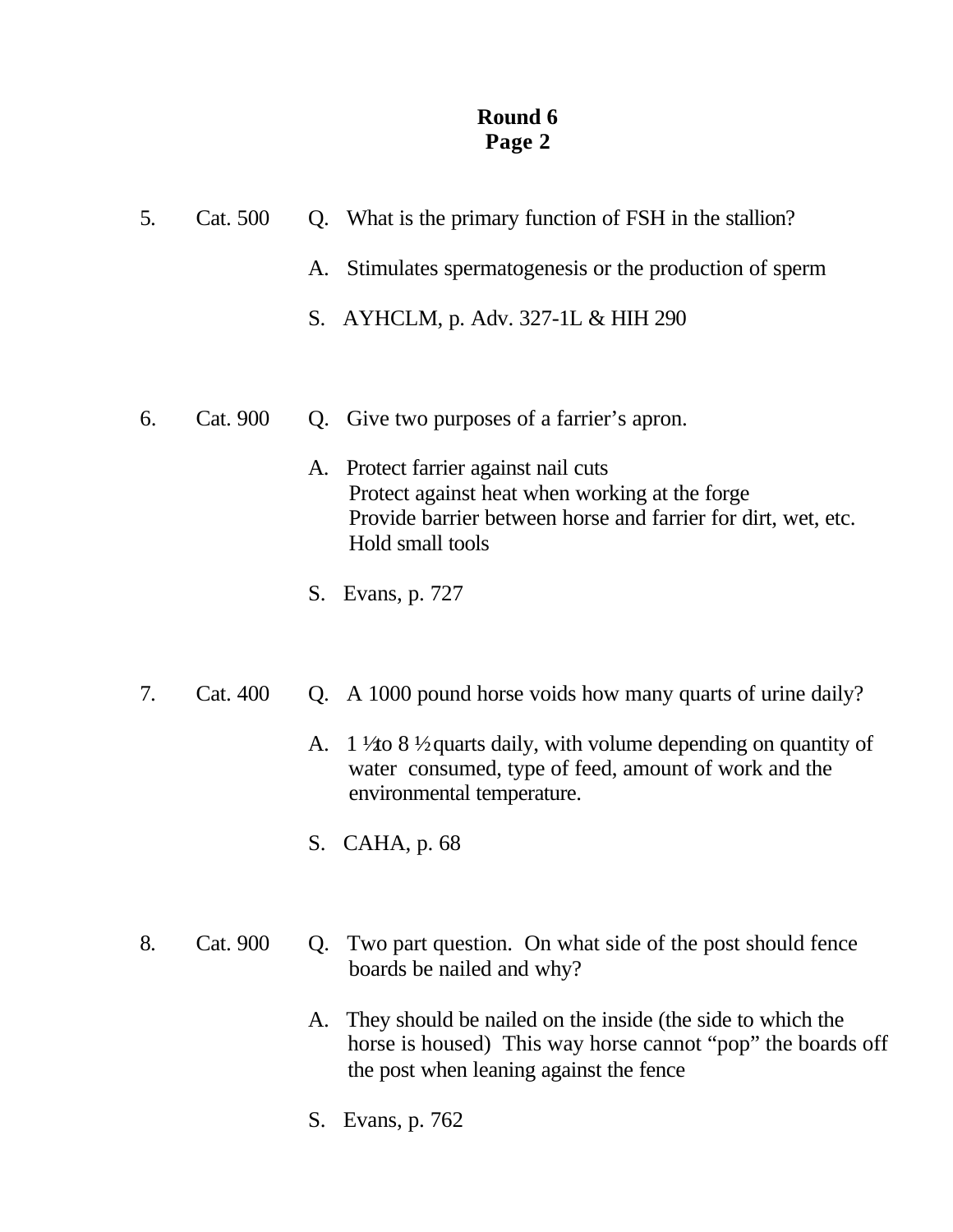| 9. | Cat. 1000 | Q. Why may putting a blanket on a horse with a winter coat<br>actually make the horse colder rather than warmer?                                                                                                                                    |
|----|-----------|-----------------------------------------------------------------------------------------------------------------------------------------------------------------------------------------------------------------------------------------------------|
|    |           | A. A horse's winter coat traps body heat between the hair fibers.<br>Placing a blanket on the horse may actually compress the<br>insulating hair fibers, eliminating the air layer and reducing<br>the horse's natural protection against the cold. |

- S. AYHCLM, Int. 204-2L
- 10. Cat. 600 Q. Roughened hair, nicks and scars on the inside of the fetlock are evidence of what?
	- A. That the horse may interfere when in motion
	- S. Evans, p. 150
- 11. Cat. 700 Q. Hay that is beige in color can be indicative of what two factors?
	- A. That the hay has been either sun-bleached or leached of nutrients by rainfall that occurred after the cutting or prolonged storage.
	- S. AYHCLM, p. Adv. 337-1L, FCH, p. 68 & HIH 750
- 12. Cat. 800 Q. Other than radiographs, what is the best method of diagnosing Navicular Disease?
	- A. The use of "hoof testers" is the best method
	- S. AYHCLM, p. Adv. 334-2L

### **END ONE-ON-ONE**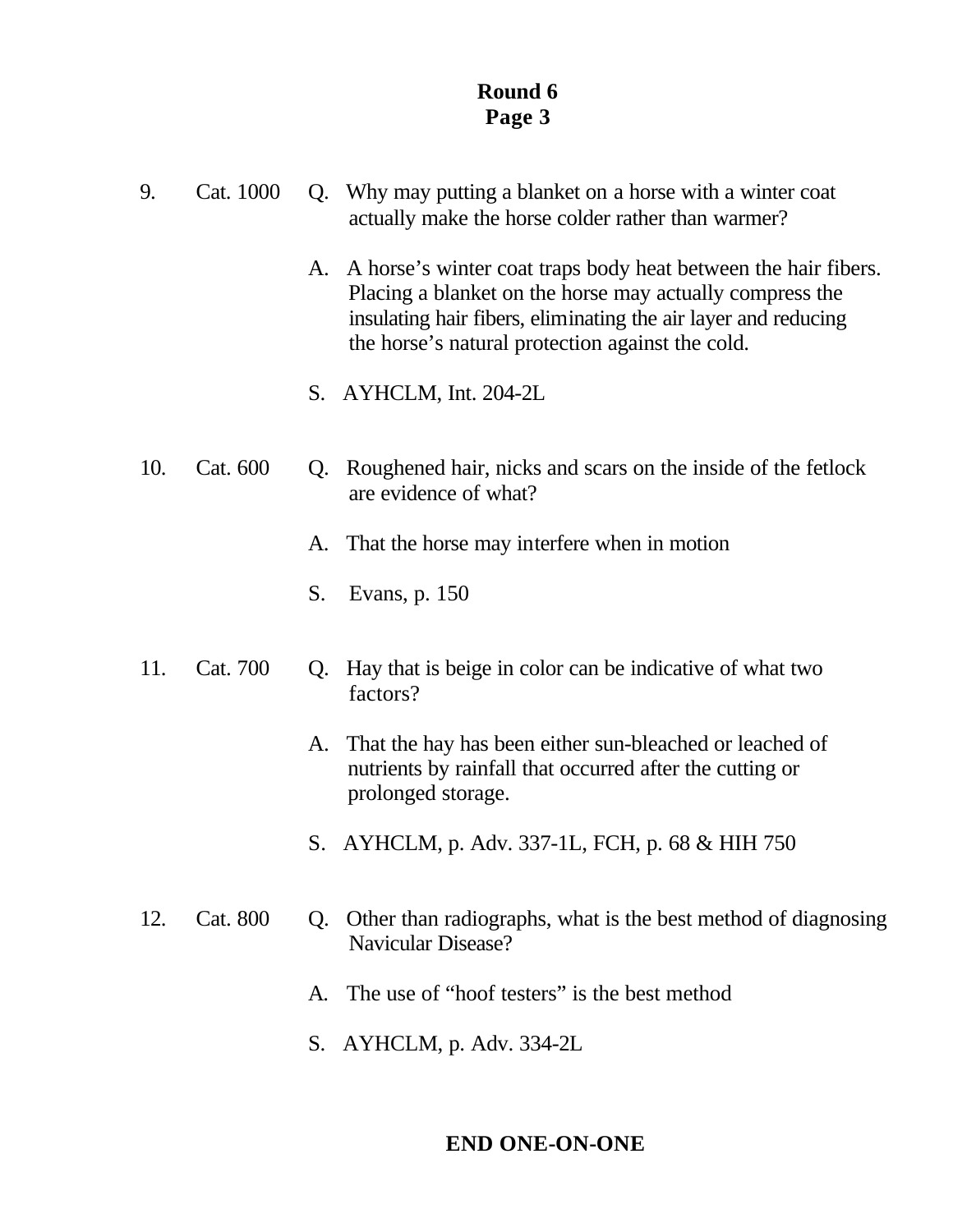#### **BEGIN OPEN QUESTIONS**

- 13. Cat. 700 Q. Hay that has been properly cured and stored contains approximately what percentage of moisture?
	- A. 9-15% (not to exceed 15% or go below 9%)
	- S. AYHCLM, p. Adv. 302-1L & FCH, p. 114
- 14. Cat. 800 Q. Give the common name for the fly that feeds on the mucous secretions from a horse's eyes and nostrils.
	- A. Face Flies
	- S. AYHCLM, p. Adv. 300-1L & Evans, p. 642

## **TOSS-UP QUESTION – BONUS ATTACHED**

- 15. Cat. 300 Q. In reference to roan horses, name two areas of the body that may be more solid-colored than roaned?
	- A. The head, neck, lower legs, mane and tail
	- S. Evans, p. 81

### 16. **BONUS QUESTION**

- Q. Give three anatomical defects associated with a horse's knees, and explain each.
- A. Bowlegged = the entire knee is in an outward deviation as viewed from the front.
	- Knock-kneed or close-kneed  $=$  the entire knee is set to the inside of a straight line from chest to toe.
	- Bench knees or offset knees  $=$  the cannon bones are set too far to the outside of the knees.
	- Buck-kneed or Over at the Knee = forward deviation, with knee set too far forward in relation to the leg.
	- Calf-kneed or Back at the Knee = the knees bend backward (hyperextend).
- S. AYHCLM, p. Adv. 323-3,4L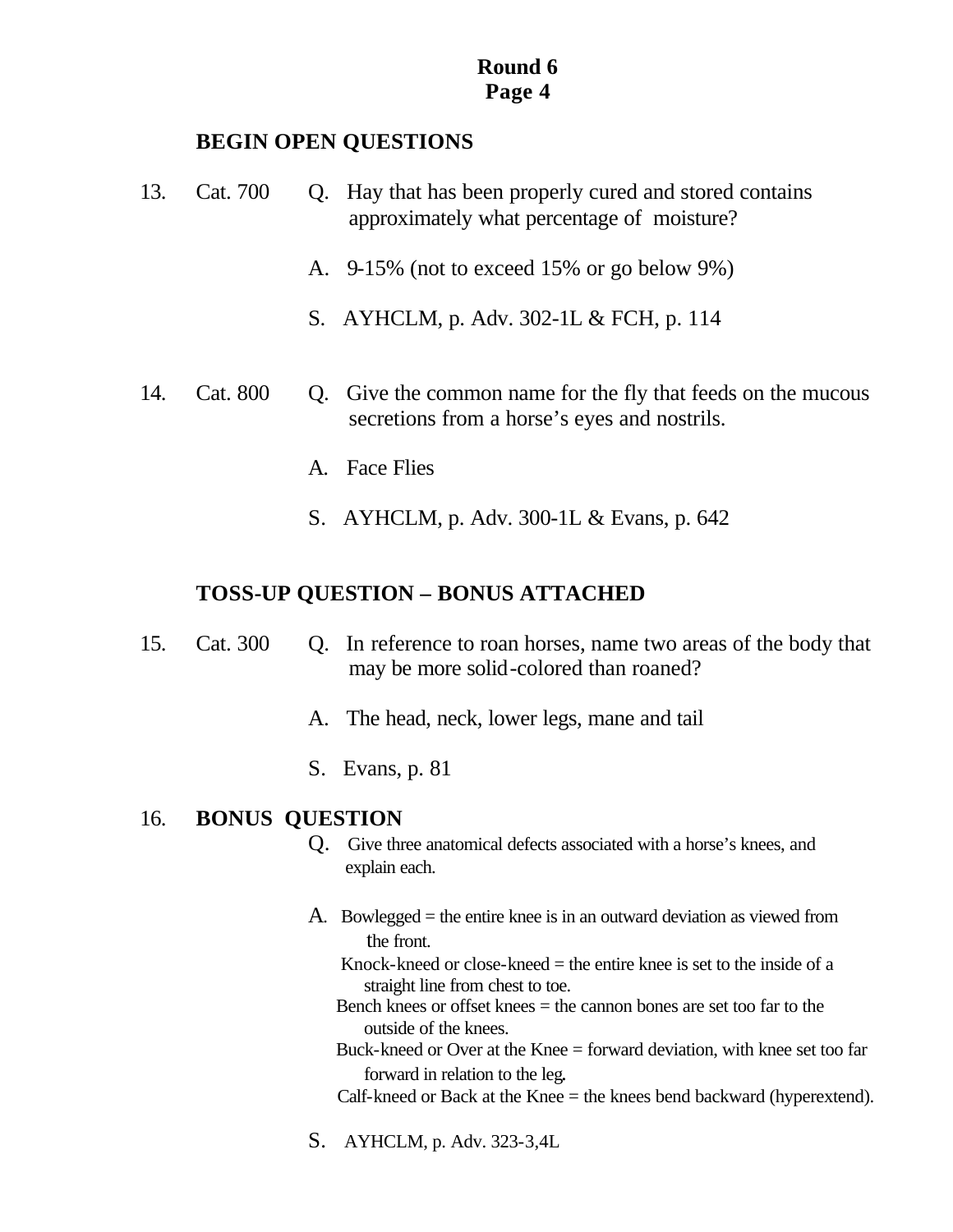### **RESUME OPEN QUESTIONS**

- 17. Cat. 400 Q. Two part question. Which are the smallest of the blood vessels and what do they connect?
	- A. Capillaries, and they connect arteries with veins
	- S. Equus Glossary 272
- 18. Cat. 600 Q. A supple horse uses what part of its body to aid in balance and stability?
	- A. The head and neck
	- S. Evans, p. 141
- 19. Cat. 800 Q. In reference to founder, which tendon is involved in the rotation of the coffin bone?
	- A. The deep flexor tendon or deep digital tendon
	- S. Equus Glossary 271

## **TOSS-UP QUESTION – BONUS ATTACHED**

- 20. Cat. 100 Q. What is the name for the rapidly growing equestrian job field that emphasizes conditioning, measuring fitness, and improving injury rehabilitation techniques?
	- A. Equine Sports Medicine
	- S. Evans, p. 12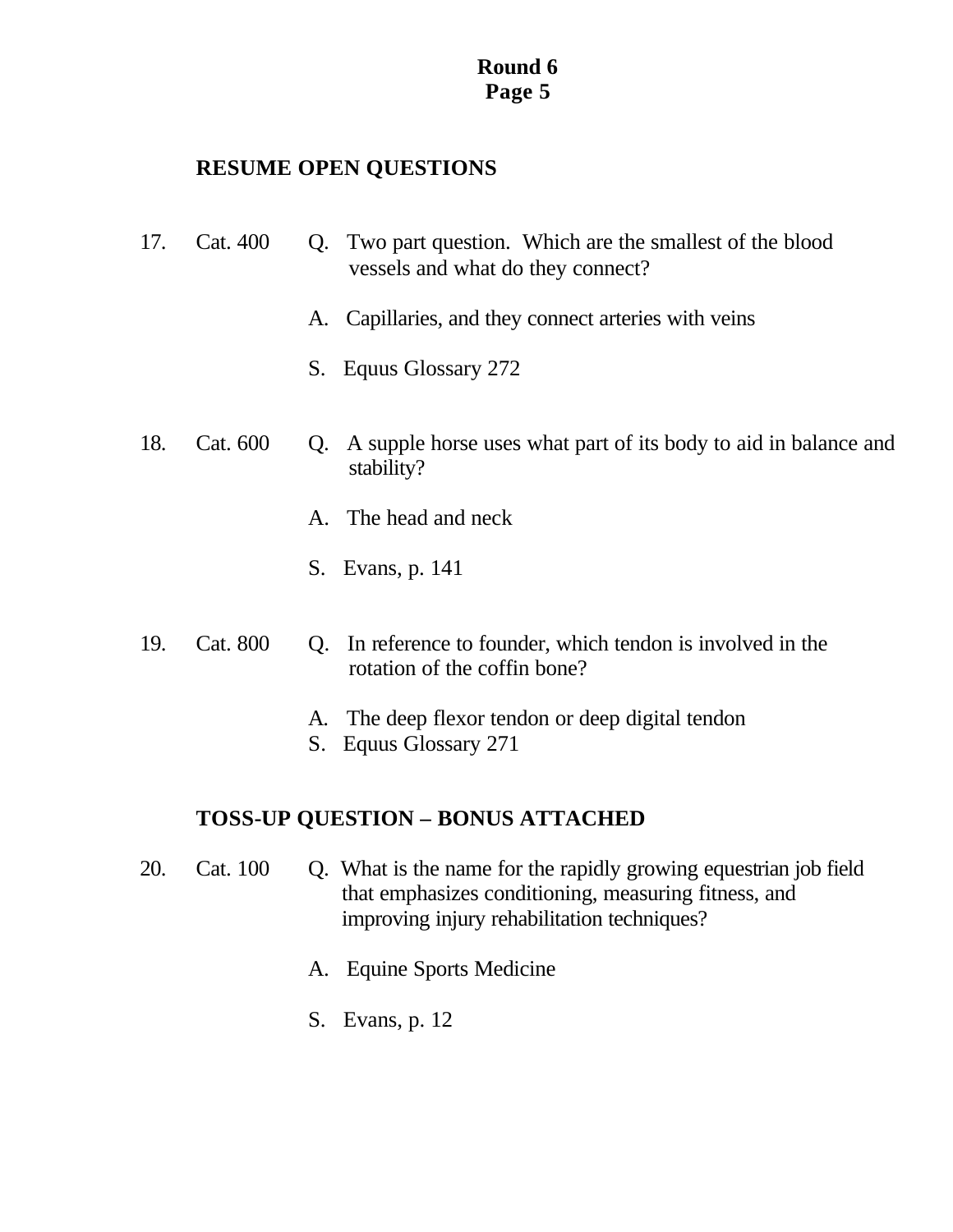## 21. **BONUS QUESTION**

- Q. Two part question. Name three "synthetic breeds" and identify the established breeds they were derived from.
- A. Americana Pony = Shetland  $&$  Hackney to produce miniature Saddlebred American Walking Pony = Tennessee Walking Horse & Welsh Pony American Quarter Pony = small Quarter Horses Ashland Pony = Chincoteague, Shetland & Chickasaw Walking Pony = small Tennessee Walking Horses Trottingbred Pony = Standardbred, Shetland, Hackney  $&$  Welsh Miniature Horse = Shetland, Falabellas Thorocheron = Thoroughbred, Percheron National Show Horse = American Saddlebred, Arabian Morab = Morgan, Arabian
- S. Evans, p. 66 & 67

- 22. Cat. 500 Q. What is "genetic influence"?
	- A. Genetic influence is that portion of characteristics or traits passed from parent to offspring.
	- S. AYHCLM, p. Adv. 335-1L
- 23. Cat. 900 Q. A base narrow horse will wear its feet unevenly. What part of the foot needs to be rasped more to bring the foot level?
	- A. The inside wall of the foot
	- S. Evans, p. 721 & CAHA, p. 39
- 24. Cat. 400 Q. What do the "irregular bones" protect in the horse?
	- A. The central nervous system, spinal chord/column
	- S. Evans, p. 90 & CAHA, p. 7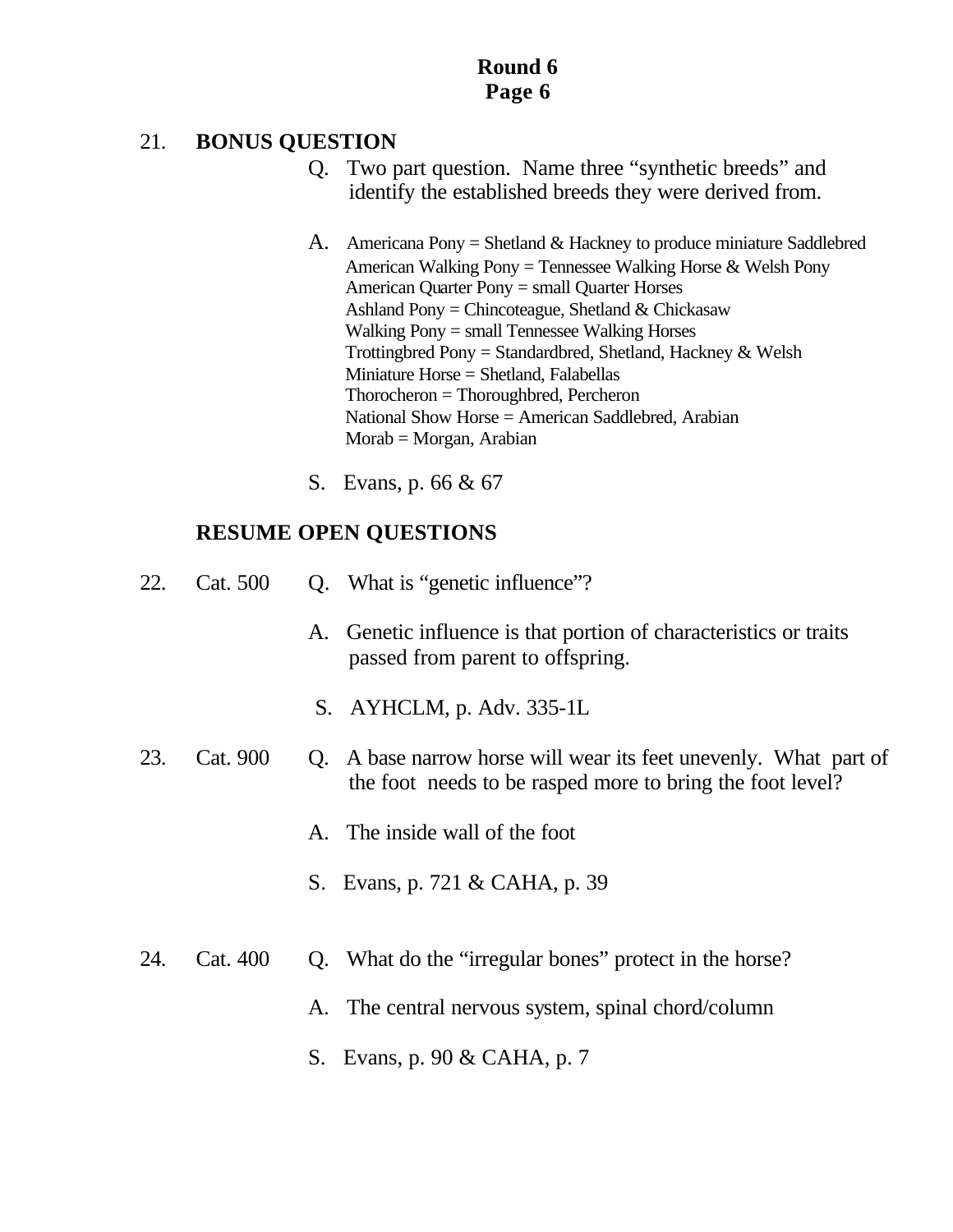- 25. Cat. 900 Q. Two part question. What are the two basic types of hammers used by a farrier and how are they used?
	- A. Rounding Hammer = used for making and shaping shoes Driving Hammer = used for driving nails and forming and finishing the clinches. The claws of the driving hammer are used for wringing off the nails.
	- S. Evans, p. 728

### **TOSS-UP QUESTION – BONUS ATTACHED**

- 26. Cat. 200 Q. In what area of the World did the Barb originate?
	- A. In northern Africa (the Barbary States)
	- S. Evans, p. 17

### 27. **BONUS QUESTION**

- Q. Give four signs of "salt poisoning."
- A. Colic Diarrhea Frequent Urination Weakness Staggering Paralysis of the Hind Limbs Excessive Thirst
- S. Evans, p. 236 & FCH, p. 26

- 28. Cat. 800 Q. What hoof disease is caused by hoof digesting fungi?
	- A. White Line Disease
	- S. AYHCLM, p. Adv. 334-1L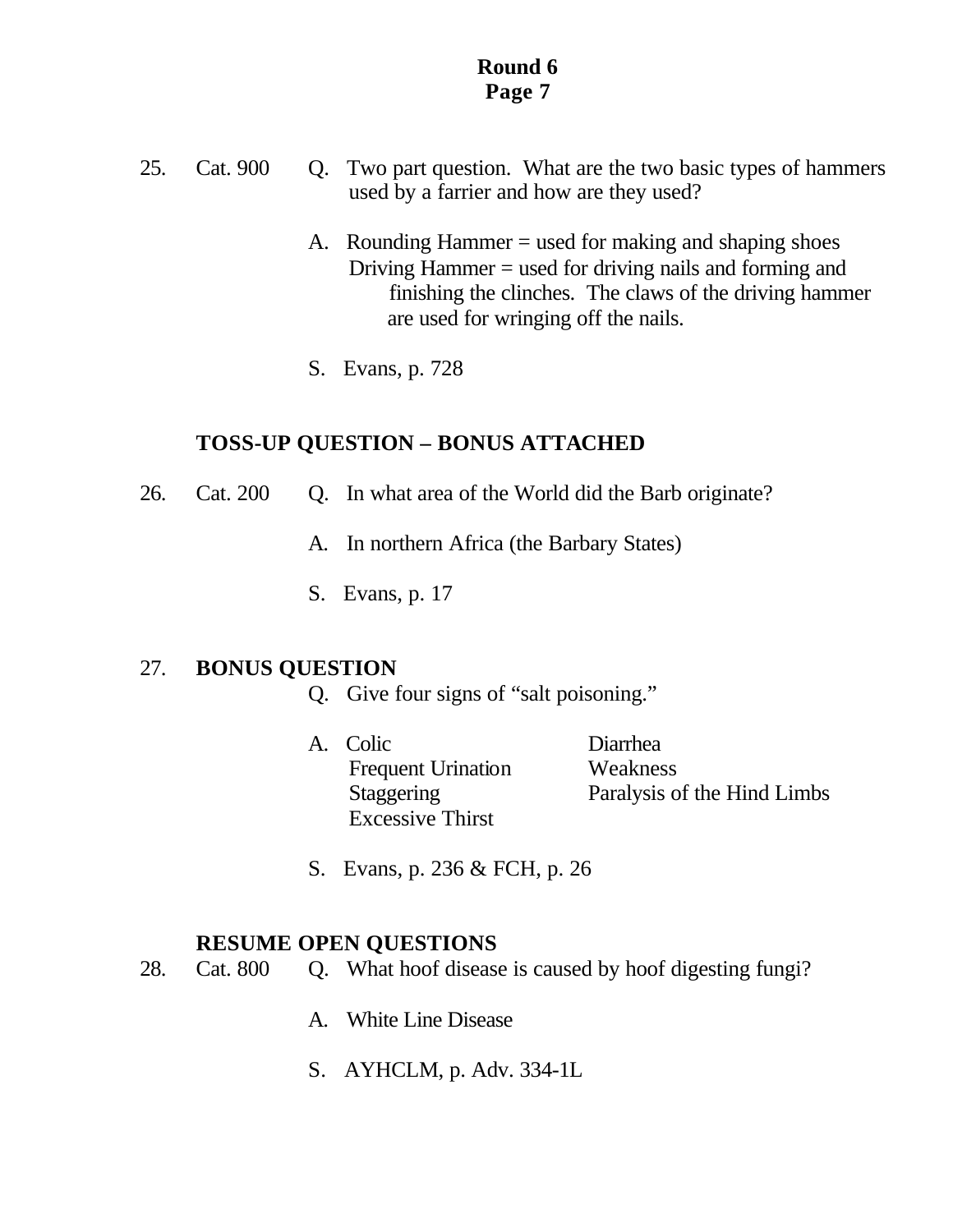| 29. | Cat. 600 |    | Q. In what age group of horses is epiphysitis associated with? |                                                                    |
|-----|----------|----|----------------------------------------------------------------|--------------------------------------------------------------------|
|     |          |    | A. Young horses<br>Weanlings                                   | Physically immature horses<br>Yearlings                            |
|     |          |    | S. Evans, p. 163 & FCH, p. 388                                 |                                                                    |
|     |          |    |                                                                |                                                                    |
| 30. | Cat. 700 |    | horse's body?                                                  | Q. What is the chief form in which carbohydrates are stored in the |
|     |          | A. | Glycogen                                                       |                                                                    |
|     |          | S. | Equus Glossary 264 & FCH, p. 391                               |                                                                    |
|     |          |    |                                                                |                                                                    |

- 31. Cat. 800 Q. What is a "larvacide"?
	- A. An insecticide designed to kill the larvae of parasites such as flies.
	- S. AYHCLM, p. Adv. 300-2L

## **LAST QUESTION IN MATCH**

- 32. Cat. 900 Q. Two part question. In the northern part of the U.S., to which direction should the open side of a run-in shed face and why?
	- A. To the south , to take advantage of the low winter sun.
	- S. Evans, p. 772

## **END ROUND SIX**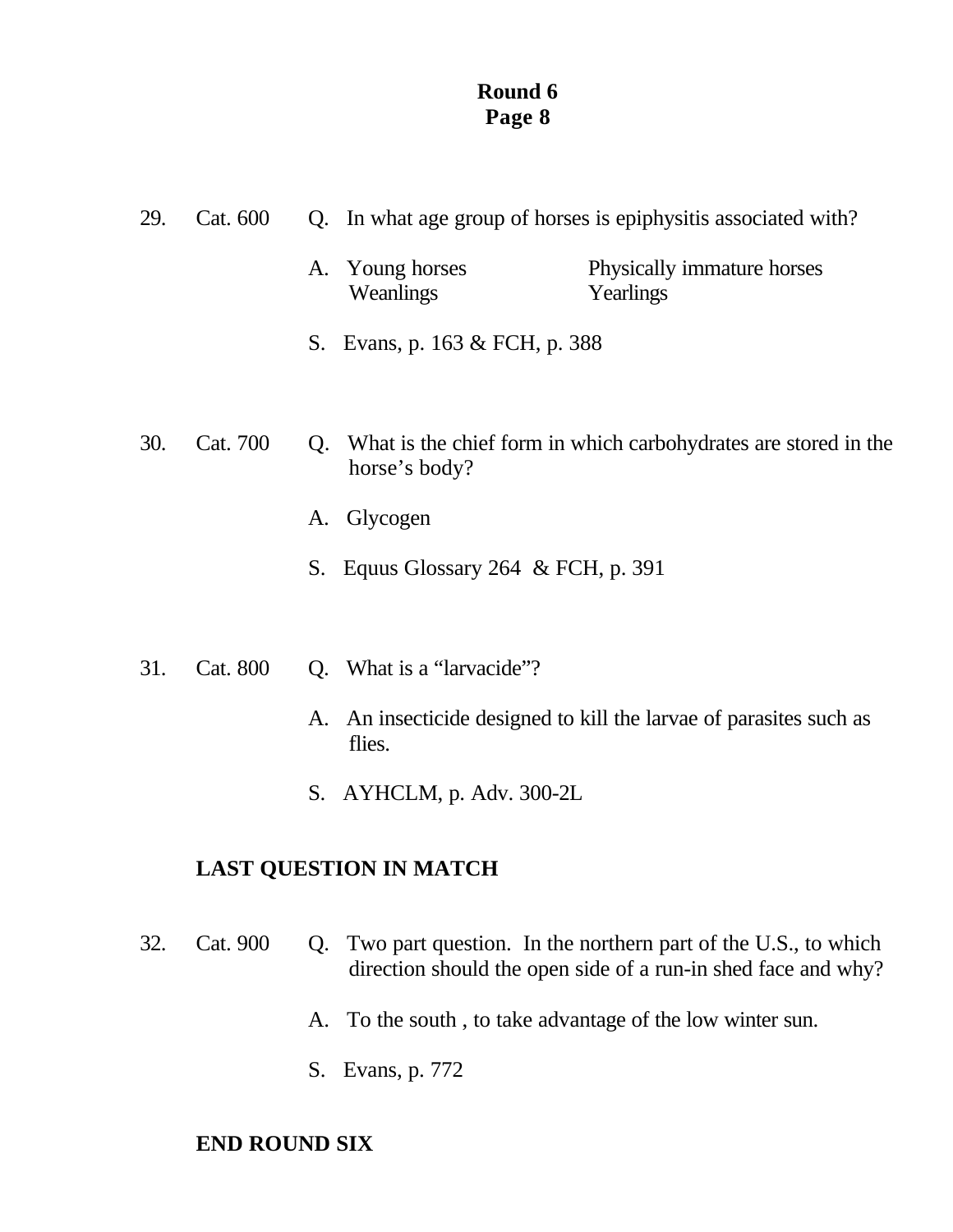#### **2000 EASTERN NATIONAL 4-H HORSE ROUND-UP**

#### **Round 7**

#### **BEGIN ONE-ON-ONE**

| Cat. 700  |    | Q. Name two ways that grain for young horses or horses with<br>poor teeth be processed? |         |                                                                                                                             |  |
|-----------|----|-----------------------------------------------------------------------------------------|---------|-----------------------------------------------------------------------------------------------------------------------------|--|
|           | A. | Cracked                                                                                 | Crimped | Rolled                                                                                                                      |  |
|           |    | <b>Steamed</b>                                                                          | Soaked  | Extruded                                                                                                                    |  |
|           |    | S. Evans, p. 201 & FCH, p. 75                                                           |         |                                                                                                                             |  |
|           |    |                                                                                         |         |                                                                                                                             |  |
| Cat. 1000 |    |                                                                                         |         | Q. What piece of equipment needs to be used with a running<br>martingale to prevent the martingale from interfering with th |  |

- martingale to prevent the martingale from interfering with the bit?
	- A. Martingale/Rein "Stops"
	- S. HIH, p. 1100-12
- 3. Cat. 800 Q. What is the name for the condition when a cloudiness of the lens in the eye occurs, often resulting in blindness?
	- A. Cataracts
	- S. AYHCLM, p. Adv. 335-3L
- 4. Cat. 900 Q. What is a "breeding shed"?
	- A. A specialized building where mares are bred. More elaborate buildings have mare exam facilities, an observation room, a dummy mare for AI collection and a lab for semen evaluation and extension.
	- S. Evans, p. 781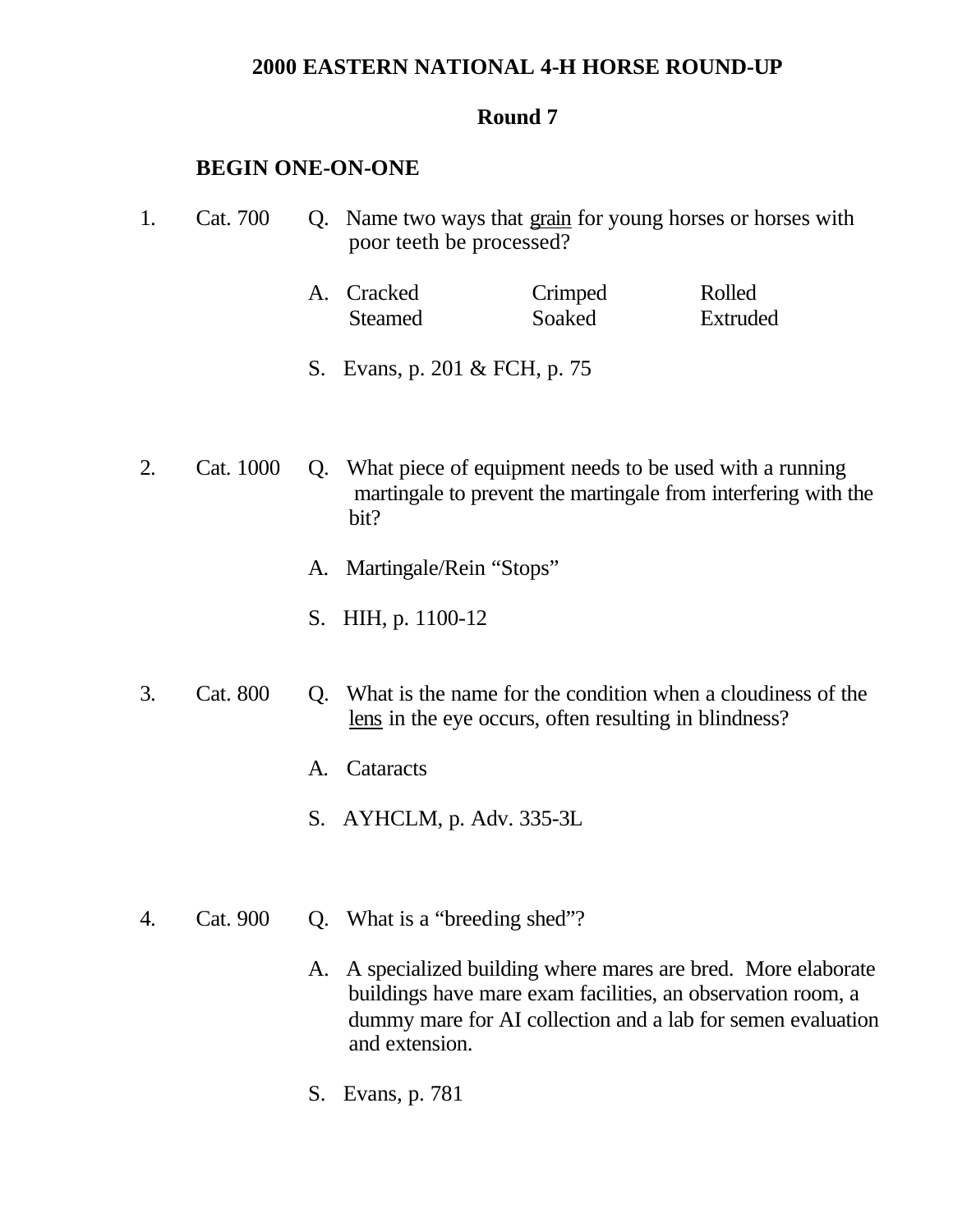- 5. Cat. 300 Q. What is the term used for a horse who is almost entirely white except for colored areas over the ears and perhaps the eyes, chest and base of the tail?
	- A. Medicine Hat
	- S. Equus Glossary 263
- 6. Cat. 700 Q. Why is it recommended to feed a horse two or three times a day instead of once?
	- A. Because the horse has a relatively small stomach. Overeating can produce colic. Prevention of gastric ulcers.
	- S. Evans, p. 202 & FCH, p. 151
- 7. Cat. 1000 Q. What strap is seen on a western bridle that is not seen on a snaffle bridle?
	- A. Curb strap
	- S. HIH, p. 1100-8
- 8. Cat. 400 Q. What is the physiological term for a shortening of the muscle fibers?
	- A. Contraction
	- S. Evans, p. 99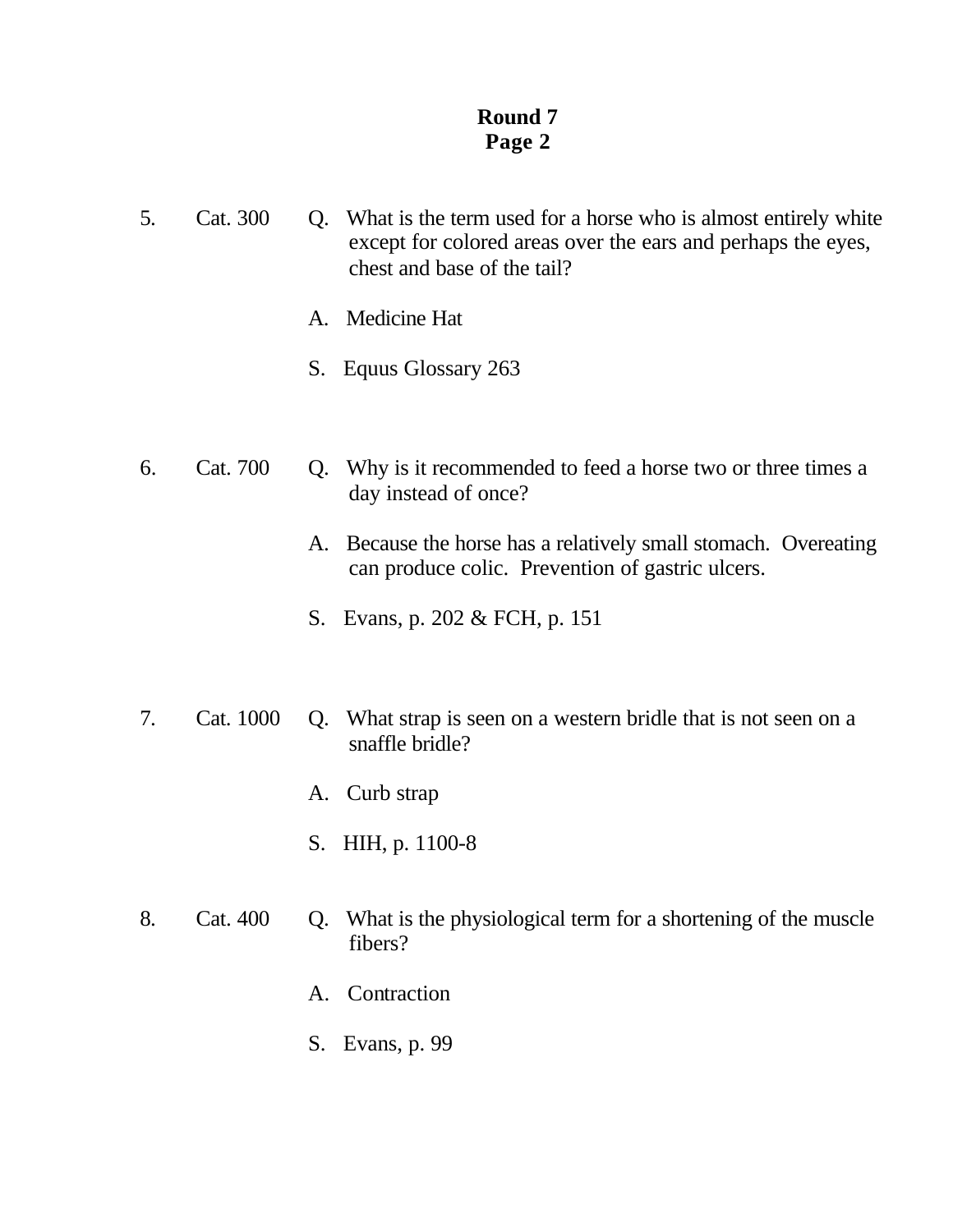| 9.  | Cat. 800 |    | Q. Give two other common names for the "Biting Midge."                                                                                                                                                                                                                                |
|-----|----------|----|---------------------------------------------------------------------------------------------------------------------------------------------------------------------------------------------------------------------------------------------------------------------------------------|
|     |          |    | A. Punkies or No-See-Ums                                                                                                                                                                                                                                                              |
|     |          |    | S. AYHCLM, Adv. 300-1L                                                                                                                                                                                                                                                                |
|     |          |    |                                                                                                                                                                                                                                                                                       |
| 10. | Cat. 800 | Q. | What (2) things does hosing a leg wound with cold water do?                                                                                                                                                                                                                           |
|     |          | A. | It soothes the site and helps decrease pain<br>The cold helps constrict vessels and control bleeding<br>The high volume of water and gentle action of the water<br>pressure helps cleanse the wound and allows you to get a<br>complete look at it without having to touch the wound. |
|     |          |    | S. Evans, p. 609                                                                                                                                                                                                                                                                      |
| 11. | Cat. 900 | Q. | In reference to a machine, what is a hot walker?                                                                                                                                                                                                                                      |
|     |          | A. | It is a mechanical device that leads horses in a circle at a slow<br>walk in order to cool them after workouts.                                                                                                                                                                       |
|     |          | S. | Evans, p. 784                                                                                                                                                                                                                                                                         |

- 12. Cat. 1000 Q. It is important that the fit of a saddle be accurate over what part of the horse?
	- A. Across the withers
	- S. AYHCLM, Beg. 108-1L & HIH, p. 1100-3

## **END ONE-ON-ONE**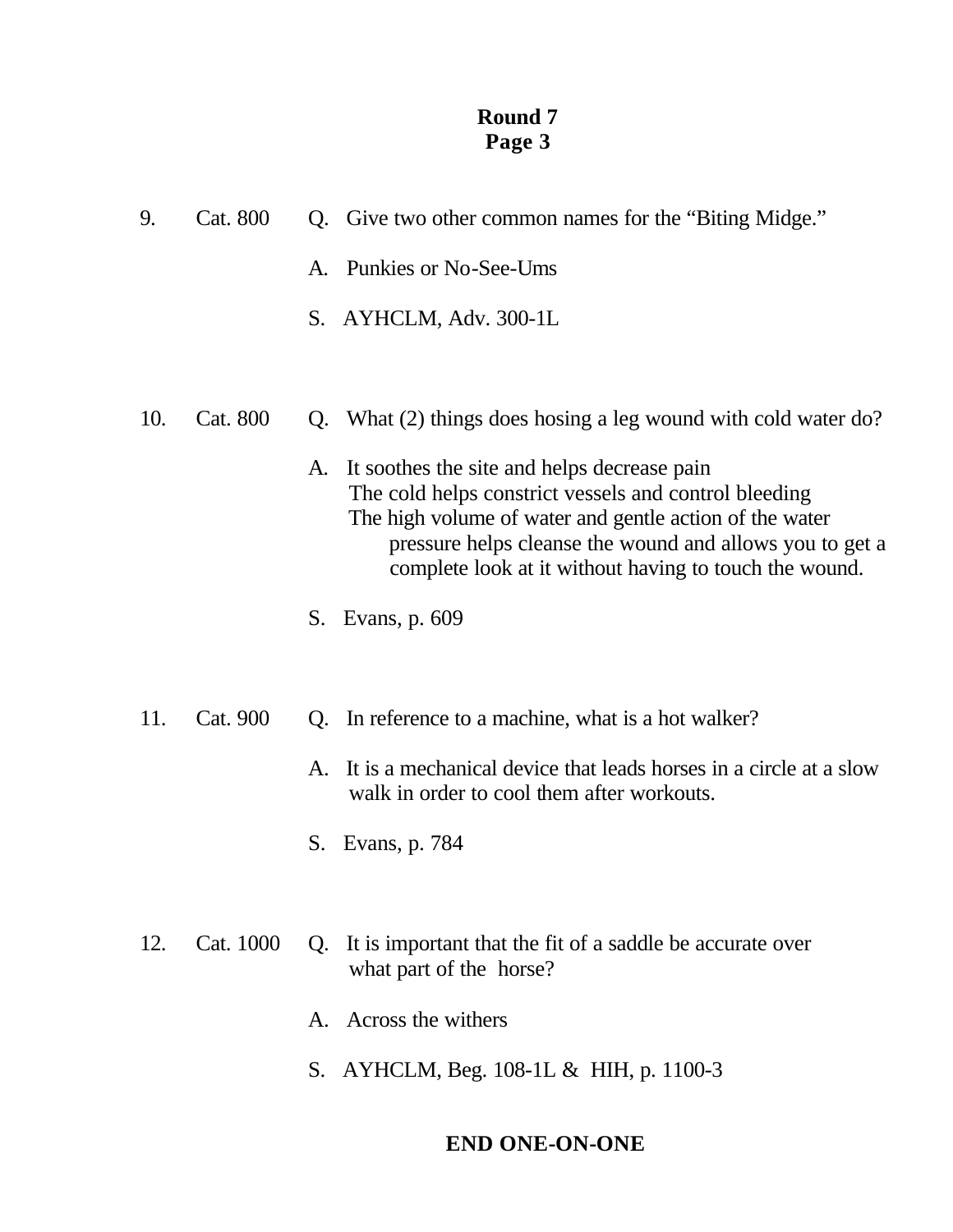### **BEGIN OPEN QUESTIONS**

| 13. | Cat. 600 |    | Q. What type of hernia only occurs in a male horse?                                                                                                                                                                                                                                                                                    |
|-----|----------|----|----------------------------------------------------------------------------------------------------------------------------------------------------------------------------------------------------------------------------------------------------------------------------------------------------------------------------------------|
|     |          | A. | Scrotal hernia                                                                                                                                                                                                                                                                                                                         |
|     |          |    | S. Evans, p. 168                                                                                                                                                                                                                                                                                                                       |
| 14. | Cat. 700 |    | Q. You have just purchased a truck load of grass hay and would<br>like to have it tested for nutrient content. Explain how you<br>would go about obtaining a sample for analysis.                                                                                                                                                      |
|     |          | A. | Use a hollow bale probe or core 12 to 18 inches long, 3/8 inch diameter<br>Take samples from a minimum of 20 bales<br>Take one core drilling from the end of each bale<br>Place all drillings into one clean, plastic bucket<br>Mix samples together thoroughly<br>Put one quart of mixed hay in a plastic bag and send to laboratory. |

S. AYHCLM, p. Adv. 337-2L, FCH, p. 114-115 & HIH 750

## **TOSS-UP QUESTION – BONUS ATTACHED**

- 15. Cat. 400 Q. Where on a bone would you NOT find the periosteum?
	- A. At their points of articulation.
	- S. Evans, p. 90 & CAHA, p. 9

### 16. **BONUS QUESTION**

- Q. Name four circumstances that can influence the onset of laminitis.
- A. Colic Excessive Grain Intake Changes in Feed Type Enterotoxemia Changes in Feeding Routine Excessive Foot Concussion or Fatigue Sudden Weather Changes Infections Poisons Drug Abuse Allergies Distocia Lush pasture Retained placenta
	- S. AYHCLM, p. Adv. 334-2L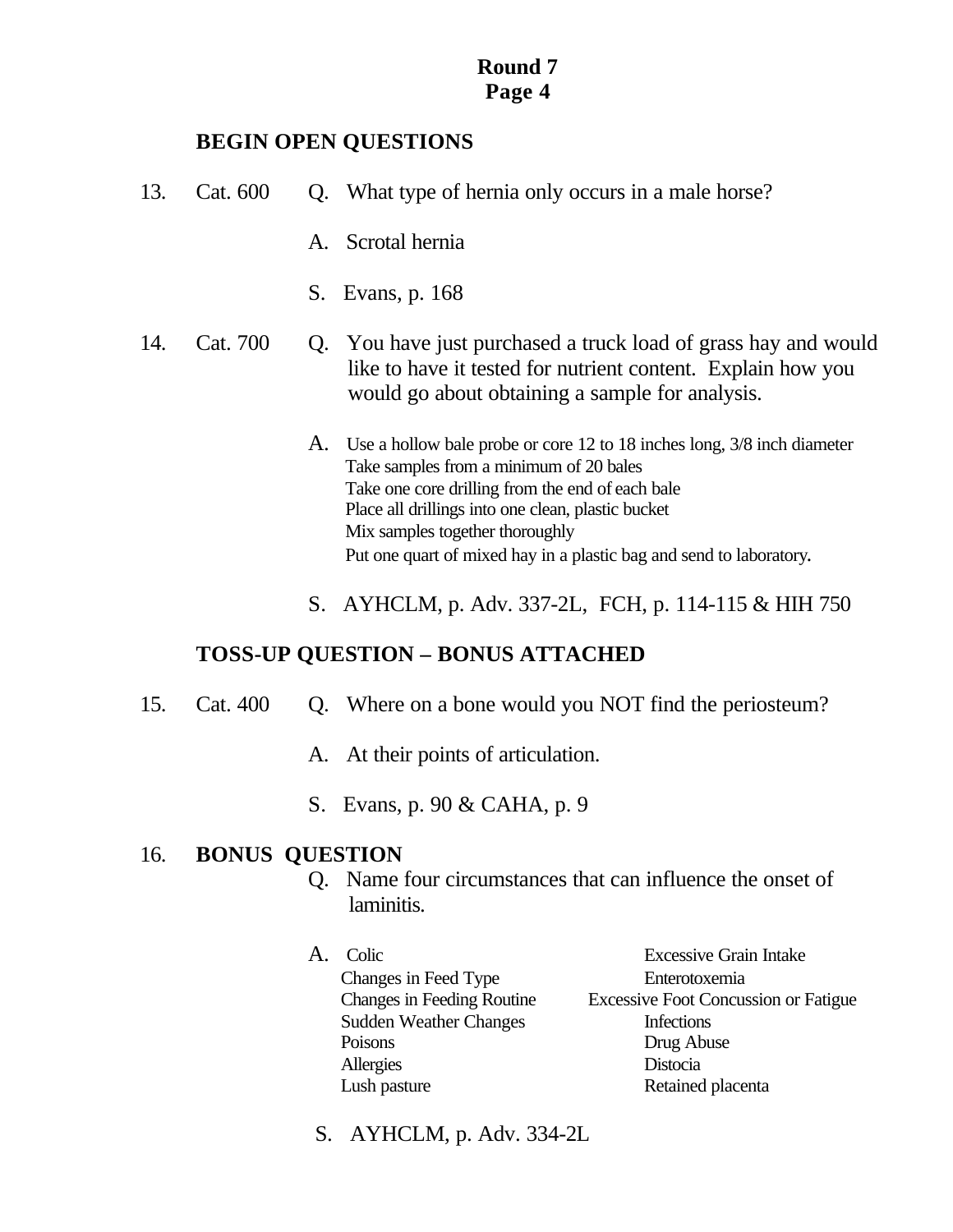#### **RESUME OPEN QUESTIONS**

- 17. Cat. 600 Q. Explain the difference between the "stance phase" of a leg and the "swing phase" of the same leg.
	- A. Stance phase  $=$  when the limb is on the ground Swing phase  $=$  when the limb is not in contact with the ground
	- S. Evans, p. 169
- 18. Cat. 500 Q. In reference to the "System for Scoring of Behavioral Estrus in Mares," what are the behavior characteristics of a mare who is scored a "1"?
	- A. Not aggressive toward the stallion, but looks away or is not interested.
	- S. AYHCLM, p. Adv. 336-1L & Evans, p. 323
- 19. Cat. 800 Q. What is meant by "biological control" of a pest, such as flies.
	- A. It is a non-chemical approach to fly control using parasitic wasps. They oviposit their eggs in the fly puparia and the wasp larvae kill and consume the developing fly. Can also use fungus or bacteria.
	- S. AYHCLM, p. Adv. 300-2L

### **TOSS-UP QUESTION – BONUS ATTACHED**

- 20. Cat. 700 Q. Two Part Question. Explain how plant maturity of a grass hay and a legume hay is visually determined.
	- A. It is determined by the amount of seed heads of grasses or flowers of legumes present at the time of harvest.
	- S. AYHCLM, p. Adv. 337-1L, FCH, p. 68,69 & HIH 750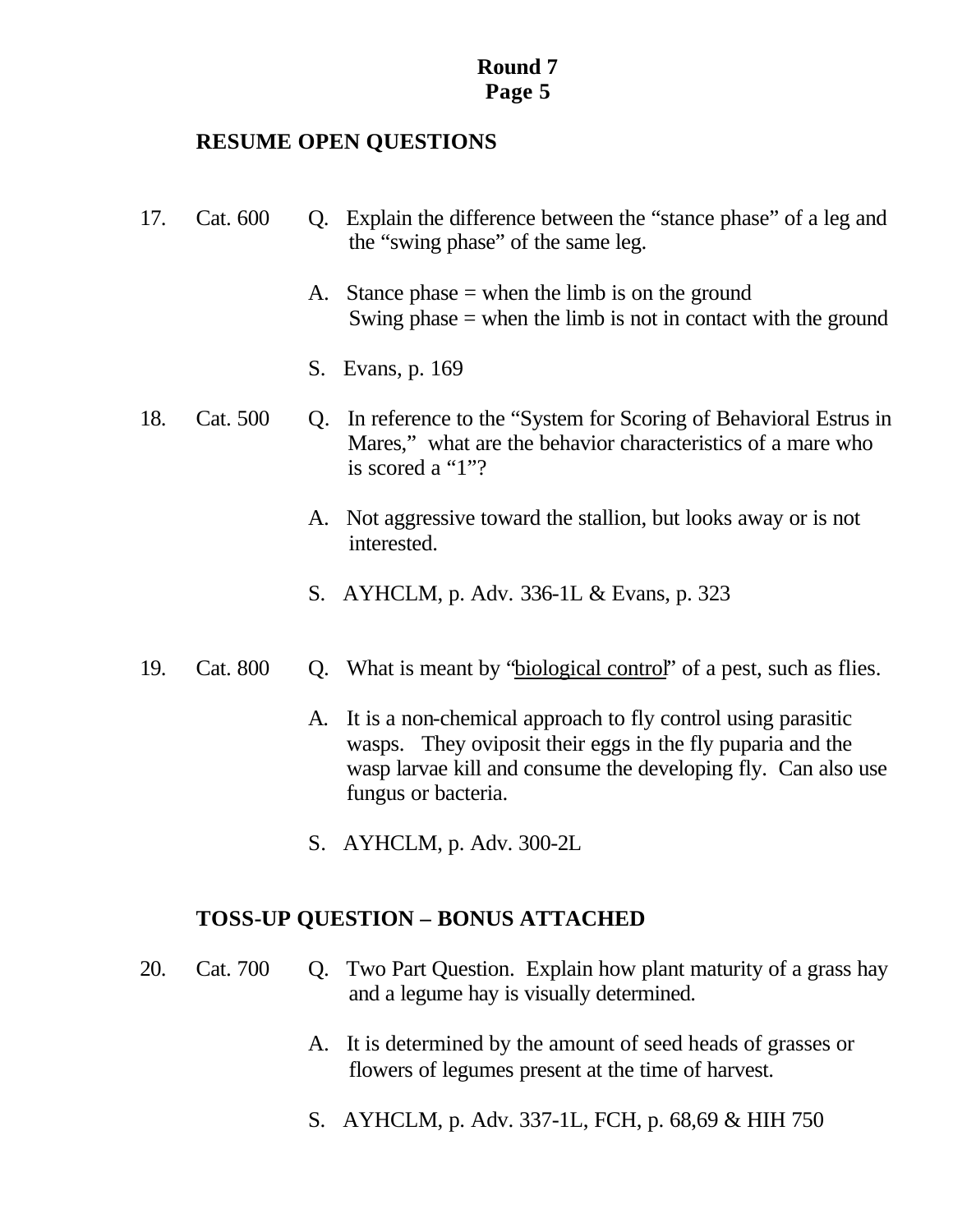### 21. **BONUS QUESTION**

- Q. Name four features of good pasture management.
- A. Test soil to determine needed lime and fertilizer Be sure not to overgraze Rotate pastures Mow pastures to prevent plants from becoming mature & control weeds Scatter manure piles Keep pasture free of mechanical hazards Keep pasture free of weeds and noxious plants Keep horses out of pasture during extreme wet weather to avoid damage
- S. Evans, p. 274, 275 & FCH, p. 106-108

- 22. Cat. 1000 Q. You are looking to purchase an English saddle for your 6 foot tall father who wants to trail ride. There is a 14" all purpose saddle advertised in the local paper. Will this saddle be adequate for your father? Explain your answer.
	- A. The type "all purpose" will work, however, the saddle is too small in size. An adult of that size would need a 16" to 18" saddle.
	- S. HIH, p. 1100-3
- 23. Cat. 400 Q. How many "milk teeth" does a six month old foal have?
	- A. 24 milk teeth
	- S. Evans, p. 92 & FCH, p. 178
- 24. Cat. 100 Q. Although the precise date of domestication of the horse remains unknown, what serves as the first "recorded" record of man's dependence on the horse? These records date back to the most ancient of times?
	- A. The paintings found on the walls of numerous caves throughout the Old World.
	- S. Evans, p. 5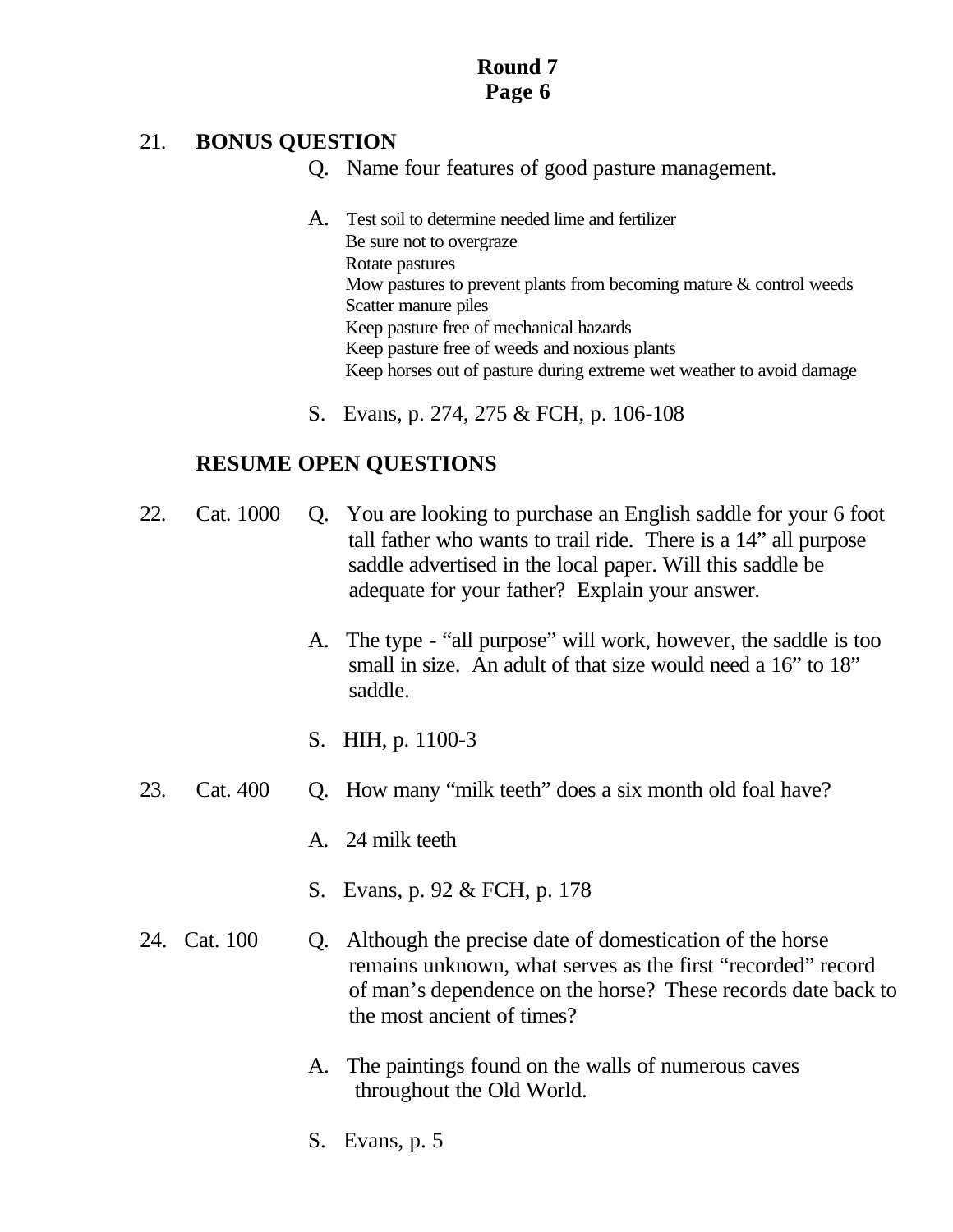- 25. Cat. 1000 Q. What type of reins are covered with a pebble surface over the hand grip portion and are used in racing to provide a secure grip?
	- A. Rubber reins
	- S. AYHCLM, Beg. 108-2L & HIH, p. 1100-6

#### **TOSS-UP QUESTION – BONUS ATTACHED**

| 26. |  | Cat. 800 Q. In addition to markings, give two other <i>visual means of horse</i> |
|-----|--|----------------------------------------------------------------------------------|
|     |  | <i>identification</i> that can be found on the diagram of a Coggins              |
|     |  | Test paper?                                                                      |

| A. Muscular dimples/defects | Scars         |
|-----------------------------|---------------|
| Cowlicks (hair whorls)      | <b>Brands</b> |

S. Evans, p. 80

#### 27. **BONUS QUESTION**

- Q. Other than poor quality feed, give four causes for a thin mare.
- A. Excessive infestation of parasites Milk production Hard work – using more energy than energy intake Poor teeth Too much competition from other horses in a group feeding situation Malabsorption – gastrointestinal tract disease Prolonged hot & humid weather Disease Starvation
- S. Evans, p. 296

- 28. Cat. 400 Q. What bones comprise the fetlock joint?
	- A. Long pastern, cannon and sesamoid bones proximal not distal
	- S. Equus Glossary 266 & CAHA, p. 14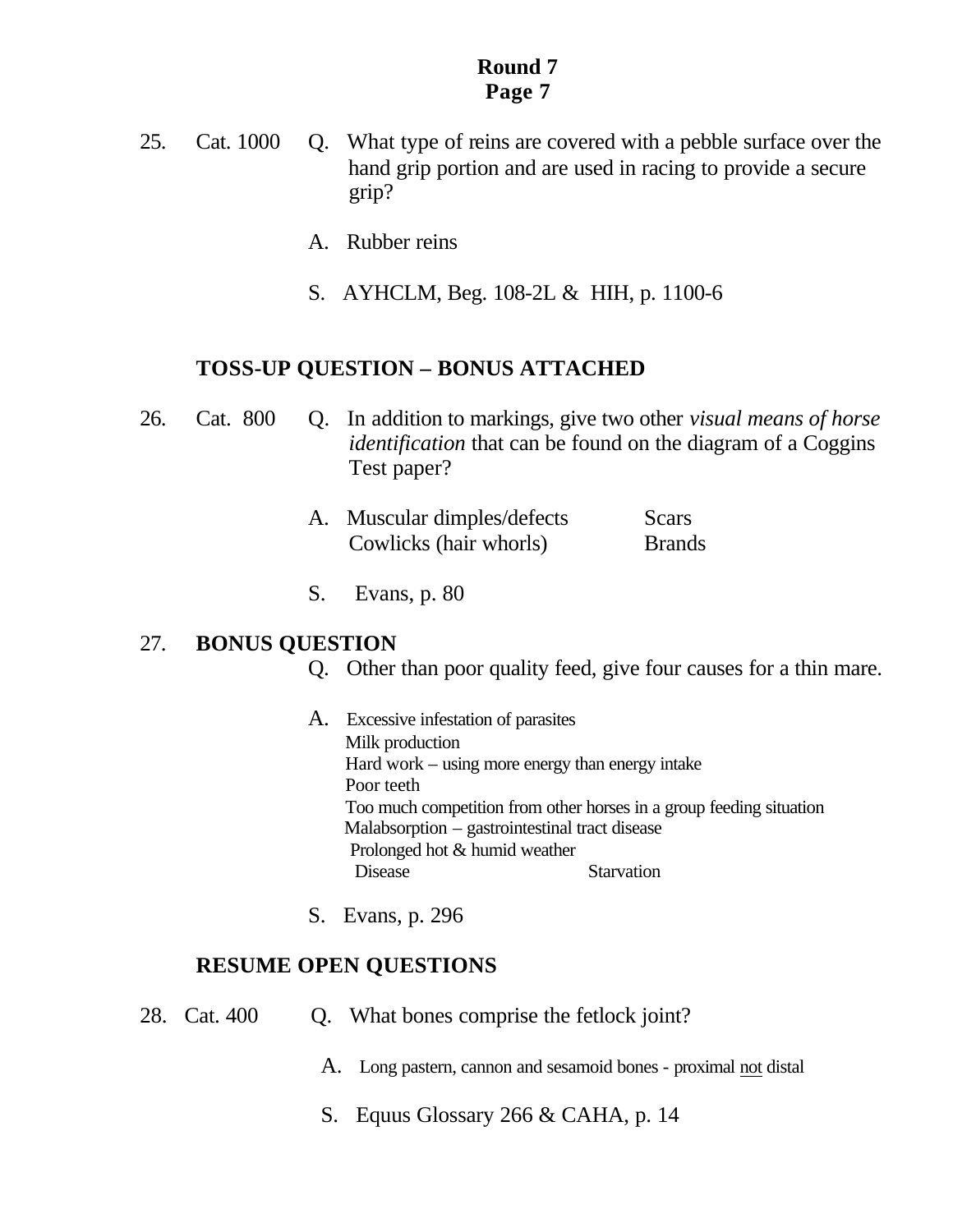- 29. Cat. 200 Q. According to the American Horse Council, what breed of horse is the most popular in the United States?
	- A. The Quarter Horse
	- S. Evans, p. 137
- 30. Cat. 500 Q. What type of gene causes the distinctive curly coat of the American Bashkir Curly?
	- A. A homozygous recessive gene
	- S. Evans, p. 57
- 31. Cat. 600 Q. Why is it important for a horse's throatlatch to be refined and trim?
	- A. To allow the horse to flex at the poll and perform while breathing correctly.
	- S. AYHCLM, p. Adv. 323-2L

### **LAST QUESTION IN MATCH**

- 32. Cat. 900 Q. When having to haul a mare and a stallion in the same trailer, what substance can be used to help prevent the stallion from smelling the mare?
	- A. Vicks Vaporub rubbed into the nostrils of the stallion
	- S. Evans, p. 816

#### **END ROUND SEVEN**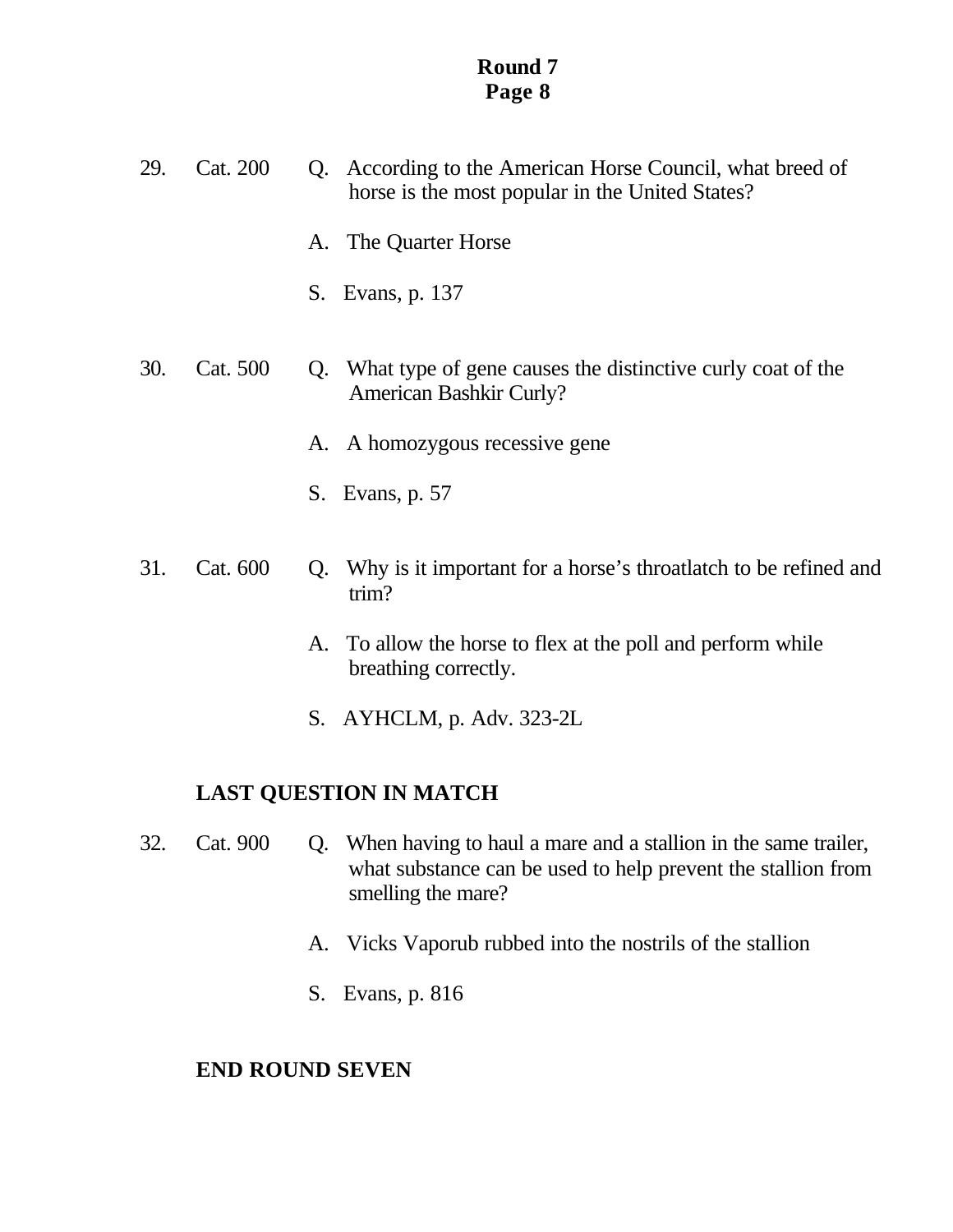## **2000 EASTERN NATIONAL 4-H HORSE ROUND-UP**

### **Round 8**

### **BEGIN ONE-ON-ONE**

| 1. | Cat. 400  | Q. | Shivering is what type of involuntary physiological response?  |                                                 |
|----|-----------|----|----------------------------------------------------------------|-------------------------------------------------|
|    |           | А. | Spasmodic muscle contraction                                   |                                                 |
|    |           | S. | Evans, p. 104                                                  |                                                 |
|    |           |    |                                                                |                                                 |
| 2. | Cat. 600  |    | Q. Describe a "coarse" head.                                   |                                                 |
|    |           |    | A. Large<br>Small eye<br>Thick muzzle                          | Roman nosed<br>Large ears<br>Thick throat latch |
|    |           | S. | Evans, p. 141                                                  |                                                 |
|    |           |    |                                                                |                                                 |
| 3. | Cat. 1000 |    | Q. The McClellan saddle is single-rigged. What does this mean? |                                                 |
|    |           |    | A. That it only has one girth                                  |                                                 |

- S. AYHCLM, Beg. 118-1L & HIH 1125-1
- 4. Cat. 900 Q. Name the three classifications of vices.
	- A. Dangerous to man Dangerous to the horse Nuisance habits
	- S. Evans, p. 182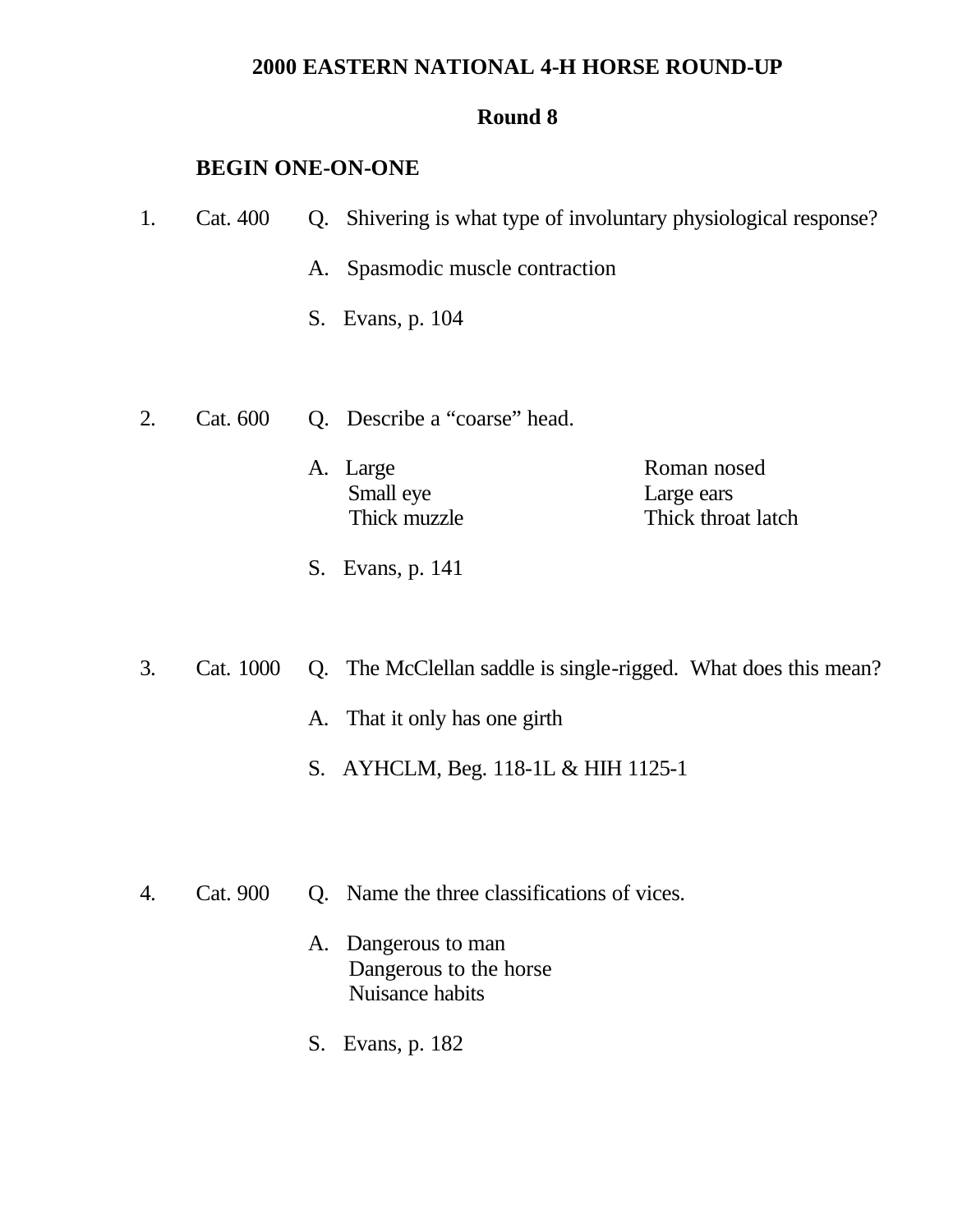- 5. Cat. 1000 Q. What type of material is a true Navajo blanket made from? A. Wool S. HIH, p. 1100-5 6. Cat. 500 Q. What is a common method of diagnosing pregnancy in the mare? A. Rectal palpation, ultrasound
	- S. Evans, p. 346
- 7. Cat. 800 Q. In reference to a horse's foot, where would you find a corn?
	- A. In the heel area of the sole.
	- T. AYHCLM, p. Adv. 334-1L
- 8. Cat. 600 Q. Where does the most unsoundness from concussion and trauma occur in the horse?
	- A. In the front legs
	- S. Evans, p. 145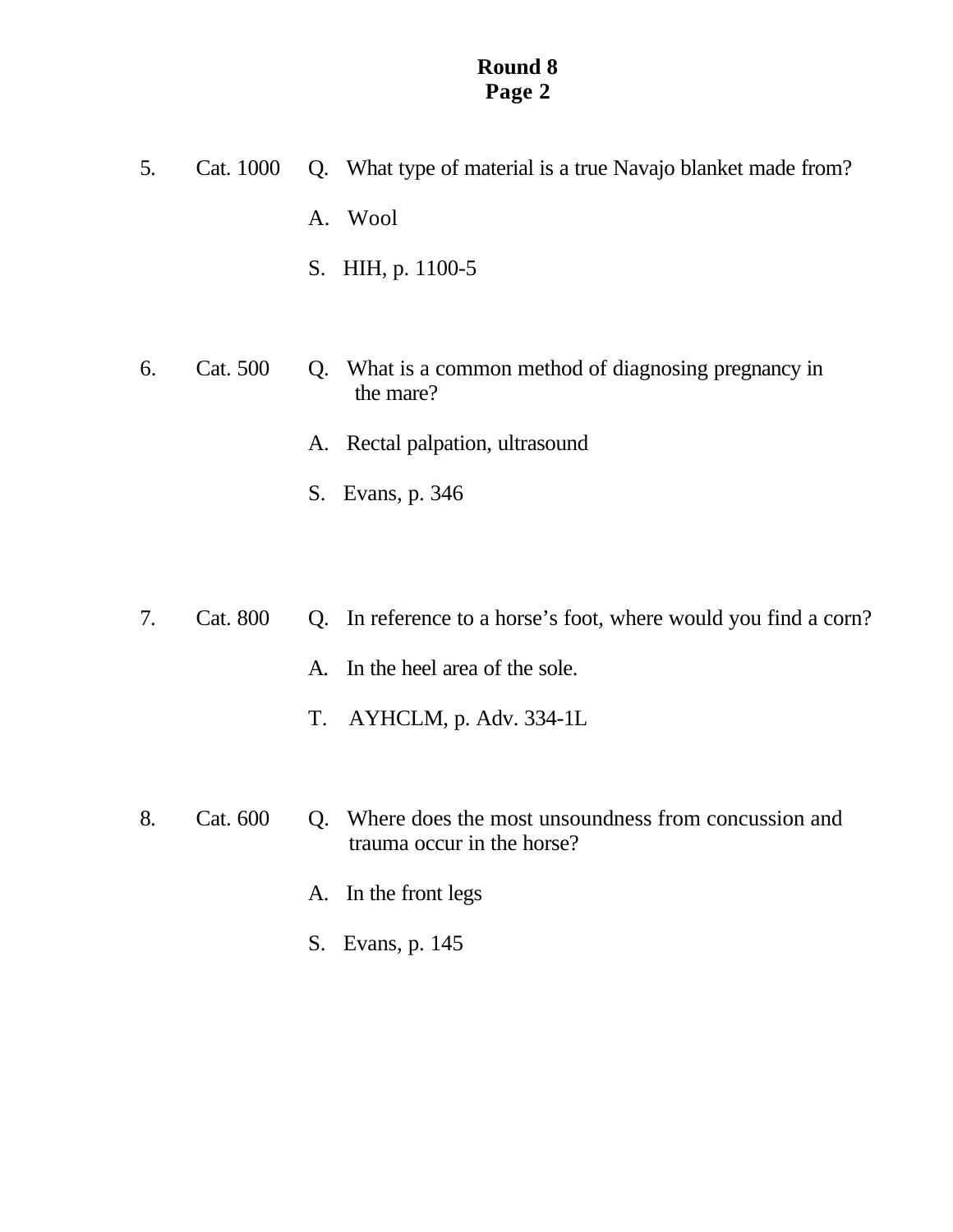- 9. Cat. 800 Q. What is the term for the presence of blood in the respiratory tract of the horse after exercise?
	- A. Exercise Induced Pulmonary Hemorrhage (EIPH), Epistaxis or Bleeder
	- S. AYHCLM, p. Adv. 325-2 & HIH 810
- 10. Cat. 1000 Q. Why is important to keep a pack saddle from sliding backwards?
	- A. So that it doesn't rest on the horse's kidneys or lumbar region.
	- S. AYHCLM, Beg. 118-2L & HIH 1125-2
- 11. Cat. 600 Q. What thoracic characteristics are desirable in a brood mare?
	- A. good spring of rib and a deep depth of heart girth be important?
	- S. AYHCLM, p. Adv. 323-3L
- 12. Cat. 700 Q. Protein is composed of a chain of smaller units call what?
	- A. Amino Acids
	- S. Evans, p. 219 & FCH, p. 380

#### **END ONE-ON-ONE**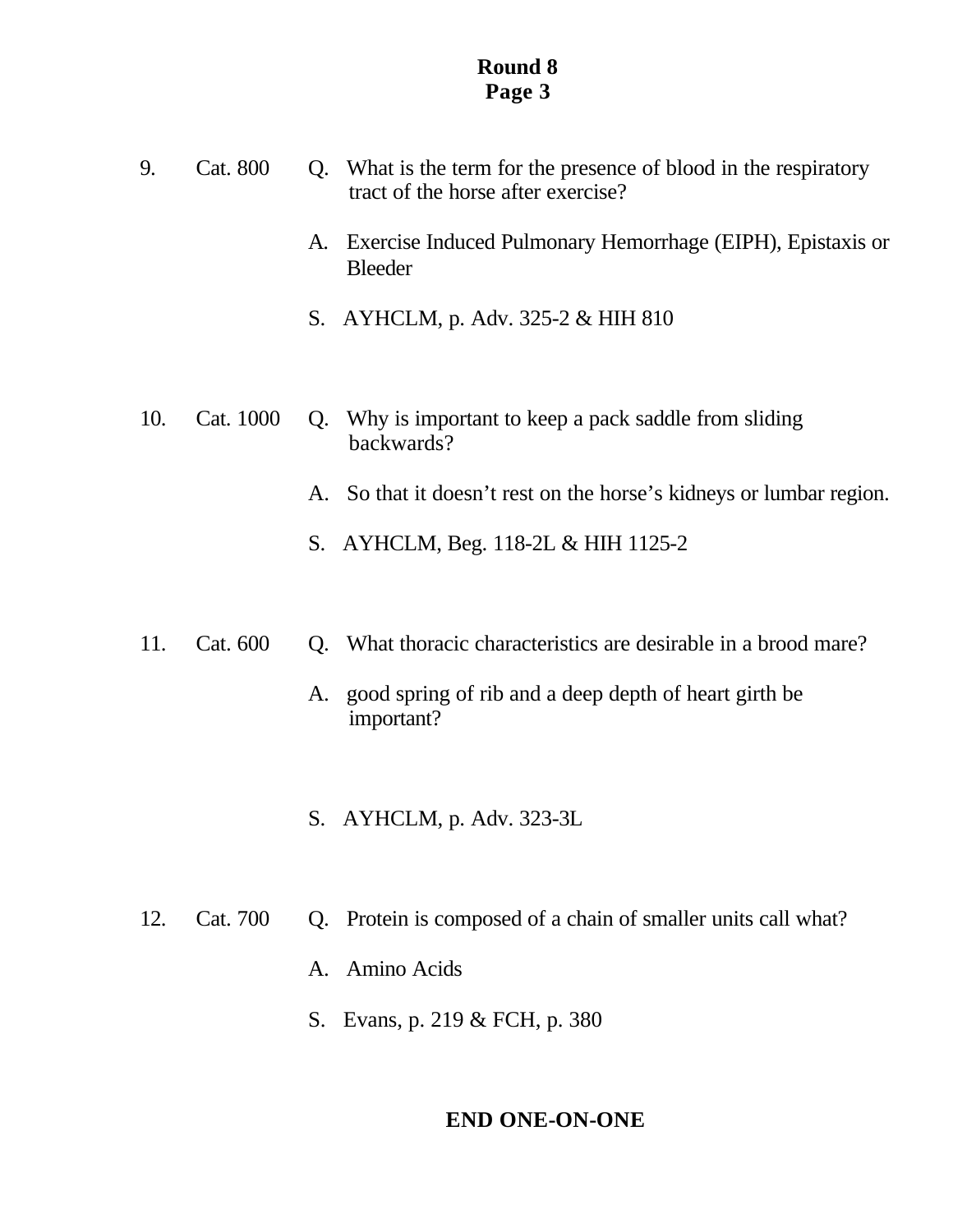#### **BEGIN OPEN QUESTIONS**

- 13. Cat. 800 Q. What is "proud flesh"?
	- A. Excess granulation tissue
	- S. Equus Glossary 264
- 14. Cat. 300 Q. Which draft breed registers more horses each year than all other draft breeds?
	- A. The Belgian
	- S. Evans, p. 69

### **TOSS-UP QUESTION – BONUS ATTACHED**

- 15. Cat. 500 Q. Explain the difference in the parentage of a mule and a hinny.
	- A. Mule  $=$  jack (male donkey) X mare (female horse)  $H$ inny = jennet (female donkey)  $X$  stallion (male horse)
	- S. Evans, p. 76

#### 16. **BONUS QUESTION**

- Q. Give three possible causes of anemia.
- A. Excessive Bleeding Dietary Deficiency Chronic disease Lack of iron Incompatible Rh factor Parasitism

Infection Presence of Toxins in Body

S. Equus Glossary 266 & FCH, p. 380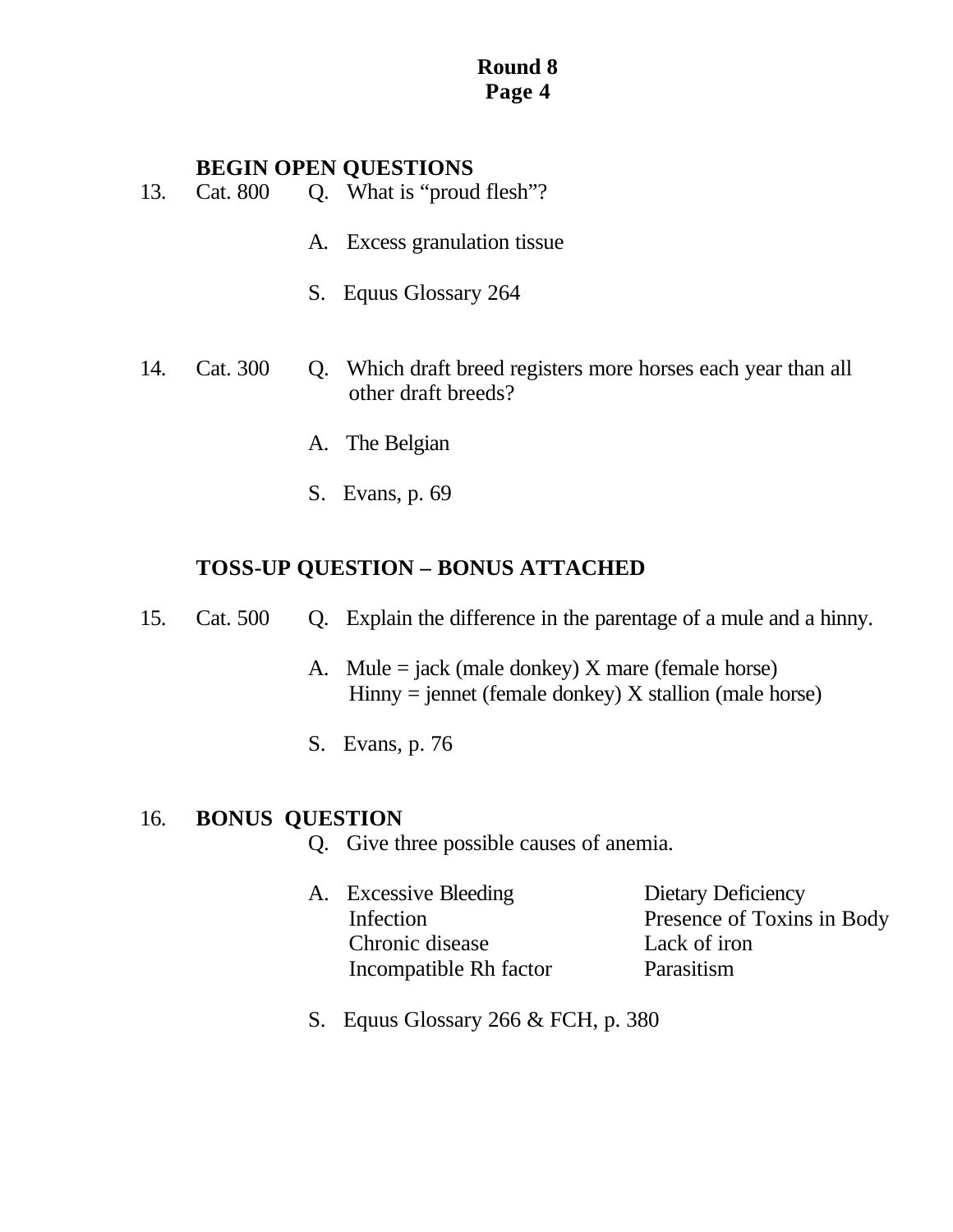### **RESUME OPEN QUESTIONS**

- 17. Cat. 600 Q. Two part question. Identify the following gait and in what breed of horse is it seen? The gait starts out as a simple trot; the diagonal feet leave the ground at the same time. The back diagonal foot however, comes down later than the front foot. This makes a four-beat gait instead of the hard two-beat square trot. The back foot does not come down in a hard step, but actually appears to slide a little bit or contact the ground softly. The body is rising in front and lowering behind in unison.
	- A. The gait is the Fox Trot and the breed is the Missouri Fox **Trotter**
	- S. Evans, p. 42
- 18. Cat. 300 Q. Your Paint horse has two solid legs and two white stockings. His face has a wide blaze, and the white body markings are irregularly spotted. What type of spotting pattern does this horse have?
	- A. The Overo pattern
	- S. Evans, p. 47
- 19. Cat. 400 Q. Two part question. The heart is composed of how many chambers? – Name them.
	- A. Four Left Atrium Right Atrium

Left Ventricle Right Ventricle

S. Evans, p. 111 & CAHA, p. 57,58

## **TOSS-UP QUESTION – BONUS ATTACHED**

- 20. Cat. 800 Q. In reference to the circulatory system, explain the difference between Diastolic and Systolic pressure.
	- A. Diastolic pressure = pressure against arterial walls during relaxation of the heart Systolic pressure = pressure against arterial walls during contraction of the heart
	- S. Equus Glossary 271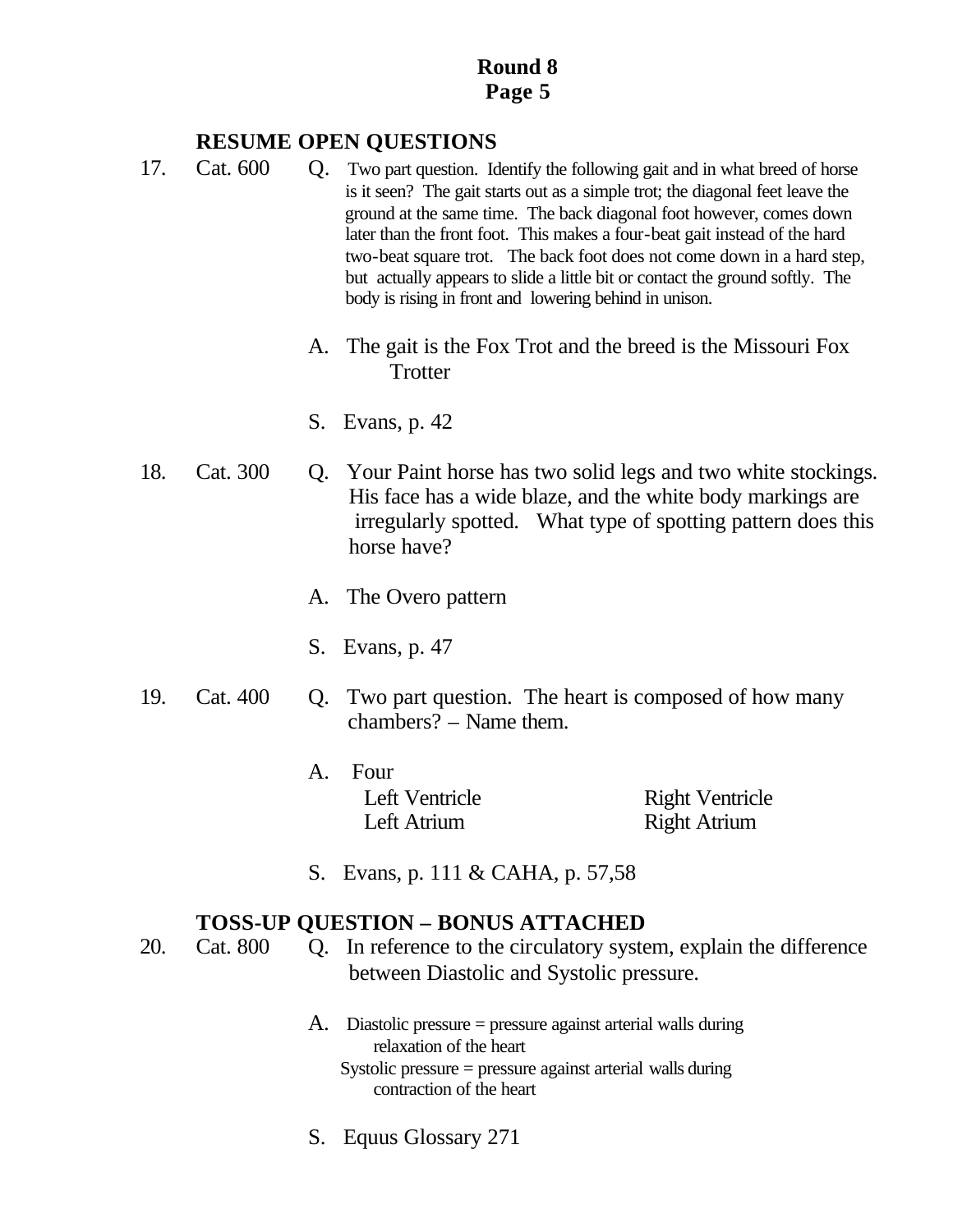### 21. **BONUS QUESTION**

- Q. Give four criteria that must be met if an "identification system" for horses is to be successful.
- A. Marks used must be: visible from a distance inexpensive permanent easy to apply painless nondamaging

unalterable adaptable to data retrieval

S. Evans, p. 804

- 22. Cat. 900 Q. Two part question. You have just purchased a bay Arabian mare. Under her mane is a white brand with numerous characters comprised of bars and angles. What type of brand is this, and what do the characters signify?
	- A. It is a freeze brand (Y-Tex Corporation's system) each symbol represents a number, the entire brand gives the year the horse was born and its' registration number.
	- S. Equus Glossary 263 & Evans, p. 810
- 23. Cat. 400 Q. Two part question. How many bones compose the forearm of the horse and what are their names?
	- A. Two the Radius and the Ulna
	- S. Evans, p. 684 & CAHA, p. 10
- 24. Cat. 700 O. What is considered to be the most common form of malnutrition in horses in the United States?
	- A. Obesity or too much feed
	- S. Evans, p. 218 & FCH, p. 152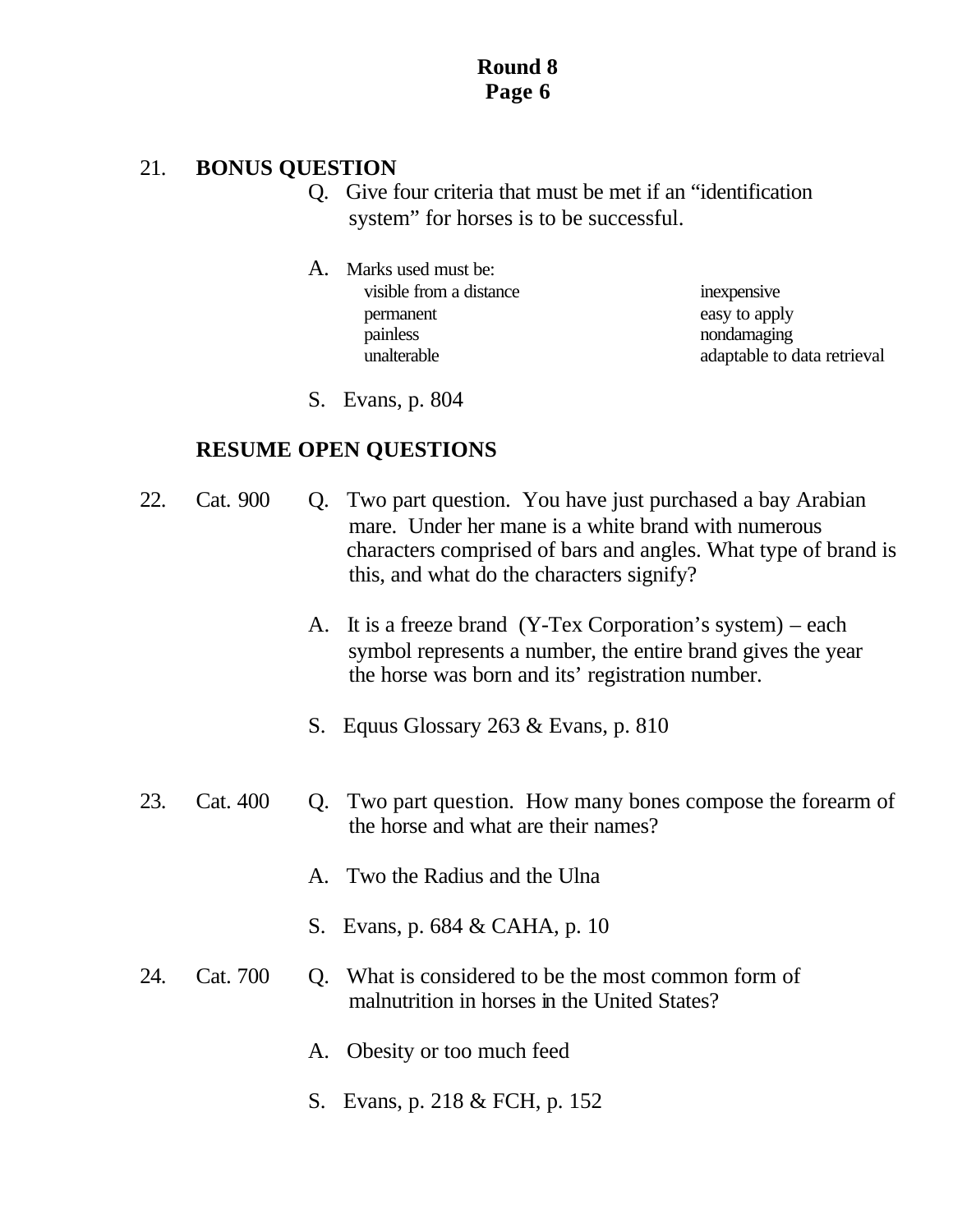- 25. Cat. 600 Q. A horse that is predisposed to landing on the outside of its hoof walls stands on what type of base?
	- A. Base-narrow
	- S. AYHCLM, p. Adv. 323-3L

#### **TOSS-UP QUESTION – BONUS ATTACHED**

- 26. Cat. 900 Q. How would you determine if a trailer is tall enough for a specific horse to be safely transported in it?
	- A. The height of the trailer should be 10 inches taller than the normal resting position of the horse's head.
	- S. AYHCLM, p. Adv. 301-1L

### 27. **BONUS QUESTION**

- Q. Name four genetic diseases caused by a single or few genes.
- A. Combined Immunodeficiency (CID) Hemophilia A Hyperkalemic Periodic Paralysis (HyPP) Myotonic dystrophy Parrot mouth Lethal white foal syndrome Cataracts Laryngeal hemiplegia Cerebellar ataxia Connective tissue disease Hydrocephalus Inguinal hernias Umbilical hernias Hereditary multiple exostosis Epitheliogenesis imperfecta
- S. AYHCLM, p. Adv. 335-3L

- 28. Cat. 700 Q. What is the primary sign of an iron deficiency in the horse?
	- A. Anemia
	- S. Evans, p. 233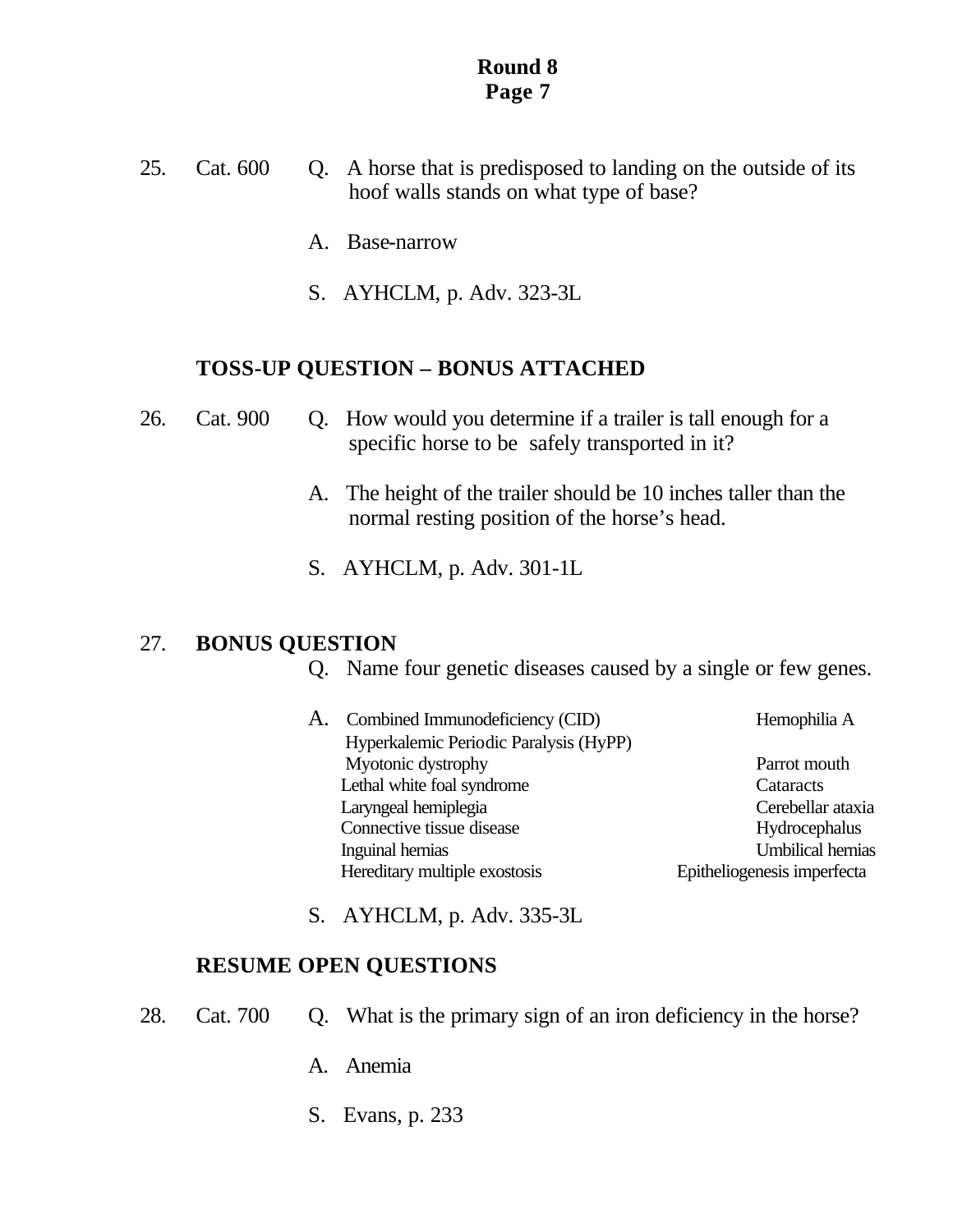| 29.<br>Cat. 100 |          |    | Q. Where is the office of the American Horse Council located?                                                                                                                                                        |
|-----------------|----------|----|----------------------------------------------------------------------------------------------------------------------------------------------------------------------------------------------------------------------|
|                 |          |    | A. Washington, D.C.                                                                                                                                                                                                  |
|                 |          |    | S. Evans, p. 84                                                                                                                                                                                                      |
| 30.<br>Cat. 400 |          | Q. | Two part question. What is the "stay mechanism" and what is<br>its purpose?                                                                                                                                          |
|                 |          |    | A. The stay mechanism is a function where the joints of the<br>extremities are locked in position by a system of muscles and<br>ligaments It allows the horse to rest in an upright position<br>without falling down |
|                 |          |    | S. Evans, p. 708 & CAHA, p. 21,36                                                                                                                                                                                    |
| 31.             | Cat. 800 |    | Q. Two part question. What is Equine Piroplasmosis and how is<br>it transmitted?                                                                                                                                     |
|                 |          |    | A. It is a contagious blood disease of horses, usually transmitted                                                                                                                                                   |

- by ticks.
- S. Equus Glossary 265

## **LAST QUESTION IN MATCH**

- 32. Cat. 900 Q. What are three primary concerns when deciding to keep a horse at home?
	- A. Is there enough room to make the animal comfortable? Are there zoning restrictions that limit or prevent the keeping of a horse? Is there access to trails or other place to ride or do you need to trailer? Do you have time to care for the horse on a regular basis? Are you financially able to build suitable shelter and fencing? How will you dispose of manure?
	- S. AYHCLM, p. Adv. 322-1L

## **END ROUND EIGHT**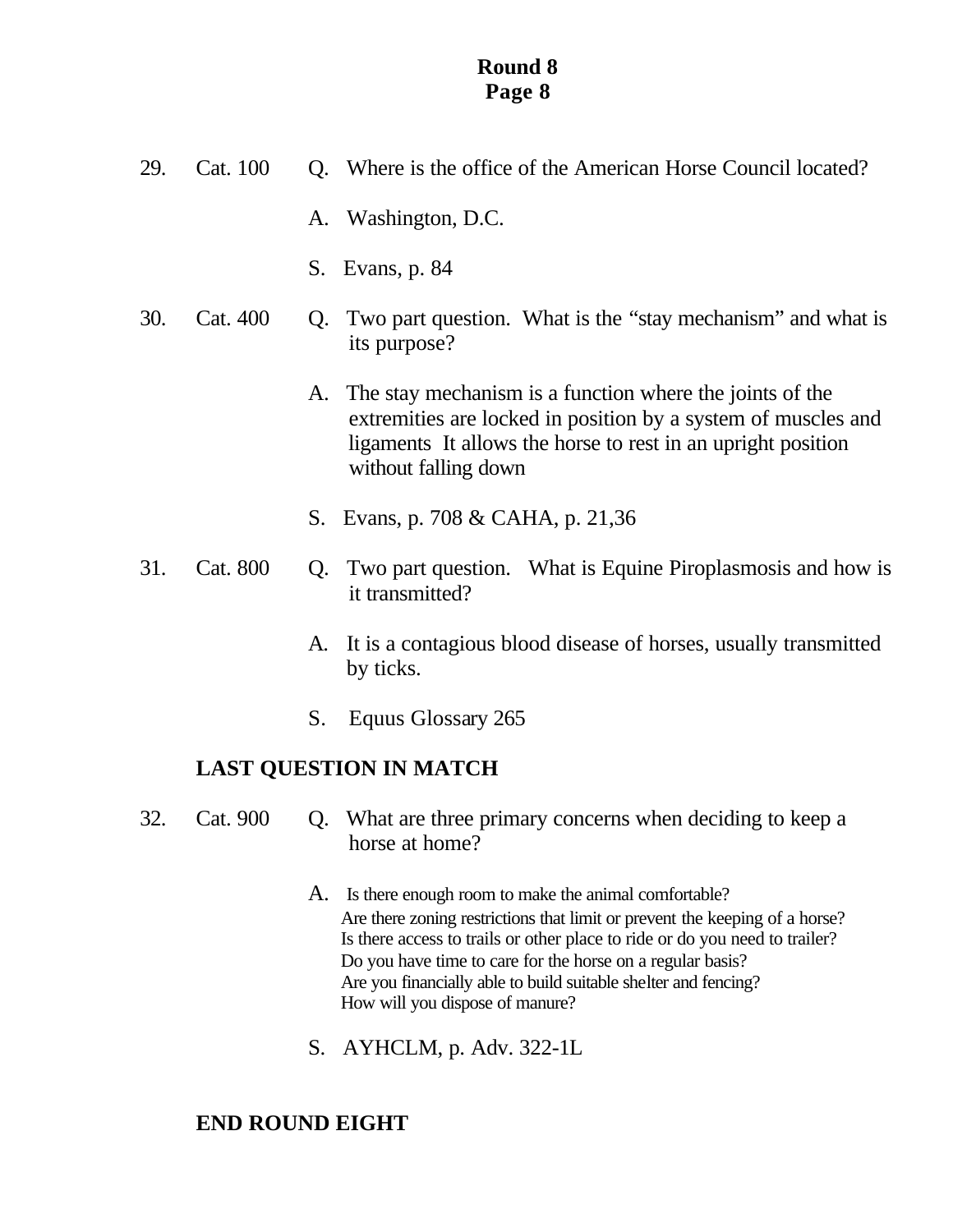#### **2000 EASTERN NATIONAL 4-H HORSE ROUND-UP**

#### **Round 9**

#### **BEGIN ONE-ON-ONE**

- 1. Cat. 600 Q. Describe the motion of a horse that has low, round, thick withers.
	- A. Generally, the horse will often have a rolling gait and a heavy front end, overall, moving poorly
	- S. Evans, p. 151
- 2. Cat. 800 Q. What is the name of the medication that improves circulation within the foot? It is often used on horses with Navicular disease.
	- A. Isoxsuprine
	- S. AYHCLM, p. Adv. 334-2L
- 3. Cat. 900 Q. What is the name of the structure that allows foals to eat without interference by the mare?
	- A. Creep Feeder
	- S. Evans, p. 264 & FCH, p. 268,269
- 4. Cat. 1000 Q. What is the most common type of western reins?
	- A. Open or Split
	- S. HIH, p. 1100-8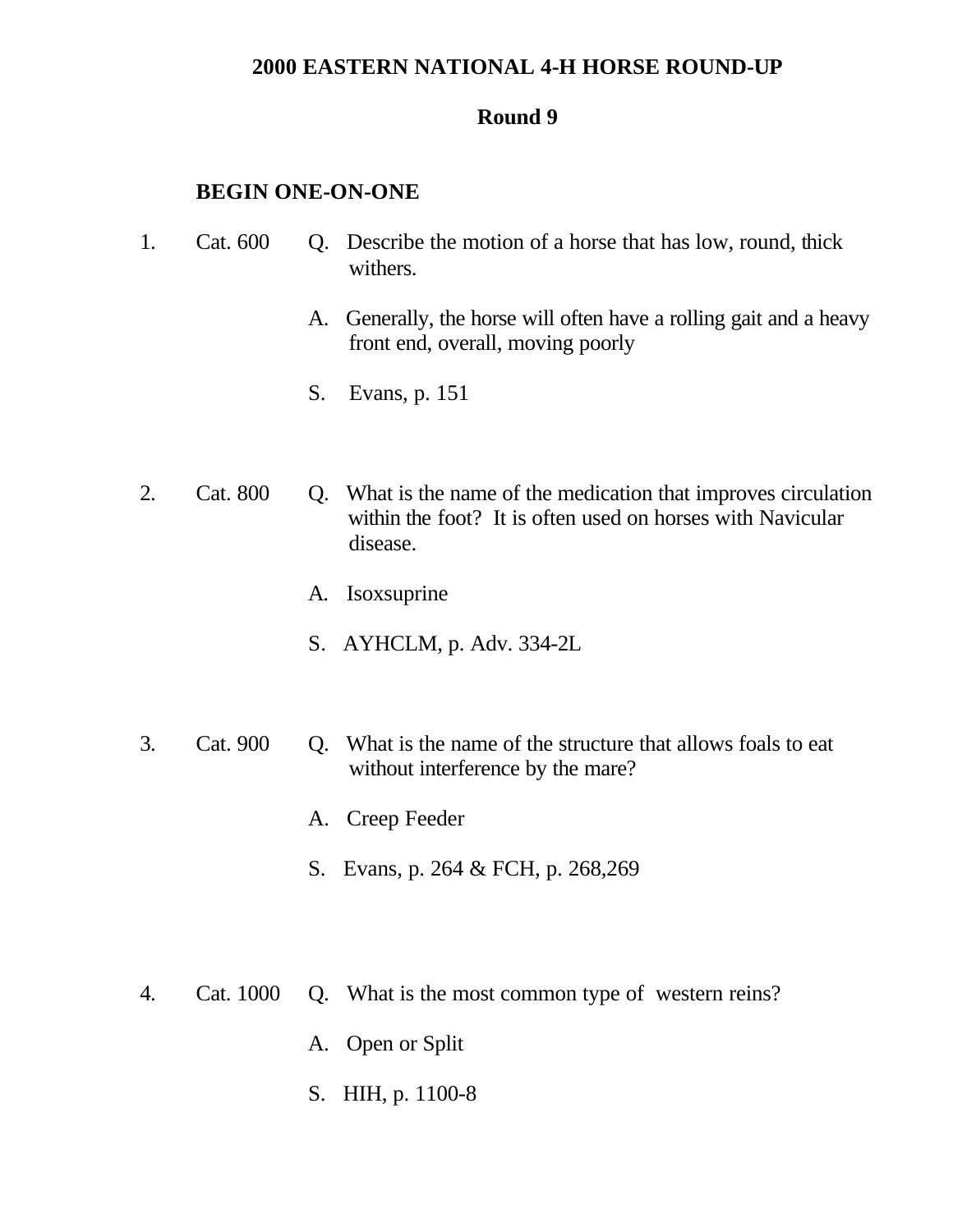- 5. Cat. 900 Q. What happens if the "branch" of a shoe is too long?
	- A. If on the front, a hind foot may overreach and pull the shoe off Behind, usually nothing will happen
	- S. Evans, p. 731
- 6. Cat. 300 Q. On what coat color is dappling most easy to see?
	- A. Gray
	- S. Evans, p. 81
- 7. Cat. 700 Q. In areas where the soil has a low available selenium content, what disease can be prevalent in foals if the mares are fed homegrown feeds?
	- A. White Muscle disease
	- S. Evans, p. 234 & FCH, p. 31,32
- 8. Cat. 900 Q. What type of metal are racing plates generally made from?
	- A. Aluminum
	- S. Evans, p. 732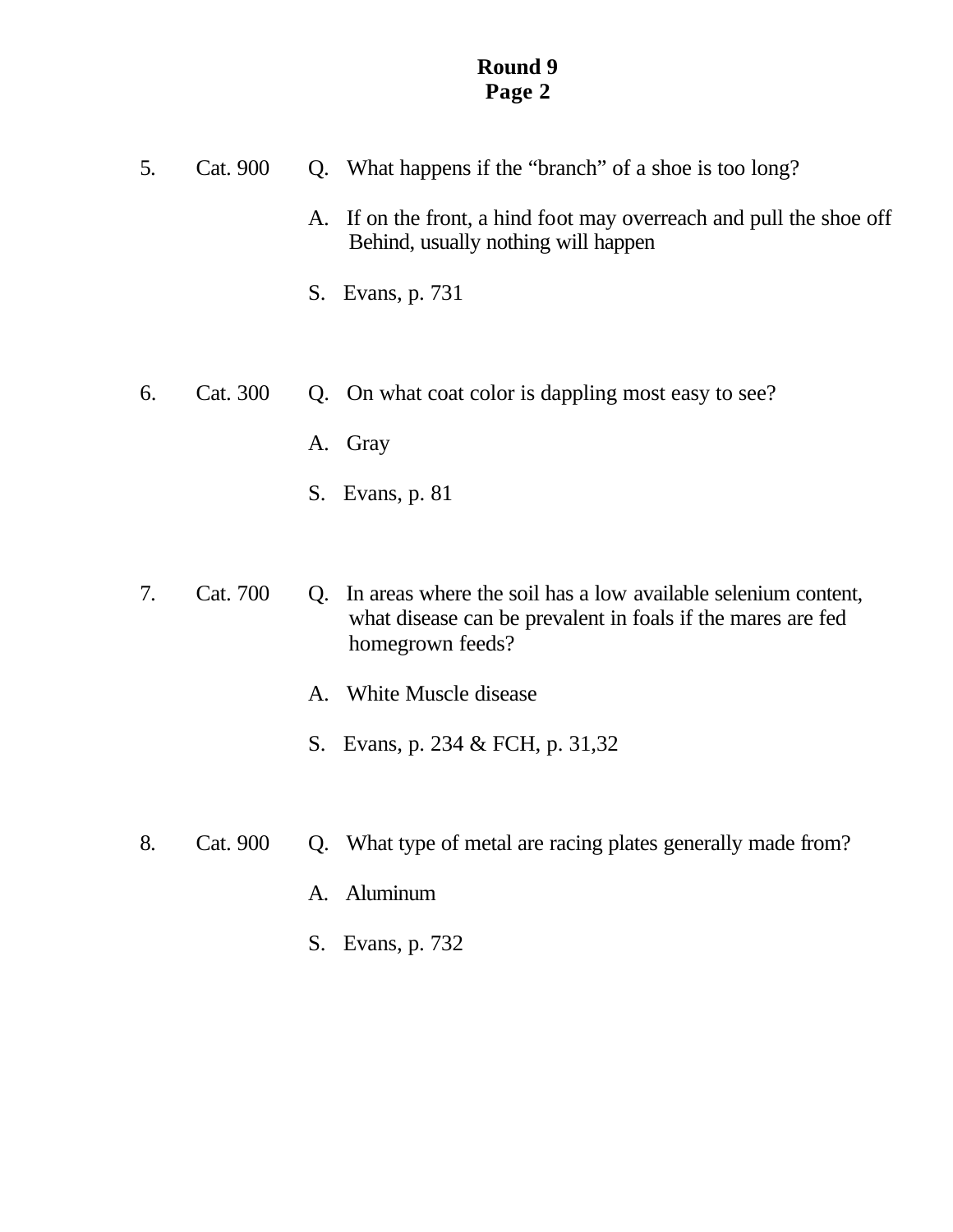- 9. Cat. 1000 Q. What is another term for a "true hackamore"?
	- A. Jaquima
	- S. HIH, p. 1100-10
- 10. Cat. 700 Q. Corn infected with aflatoxins can cause damage to what organ of the horse's body?
	- A. The liver
	- S. Evans, p. 253 & FCH, p. 360
- 11. Cat. 1000 Q. What is often added to the blades of a pack saddle to ensure protection of the horse?
	- A. Sheepskin lining
	- S. AYHCLM, Beg. 118-1L & HIH 1125-1
- 12. Cat. 500 Q. Two part question. How many hours of light are necessary per day to bring a mare into heat prior to the normal breeding season, and what other function does this increased amount of light initiate?
	- A. Need 16 hours of light for the onset of the estrus cycle, and it also initiates the process of shedding of the winter hair coat.
	- S. AYHCLM, p. Adv. 336-2L

## **END ONE-ON-ONE**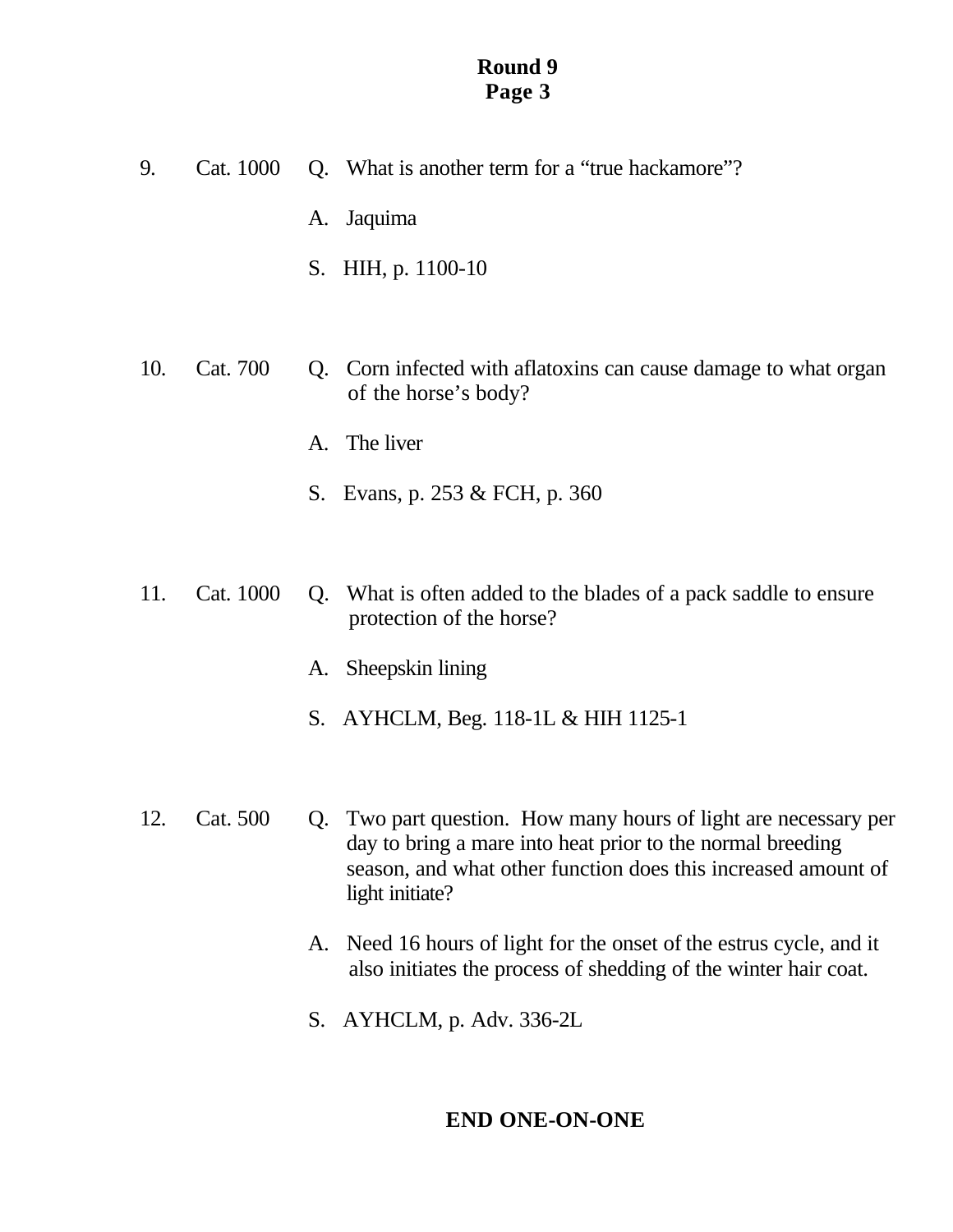#### **BEGIN OPEN QUESTIONS**

| 13. | Cat. 600 |                      | Q. What is the main role of the hind quarters in locomotion?                                                             |
|-----|----------|----------------------|--------------------------------------------------------------------------------------------------------------------------|
|     |          |                      | A. To provide propulsion                                                                                                 |
|     |          |                      | S. Evans, p. 152                                                                                                         |
| 14. | Cat. 400 |                      | Q. Three part question. In general, what is a hormone, where is it<br>produced, and what is its' function?               |
|     |          | $\mathbf{A}_{\cdot}$ | A hormone is a biochemical<br>Produced by a gland or organ<br>Used to stimulate or regulate a physiological body process |

S. Equus Glossary 271

## **TOSS-UP QUESTION – BONUS ATTACHED**

- 15. Cat. 1000 Q. Name three different types of English saddle pad.
	- Hair Pad Felt Pad

A. Sheepskin Imitation Sheepskin/Fleece Foam Pad Therapeutic Pad

S. HIH, p. 1100-5

## 16. **BONUS QUESTION**

- Q. List four considerations when choosing a vehicle to pull a horse trailer.
- A. Size of vehicle Electrical system Engine size Type of hitch/ball size Towing capacity Brake system Weight capacity of vehicle (ie.  $\frac{1}{4}$ on,  $\frac{3}{4}$ on, 1 ton, etc.) Type, length & weight of trailer to be pulled
- S. AYHCLM, p. Adv. 301-1L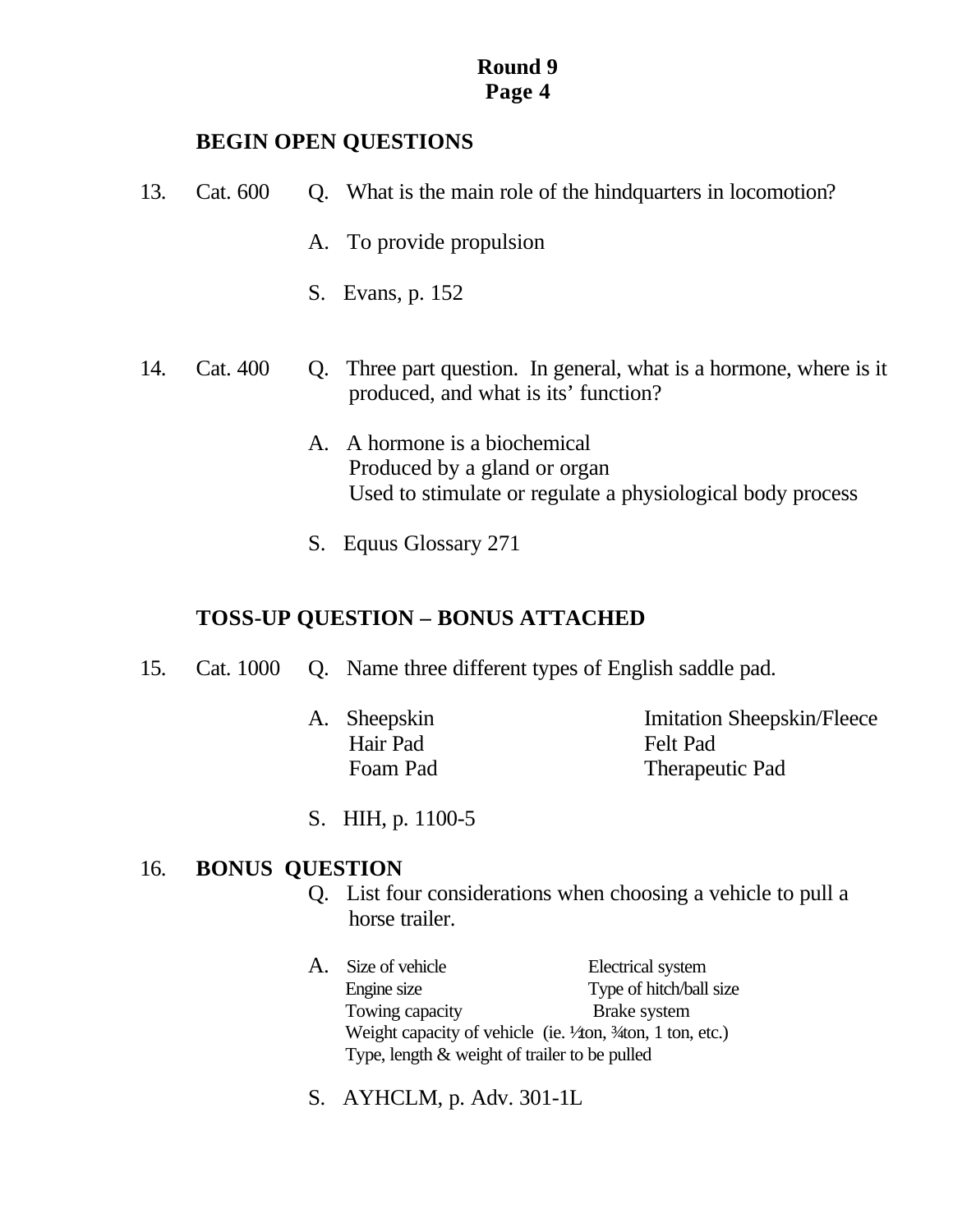### **RESUME OPEN QUESTIONS**

- 17. Cat. 200 Q. In what country did the Bashkir Curly originate?
	- A. Although most are raised in the Bashkir region of Russia, the breed originated in the United States in 1898 on a ranch in Nevada.
	- S. Evans, p. 57
- 18. Cat. 500 Q. What is Spermatogenesis?
	- A. Spermatogenesis = process of producing sperm cells
	- S. AYHCLM, p. Adv. 327-1, 327-2L, HIH 920
- 19. Cat. 800 Q. This disease, prevalent in the southwest United States is characterized by localized inflammation of the soft tissues of the mouth, containing blisters, ulcers and erosions. What is this disease?
	- A. Vesicular stomatitis
	- S. Equus Glossary 266

### **TOSS-UP QUESTION – BONUS ATTACHED**

- 20. Cat. 400 Q. What parts of the skeleton make up the "trunk"?
	- A. Skull Spinal/vertebral column Ribs Breastbone/sternum
	- S. Evans, p. 90

### **Round 9 Page 6**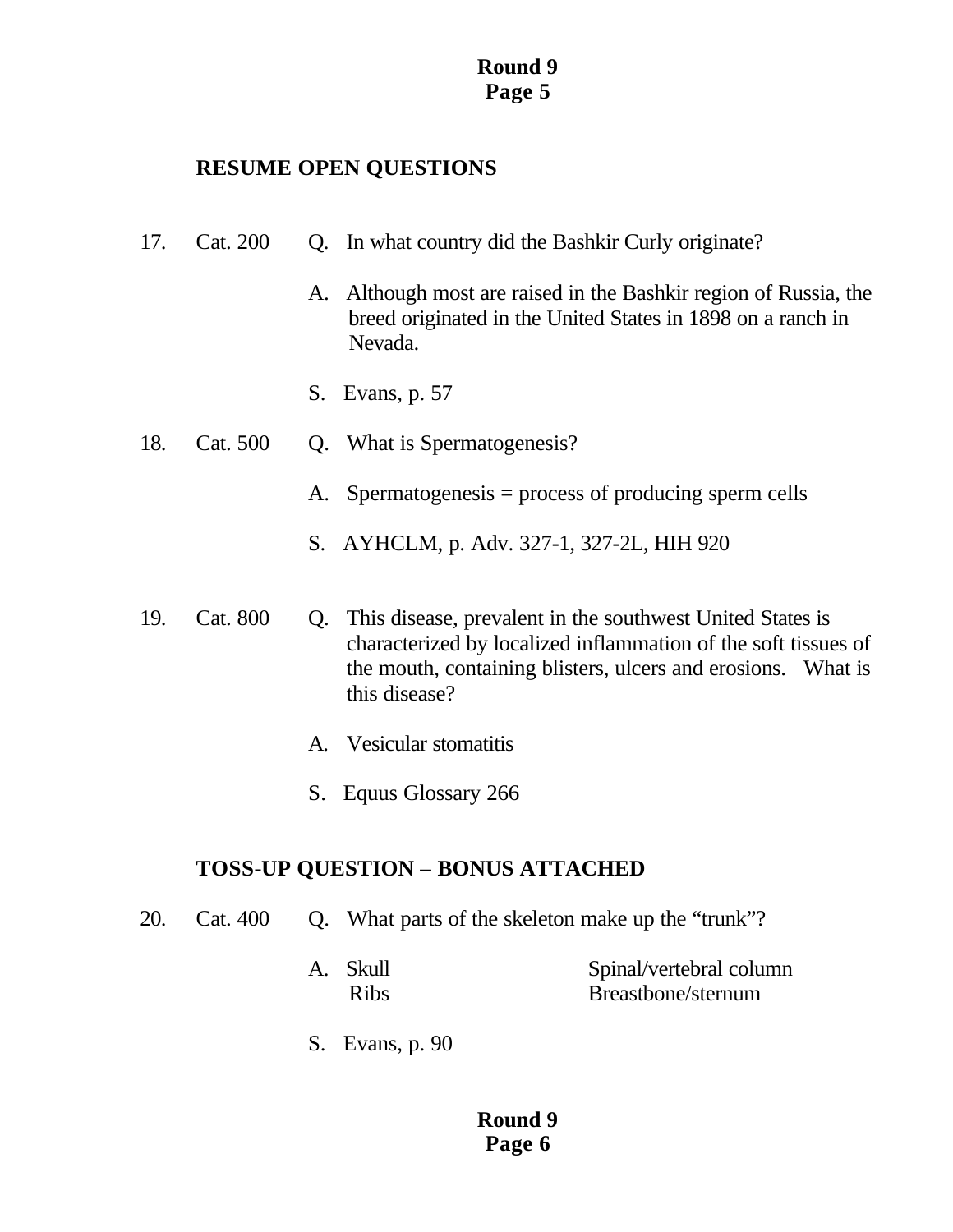### 21. **BONUS QUESTION**

- Q. Name five factors that influence the nutritional requirements of a horse.
- A. Size of the horse Breed of the horse Age of the horse Lactation Environment (temperature, weather, etc.) Type of use or activity Individual characteristics (metabolic rate) Gestation
- S. AYCHLM, p. Adv. 322-2L & FCH, p. 186,187

- 22. Cat. 900 Q. Horses in a group are likely to run simply because another horse is running. If the running is not in response to fright, what type of behavior is this?
	- A. Mimicry or Allelomimetic Behavior
	- S. Evans, p. 676
- 23. Cat. 600 Q. A horse that is extremely sickle hocked is prone to what unsoundness of the hock?
	- A. Curb
	- S. CAHA, p. 40 & FCH, p. 386
- 24. Cat. 800 Q. Where does the lungworm spend the final phase of its' life cycle?
	- A. In the air passages of the lungs
	- S. Equus Glossary 273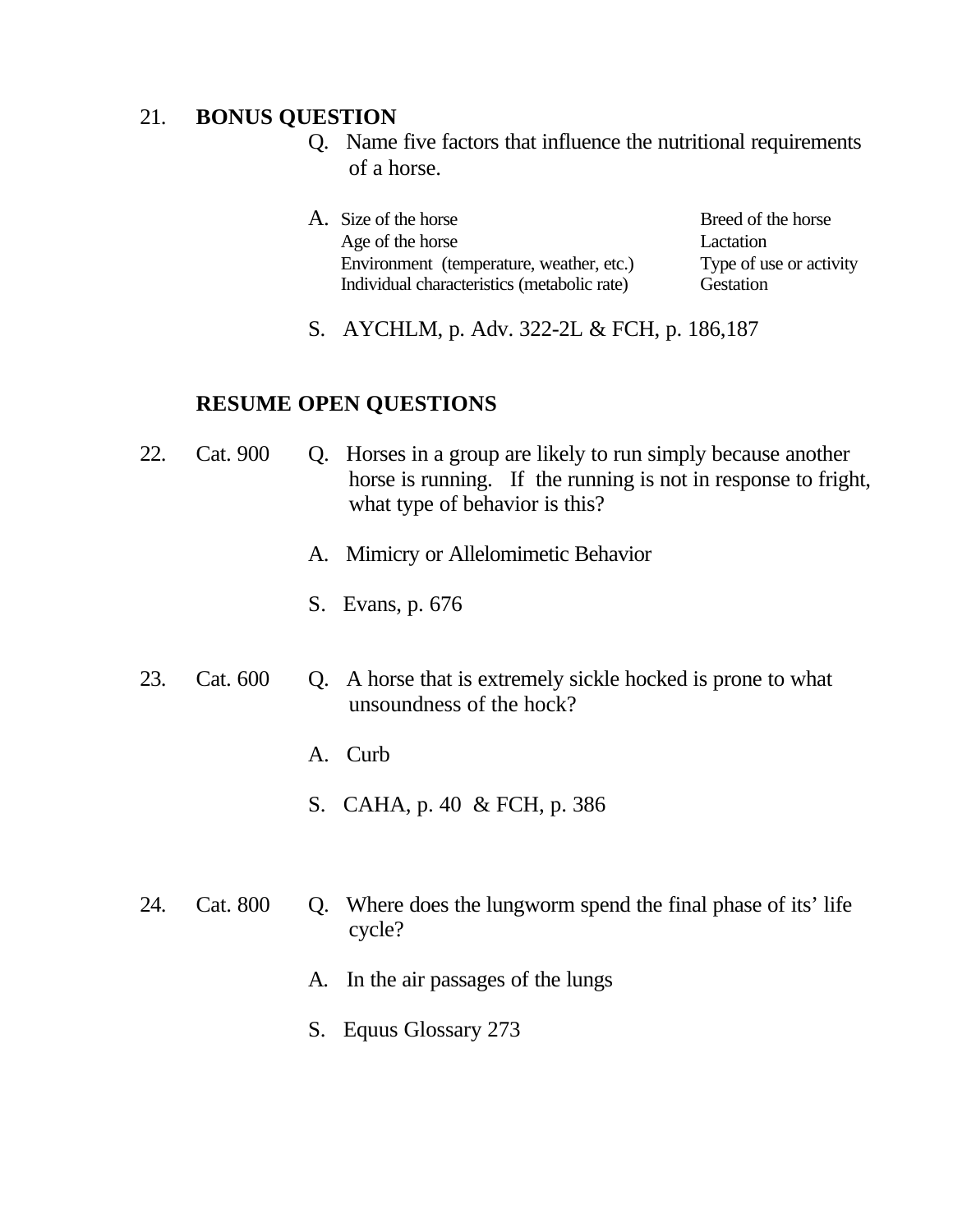- 25. Cat. 400 Q. In reference to a horse's leg, explain the difference between the "proximal end" and the "distal end."
	- A. Proximal end  $=$  end of limb attached to the body Distal end  $=$  end of limb furthest from the body
	- S. CAHA, p. 2

### **TOSS-UP QUESTION – BONUS ATTACHED**

- 26. Cat. 900 Q. What is the condition score for the horse being described? There is a slight fat cover over the ribs, but the ribs are easily seen. The hook bones appear rounded but visible. The tailhead is prominent. Withers, shoulders and neck are accentuated.
	- A. Condition Score is 3
	- S. Evans, p. 269

### 27. **BONUS QUESTION**

- Q. Give four anatomical characteristics of the foot of a horse that suffers from chronic founder.
	- A. Rotation of the coffin bone Widening of the "white line" Sole is flattened and thinner Bulging of sole Evidence of abnormal growth rings on the hoof Front of the hoof wall may have a dished concave shape Distance between growth rings at the toe is less that the distance between the same growth rings at the quarter of heel Toes may curl upward, especially if not kept trimmed
- S. Evans, p. 299

### **RESUME OPEN QUESTIONS**

28. Cat. 700 Q. What are two physiological functions that will increase the natural intake of salt in a horse's diet?

- A. Sweating and Lactation
- S. Evans, p. 236 & FCH, p. 25,26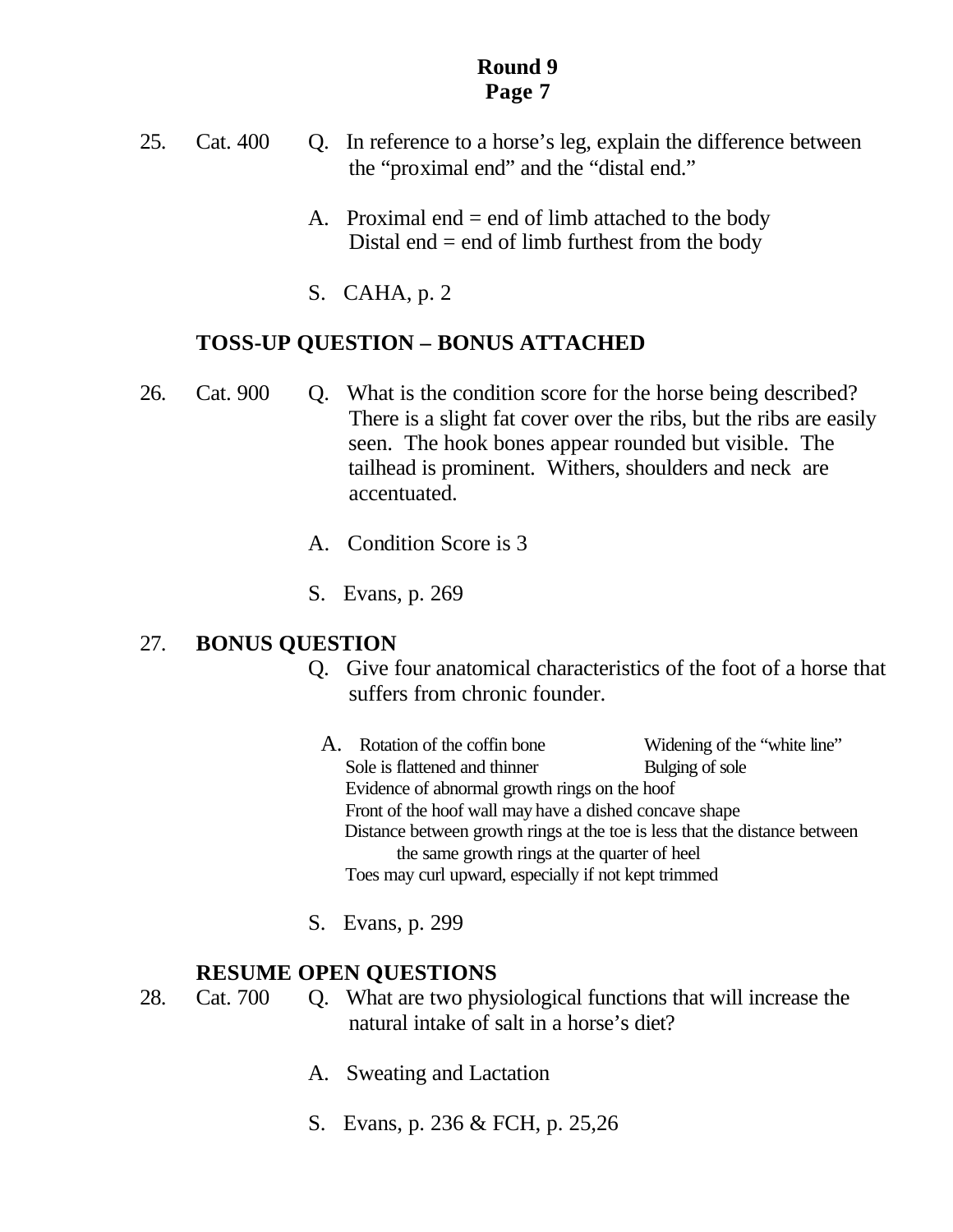| 29. | Cat. 400 | Q. What is collagen?                                                                  |
|-----|----------|---------------------------------------------------------------------------------------|
|     |          | A. The fibrous network that forms the basic framework of body<br>soft tissue.         |
|     |          | S. Equus Glossary 263                                                                 |
| 30. | Cat. 600 | Q. In what type of horse is "winging out" most commonly seen?                         |
|     |          | A. High-stepping harness horses and saddle horses (Saddlebreds,<br>Hackneys, Morgans) |
|     |          | S. Evans, p. 181                                                                      |
|     |          |                                                                                       |

- 31. Cat. 100 Q. Warm blooded animals that give milk and have hair fall into what zoological class?
	- A. Mammalia
	- S. Evans, p. 13

# **LAST QUESTION IN MATCH**

- 32. Cat. 900 Q. What four tools are **necessary** to trim a horse's hoof?
	- A. Hoof Pick Farrier's Knife Rasp Nippers (foot stand and foot level may be used, but are not necessary)
	- S. Evans, p. 722

# **END ROUND NINE**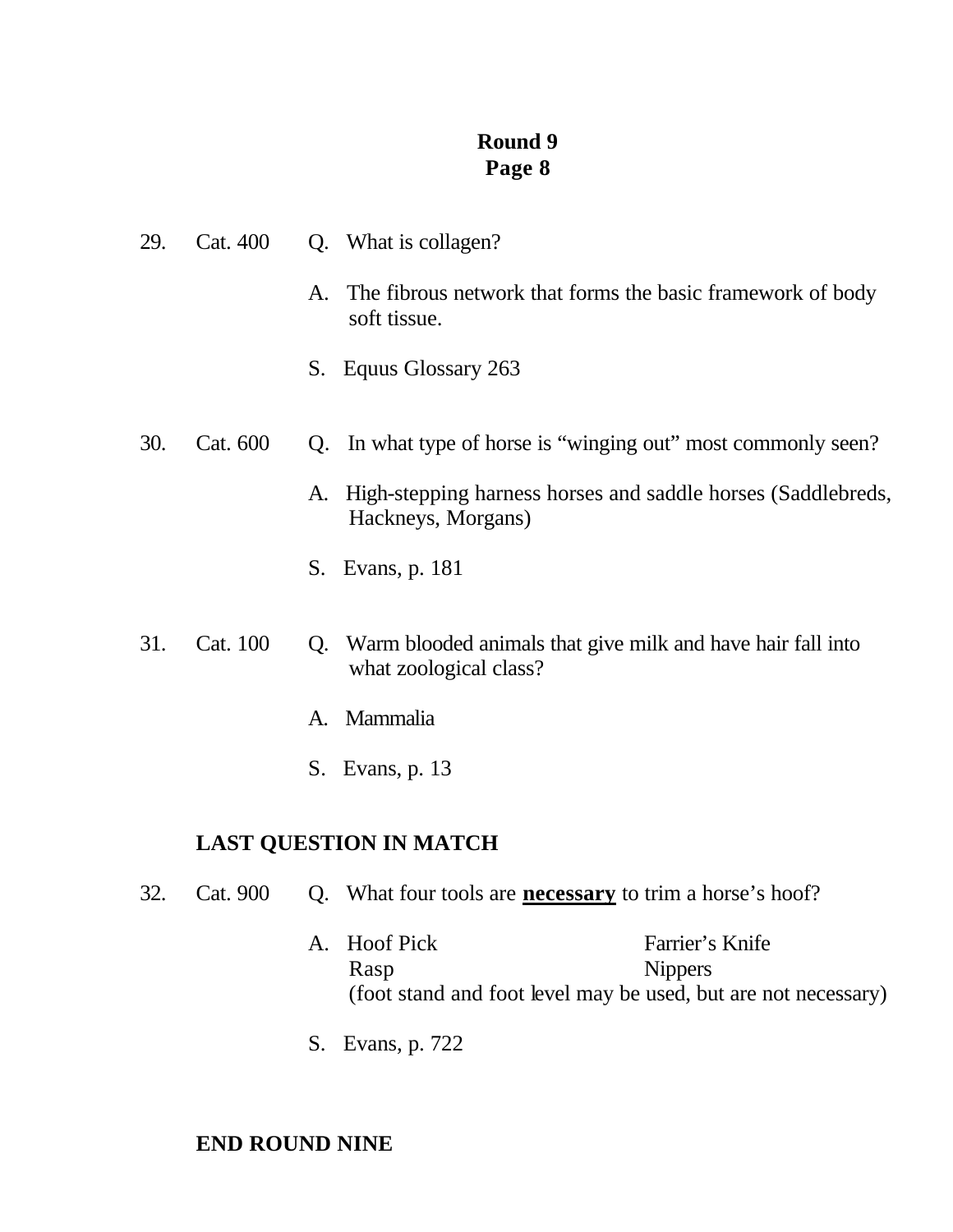## **2000 EASTERN NATIONAL 4-H HORSE ROUND-UP**

### **Round 10**

### **BEGIN ONE-ON-ONE**

| 1. | Cat. 300 | Q. What color is the normal eye of the horse?       |
|----|----------|-----------------------------------------------------|
|    |          | <b>Brown</b><br>A.                                  |
|    |          | Evans, p. 82<br>S.                                  |
|    |          |                                                     |
| 2. | Cat. 900 | Q. How many nails are used to hold on a horse shoe? |
|    |          | A. Six to Eight nails                               |
|    |          | S. Evans, p. 745                                    |
|    |          |                                                     |

- 3. Cat. 100 Q. What species is the domestic horse?
	- A. Equus Caballus
	- S. Evans, p. 13
- 4. Cat. 400 Q. What part of the horse's digestive tract appears to be the primary site for fat digestion and absorption?
	- A. The small intestine
	- S. AYHCLM, p. Adv. 303-1L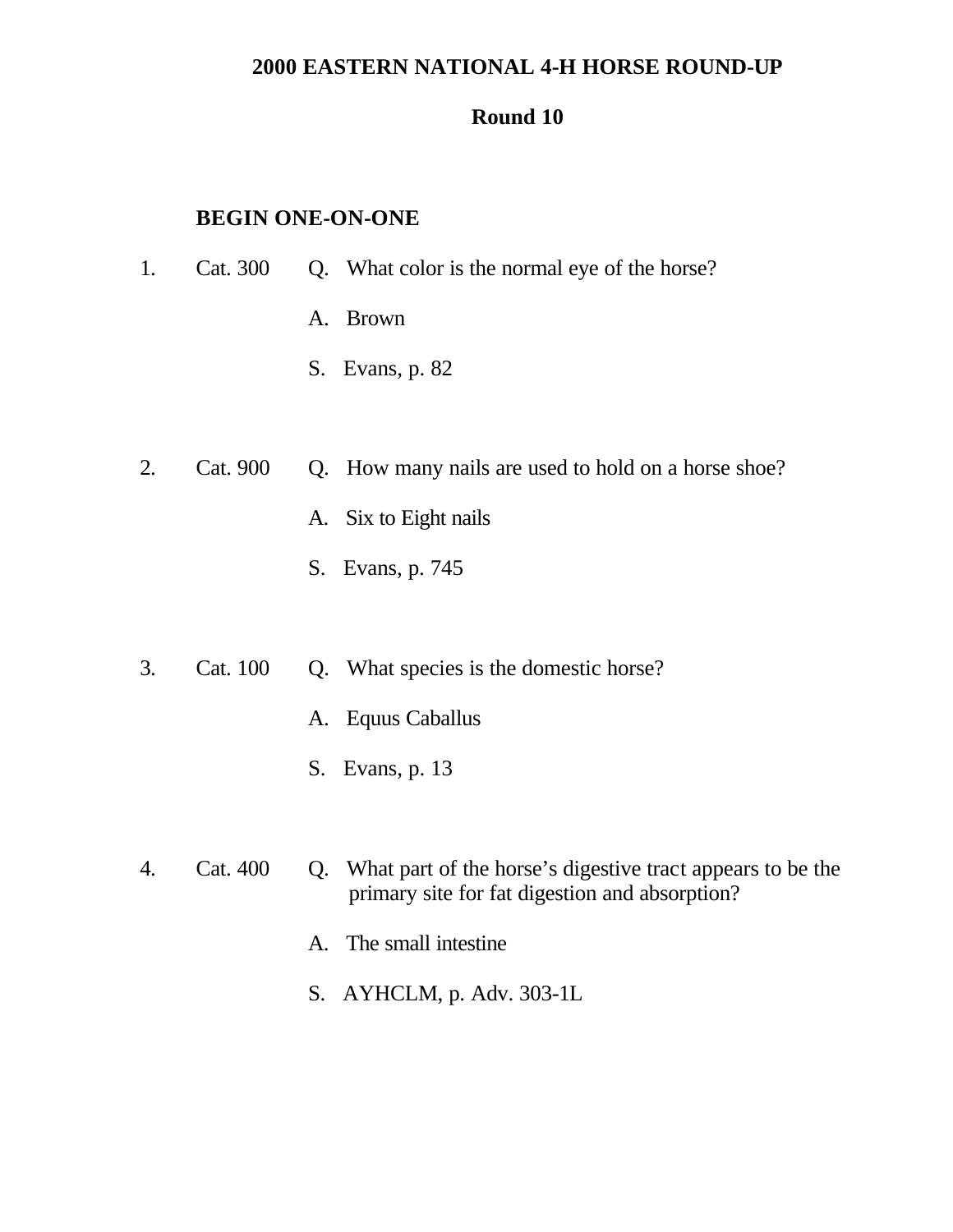- 5. Cat. 500 Q. How is it determined that a stallion has ejaculated while breeding a mare?
	- A. Tail flagging (raising and lowering of the tail several times)
	- S. Evans, p. 387 & FCH, p. 389
- 6. Cat. 800 Q. What is an "obligate parasite"?
	- A. A parasite that cannot live away from the host.
	- S. AYHCLM, p. Adv. 300-1L
- 7. Cat. 600 Q. About 65% of a horse's weight rests where?
	- A. On the horse's forelimbs
	- S. AYHCLM, p. Adv. 323-3L
- 8. Cat. 200 Q. There are two types of Shetland pony. What are they?
	- A. Island/classic type small, drafty sturdy pony with thick coat American/modern type – refined, indicating an influx of **Hackney**
	- S. Evans, p. 58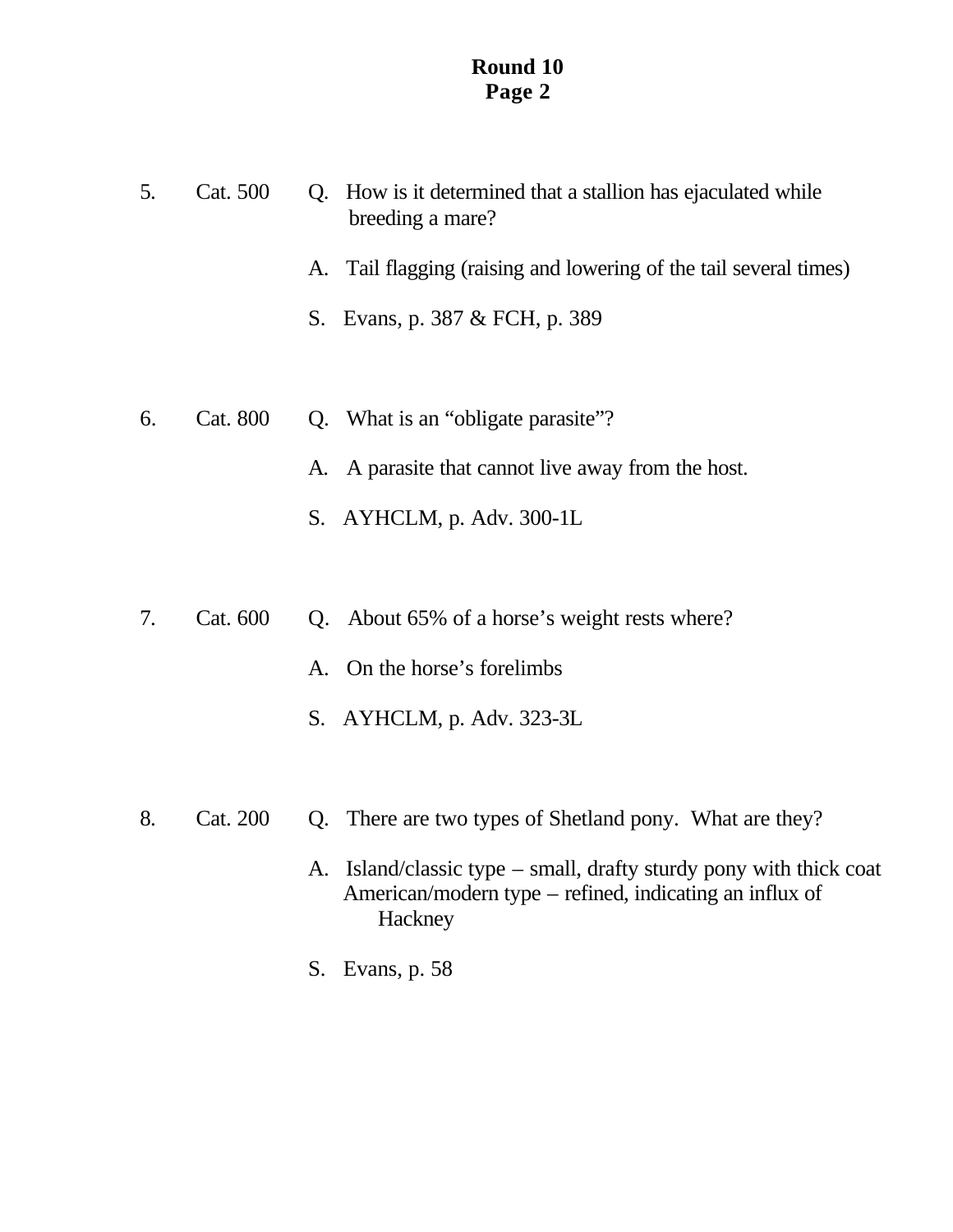- 9. Cat. 400 Q. Where is the trapezius muscle located in the horse?
	- A. On each side of the withers
	- S. Equus Glossary 272
- 10. Cat. 400 Q. In the horse, what type of teeth are permanent and never shed?
	- A. The molars or last 3 cheek teeth.
	- S. AYHCLM, p. Adv. 304-1L & CAHA, p. 48
- 11. Cat. 1000 Q. What is the purpose of breeching on a pack saddle?
	- A. To hold the saddle back when going downhill
	- S. AYHCLM, Beg. 118-1L & HIH 1125-2
- 12. Cat. 400 Q. What is the term for the profuse sweating of a horse?
	- A. Lathering
	- S. CAHA, p. 5a

## **END ONE-ON-ONE**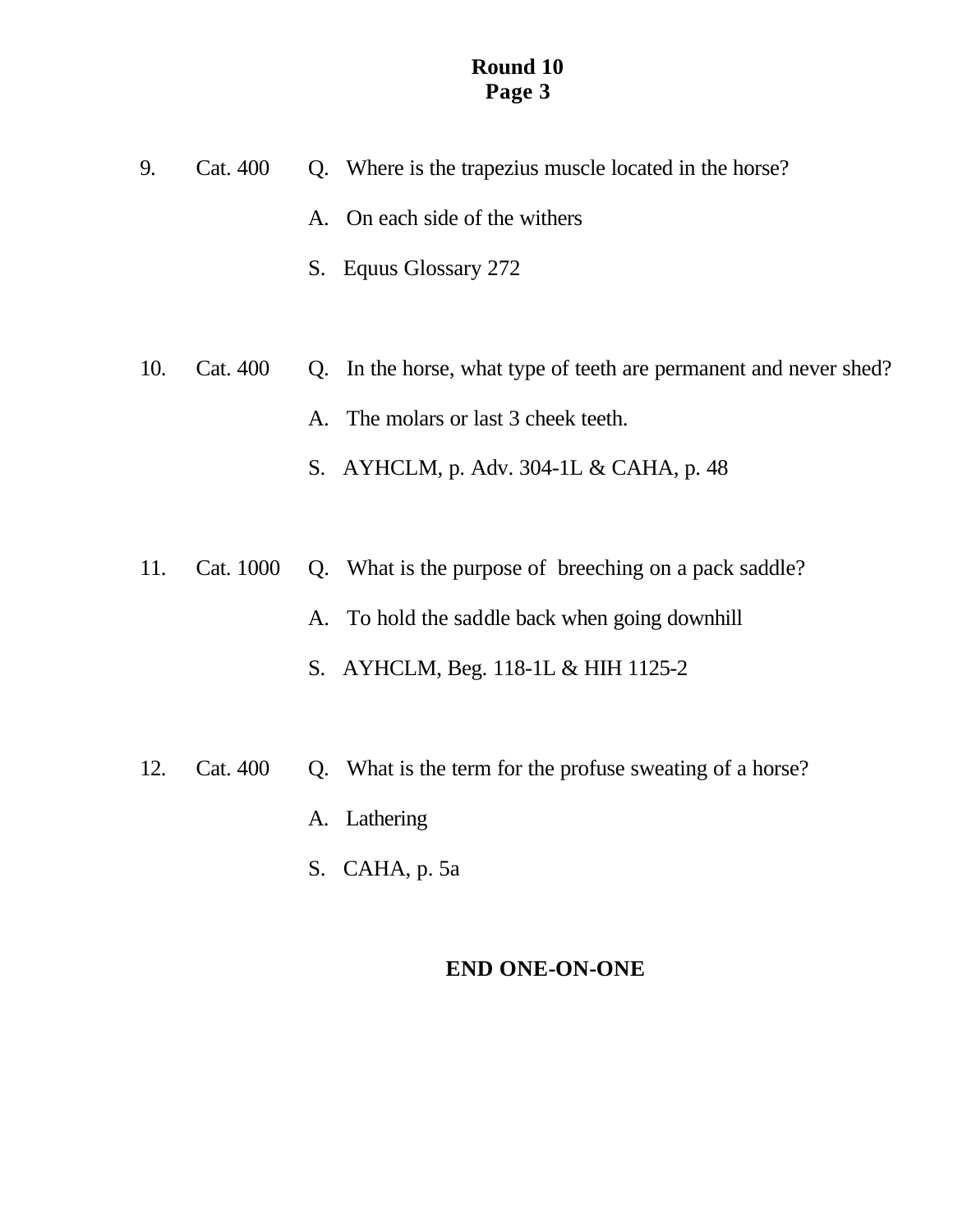#### **BEGIN OPEN QUESTIONS**

- 13. Cat. 600 Q. What is the term for the conversion of cartilage or fibrous tissue into bone?
	- A. Ossification
	- S. Equus Glossary 272 & FCH, p. 398
- 14. Cat. 200 Q. What is a "Spotted Ass"?
	- A. A burro sized ass that has the spotted coat pattern of a pinto. White spots must behind the throat latch and above the knees and hocks to be considered a "spotted marking."
	- S. Evans, p. 78

### **TOSS-UP QUESTION – BONUS ATTACHED**

15. Cat. 600 Q. Explain the foot fall sequence of a horse on the right lead at the **gallop,** beginning with contact of the left hind leg with the ground.

- A. Left Hind Right Hind Left Fore Right Fore
- S. Evans, p. 177

#### 16. **BONUS QUESTION**

- Q. List five items essential for an Equine First Aid Kit.
- A. Telfa-type, nonstick bandages Scissors Sheet cotton Thermometer Leg Quilts Pad & Pencil Polo or Track bandage Phenylbutazone paste Elasticon or adhesive tape Vet's phone number Eye stain and wash Vet wrap Antiseptic soap Twitch Sterile water Stethoscope
- S. AYHCLM, p. Adv. 301-2.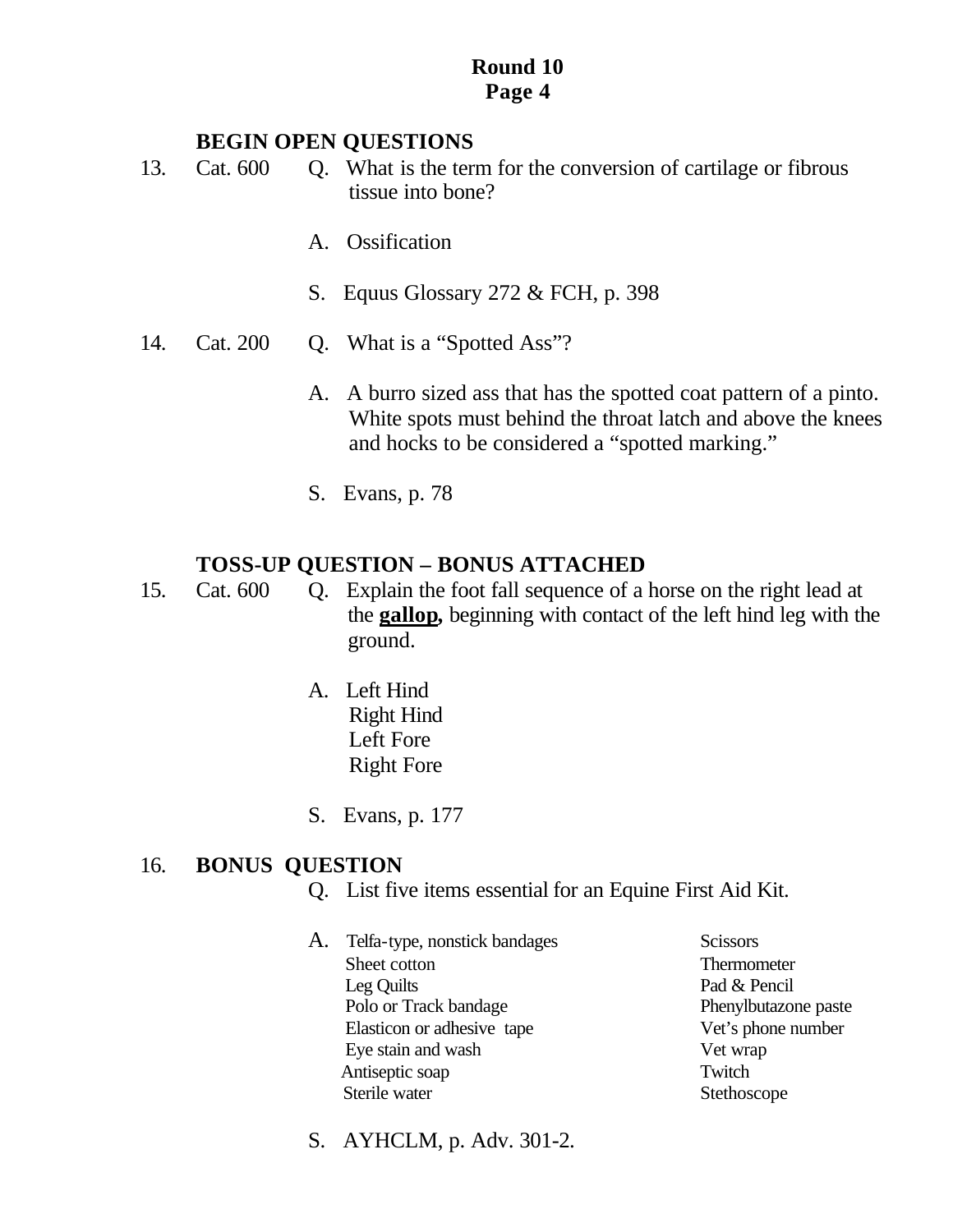## **RESUME OPEN QUESTIONS**

- 17. Cat. 700 Q. At what stage of growth is hay most easily digested by the horse?
	- A. Immature hay, pre-bloom, boot stage
	- S. AYHCLM, p. Adv. 337-2L, FCH, p. 68 & HIH 750
- 18. Cat. 900 Q. What is the name for a variation of keg shoes that are shaped to fit a mule's feet?
	- A. Mule Shoes
	- S. Evans, p. 732
- 19. Cat. 800 Q. What condition of the horse's foot is compared to athlete's foot in humans?
	- A. Thrush
	- S. AYHCLM, p. Adv. 334-1L

# **TOSS-UP QUESTION – BONUS ATTACHED**

- 20. Cat. 400 Q. Where in the horse's body is epinephrine produced?
	- A. In the central portion of the adrenal gland.
	- S. Equus Glossary 271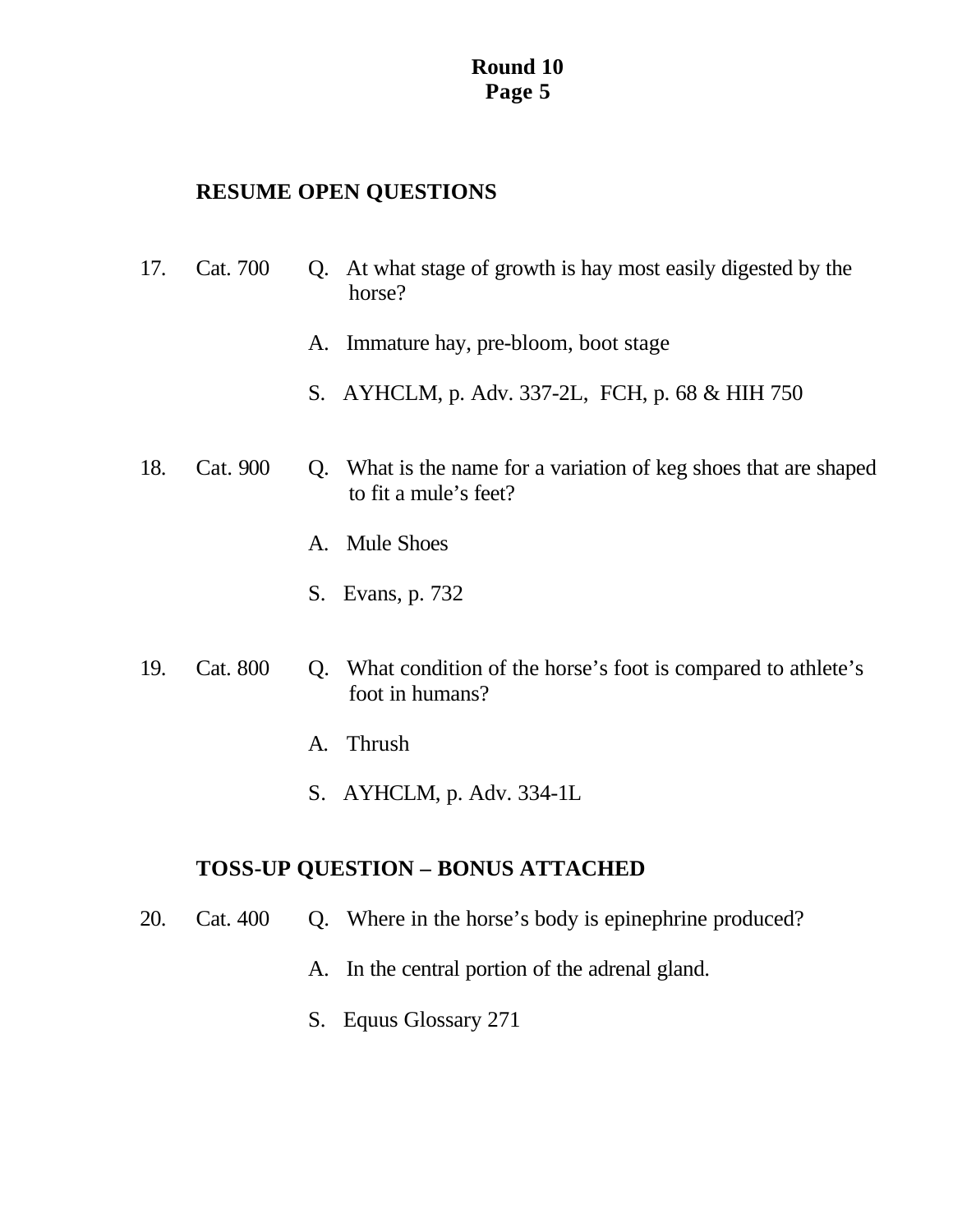# 21. **BONUS QUESTION**

- Q. Name the four modifications of the "black" coat color.
- A. Bay Seal Brown Buckskin Dun Grulla Perlino
- S. Evans, p. 473

- 22. Cat. 700 Q. Two part question. When does the energy requirement for a brood mare increase, and how much should it be increased by?
	- A. It should increase the last third of the gestation period, and it should be initially increased approximately 10 % above maintenance and gradually increased throughout the last third until the level is approximately 20% above maintenance.
	- S. Evans, p. 209 & FCH, p. 411
- 23. Cat. 500 Q. What is the name for the major muscle that raises and lowers the scrotum?
	- A. Cremaster
	- S. AYHCLM, p. Adv. 327-1 & HIH 920 & Evans, p. 355
- 24. Cat. 1000 Q. In reference to packing, what is a "manta"?
	- A. It is a piece of canvas that is used to throw over a pack load as a cover to protect it.
	- S. HIH, p. 1125-3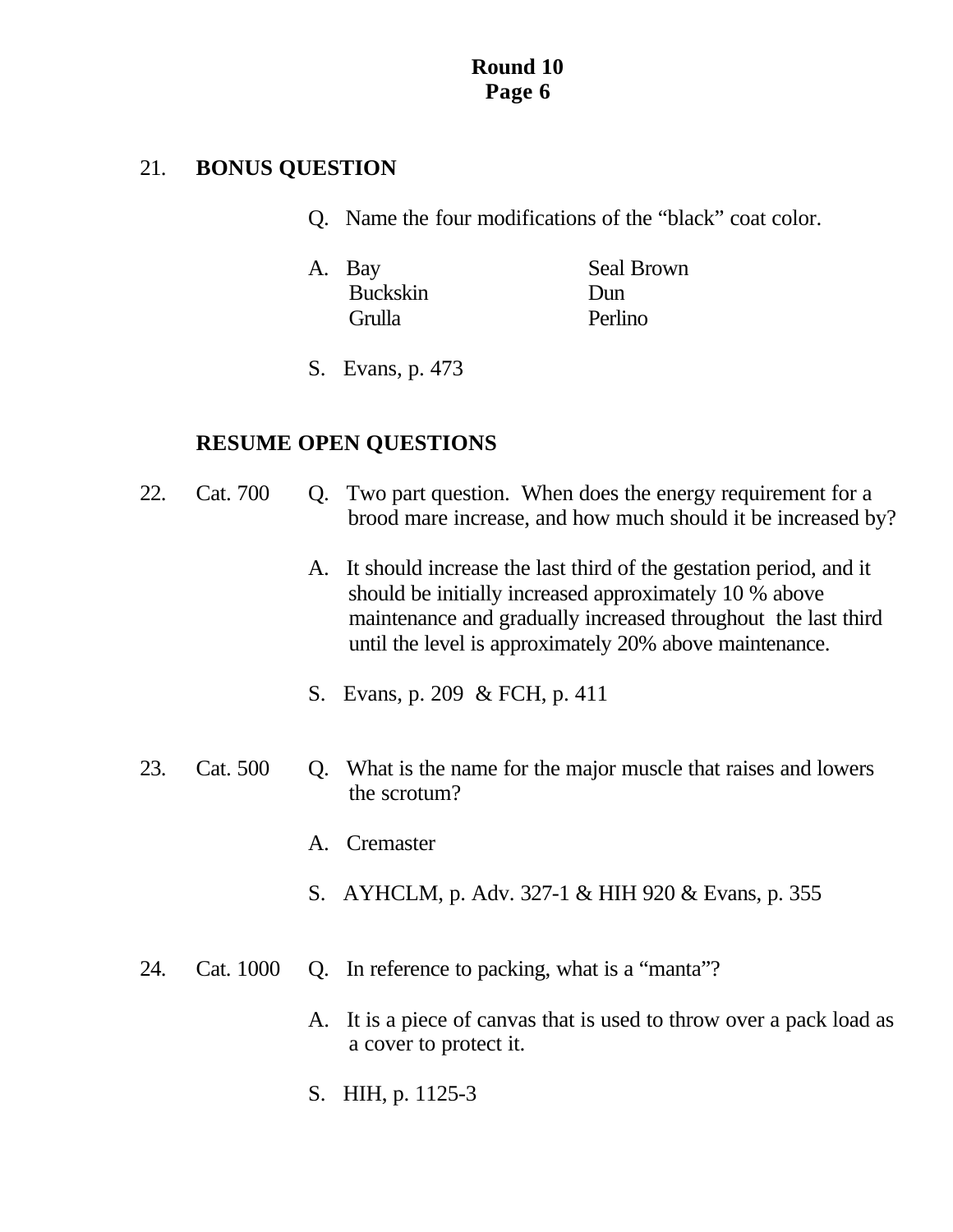- 25. Cat. 200 Q. Other than the "German Warm-blood", name three breeds of warm-blood horse that originated in Germany.
	- A. Hanoverians Holsteiners Trakehners Oldenburgs
	- S. Evans, p. 74

# **TOSS-UP QUESTION – BONUS ATTACHED**

- 26. Cat. 700 Q. What is the function of psyilium, the seed of the fleawort?
	- A. It serves as a laxative by increasing the bulk and lubrication of the stool
	- S. Equus Glossary 270 & FCH, p. 293

# 27. **BONUS QUESTION**

- Q. Name four visual signs that a mare is not being receptive to a stallion.
- A. Disinterest/ignore Tail switching Squealing Striking Biting Kicking
- - S. AYHCLM, p. Adv. 326-1L

- 28. Cat. 800 Q. Concerning Equine Infectious Anemia, what specific item does the Coggins Test reveal?
	- A. The presence of ANTIBODIES against the EIA virus
	- S. Equus Glossary 266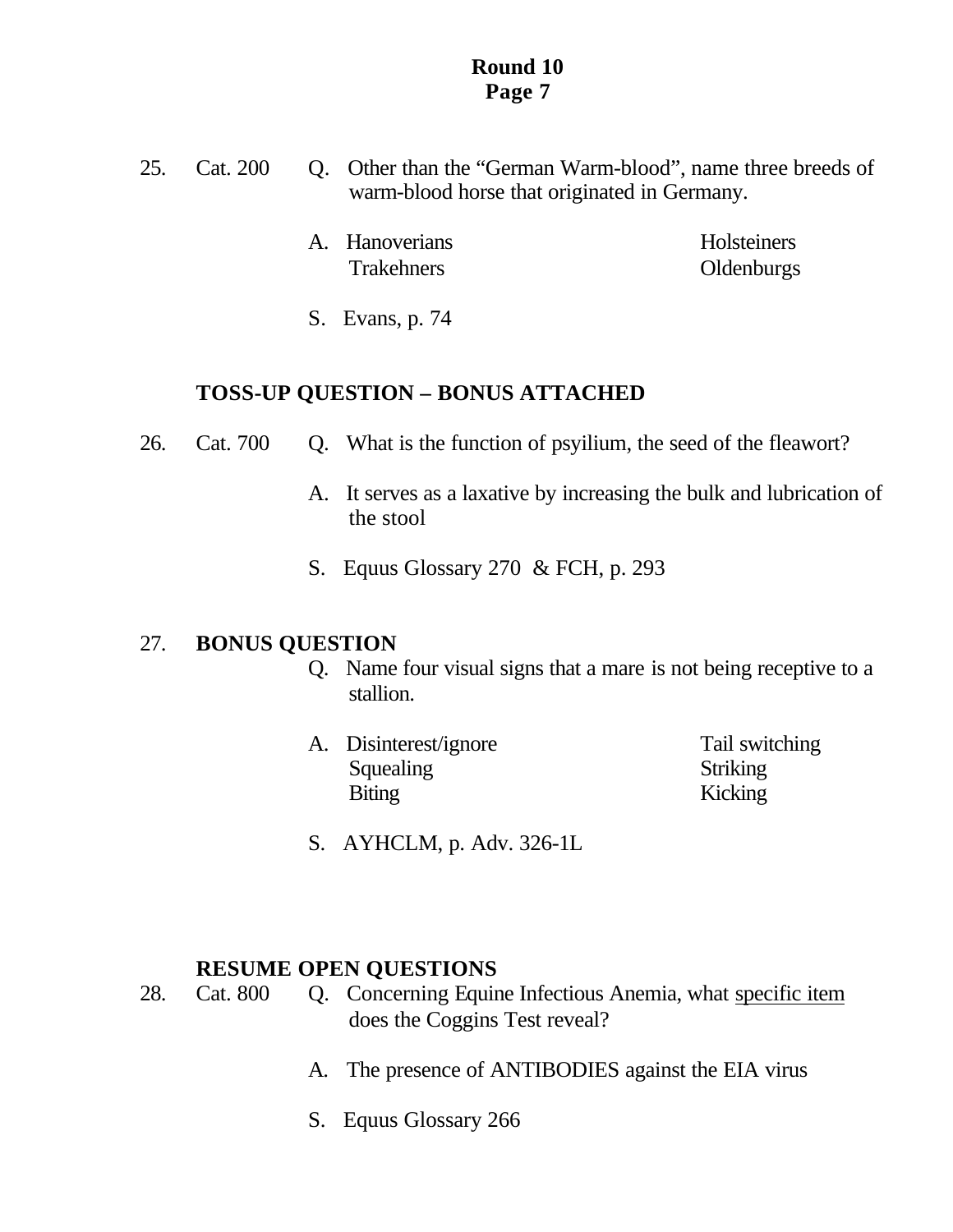- 29. Cat. 400 Q. Horses begin to grow their winter coat in response to what stimulus?
	- A. Decrease in daylight hours, NOT decreased temperature
	- S. AYHCLM, p. Adv. 304-2L
- 30. Cat. 900 Q. How is a "pecking order" established in a herd of horses?
	- A. Through aggression
	- S. Evans, p. 677 & FCH, p. 152
- 31. Cat. 1000 Q. What is the name for the flexible quirt that is attached to "California-style" reins?
	- A. Romal
	- S. HIH, p. 1100-8

## **LAST QUESTION IN MATCH**

- 32. Cat. 400 Q. What causes the "lub-dub" sound of the healthy heart?
	- A. The sounds are caused by the rush of blood and the closing of heart valves.
	- S. CAHA, p. 58

#### **END ROUND TEN**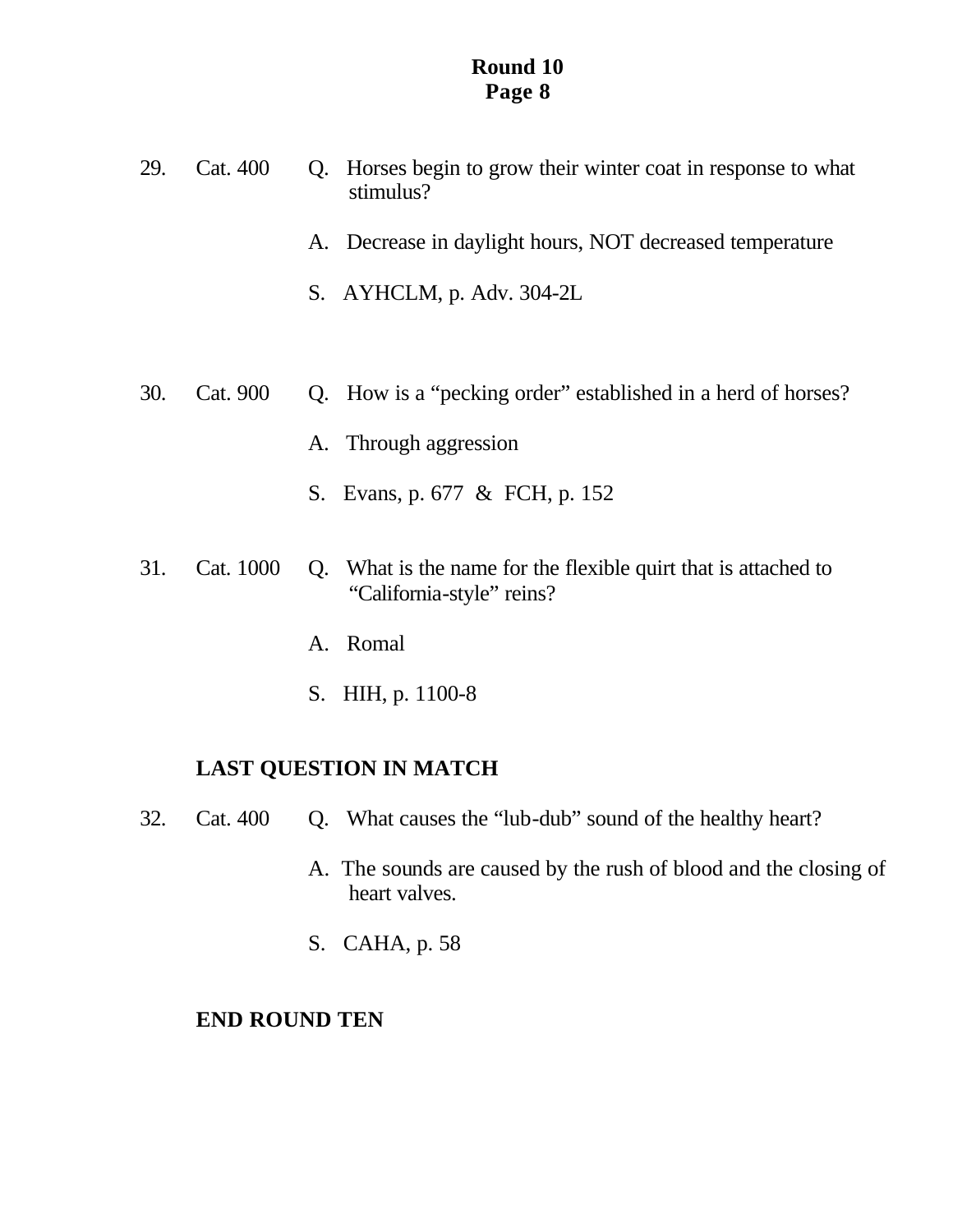### **2000 EASTERN NATIONAL 4-H HORSE ROUND-UP**

#### **Round 11**

#### **BEGIN ONE-ON-ONE**

- 1. Cat. 700 Q. Why would the urine of horses fed legume hay smell stronger than the urine of horses fed grass hay?
	- A. Because of the higher level of amonia
	- S. Evans, p. 256
- 2. Cat. 500 Q. Two part question. What is the term for a horse whose cannon bones are set too far to the outside of the knees and what problem does this predispose a horse to?
	- A. Bench or offset knees, and it increases the possibility that a horse will develop splints.
	- S. AYHCLM, p. Adv. 323-3L.
- 3. Cat. 900 Q. In case of emergency what two pieces of equipment should be outside of every horse's stall?
	- A. A halter and lead shank
	- S. Evans, p. 824
- 4. Cat. 1000 Q. What are the three different type of "outerwear" for horses?
	- A. Sheet Blanket Cooler
	- S. HIH, p. 1100-16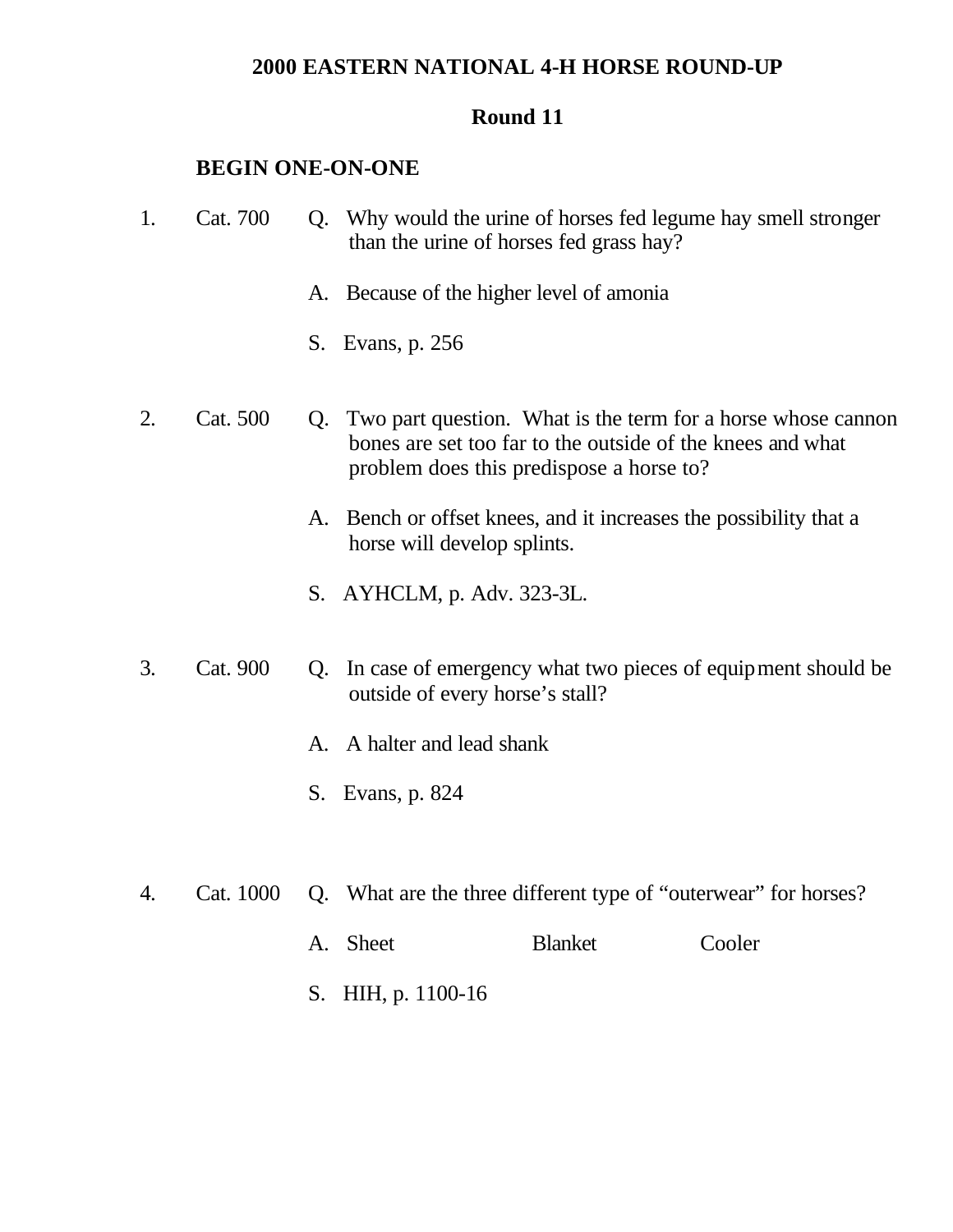- 5. Cat. 900 Q. What type of horse fence has the shortest life expectancy?
	- A. Board fence or post & rail fence. Both are 10-15 years.
	- S. Evans, p. 768
- 6. Cat. 1000 Q. Give two uses of a "mesh sheet."
	- A. Aid in cooling out Keeping flies away
	- S. HIH, p. 1100-16
- 7. Cat. 400 Q. What is the anatomical name of the tubular tissue that carries oxygenated blood under high pressure?
	- A. Artery
	- S. Equus Glossary 264 & CAHA, p. 57
- 8. Cat. 1000 Q. Give two advantages of a synthetic saddle.
	- A. Cost (cheaper) Easier to care for than leather Lighter weight
	- S. HIH, p. 1100-3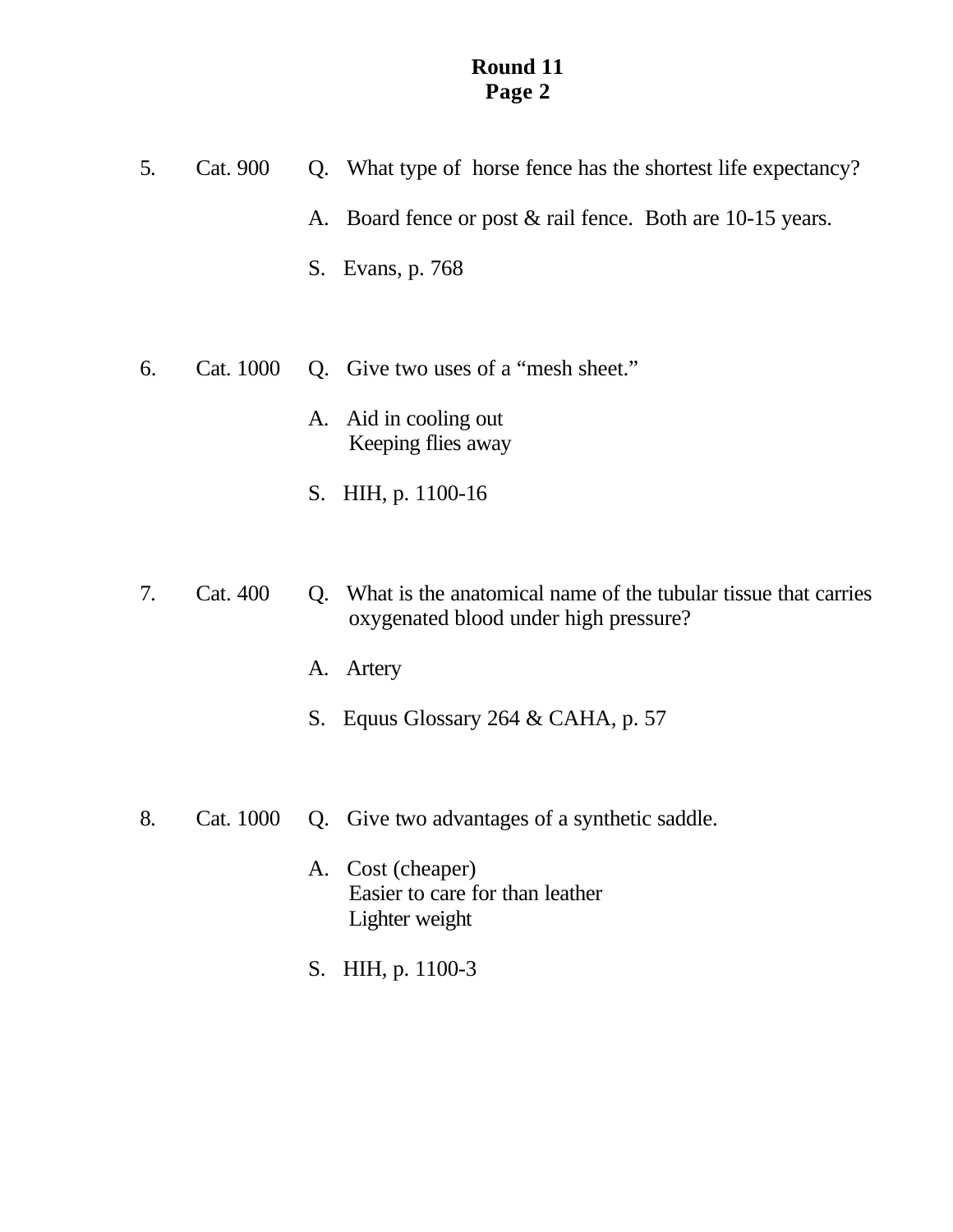| 9.  | Cat. 800  |          | Q. Give two clinical signs that a foal has a gastric ulcer.                                  |                                                                                             |  |
|-----|-----------|----------|----------------------------------------------------------------------------------------------|---------------------------------------------------------------------------------------------|--|
|     |           | A.       | Depression<br>Grinding of Teeth<br>Diarrhea<br>Poor body condition<br>"Pot-belly" appearance | Colic<br>Laying on their back<br>Poor appetite<br>Excessive salivation<br>Froth around lips |  |
|     |           | S.       | Evans, p. 191 & FCH, p. 260-261                                                              |                                                                                             |  |
| 10. | Cat. 900  |          |                                                                                              | Q. What is considered to be the minimum width of a barn isle?                               |  |
|     |           | A.<br>S. | 12 feet<br>Evans, p. 775                                                                     |                                                                                             |  |
| 11. | Cat. 1000 |          |                                                                                              | Q. In addition to ropers, what other type of rider would you see                            |  |

- using "roping reins"?
	- A. Gymkhana riders (barrel racers)
	- S. HIH, p. 1100-8
- 12. Cat. 600 Q. What is the name for the unsoundness where the bursa at the top of the horse's head becomes infected?
	- A. Poll Evil
	- S. Evans, p. 168 , CAHA, p. 20 & FCH, p. 400

# **END ONE-ON-ONE**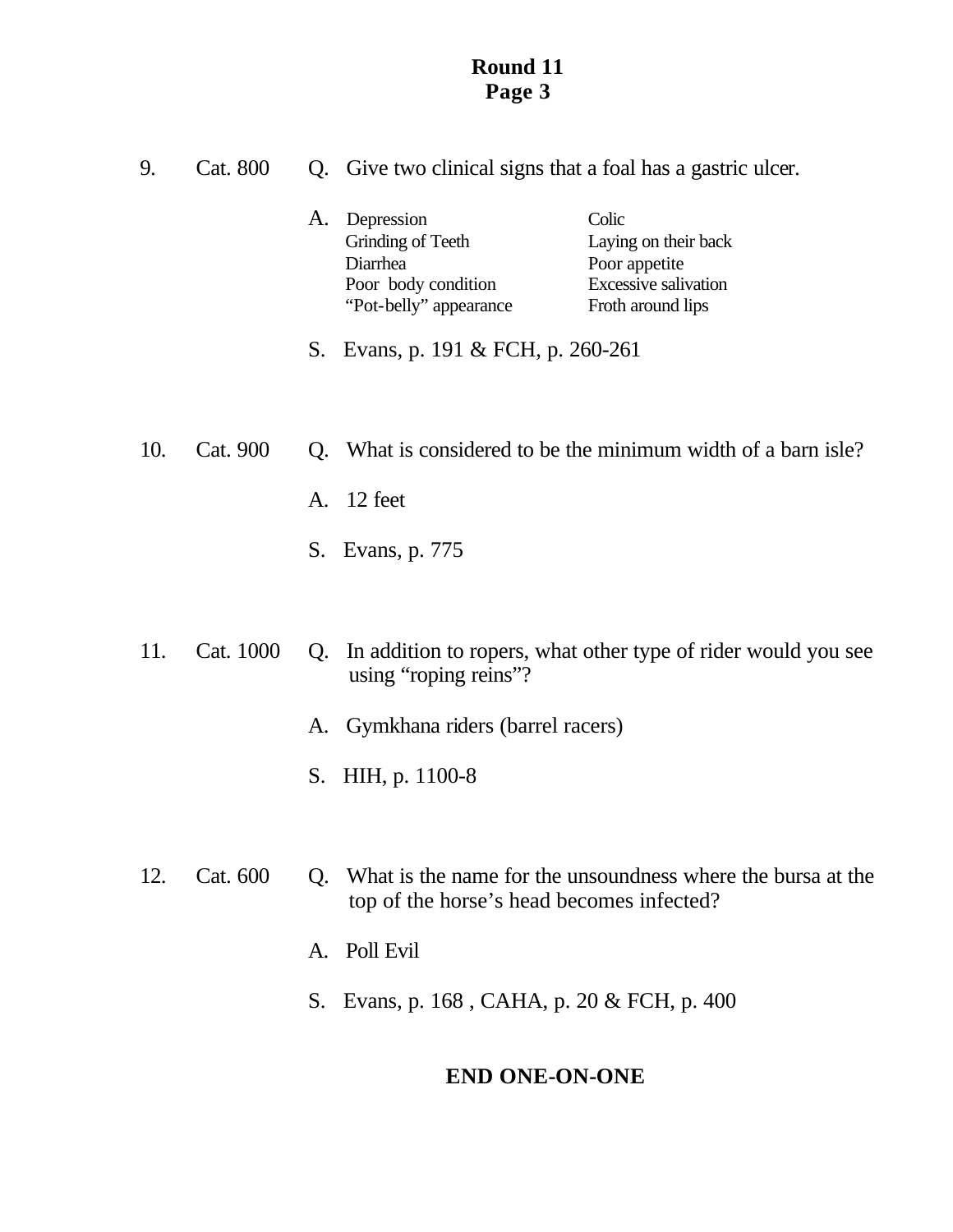## **BEGIN OPEN QUESTIONS**

- 13. Cat. 400 Q. What is the term for the membrane that lines the inside of the eyelid?
	- A. Conjunctiva
	- S. Equus Glossary 267
- 14. Cat. 700 Q. Which forage is a good source of Vitamin E?
	- A. Alfalfa
	- S. Evans, p. 258 & FCH, p. 63

# **TOSS-UP QUESTION – BONUS ATTACHED**

- 15. Cat. 900 Q. What type of horses commonly use "tie stalls"?
	- A. Draft Carriage Hack Livery
	- S. Evans, p. 779

# 16**. BONUS QUESTION**

- Q. You have recently opened a Quarter Horse breeding operation. You think you have found the ideal stallion for your program. His conformation is nearly flawless. However, there are other considerations when purchasing a stallion. Name four.
- A. Semen Evaluation Soundness of Hindlegs Weight (over or under) Arthritis Cardiovascular System Parasite Infestation Reproductive Tract Palpation Colic Frequency Temperament & Manners Libido Evaluation Condition of Respiratory Tract Melanomas Record of Settling Mares (Pregnancies per service) General Health ( any reproductive or contagious diseases)
- S. Evans, p. 375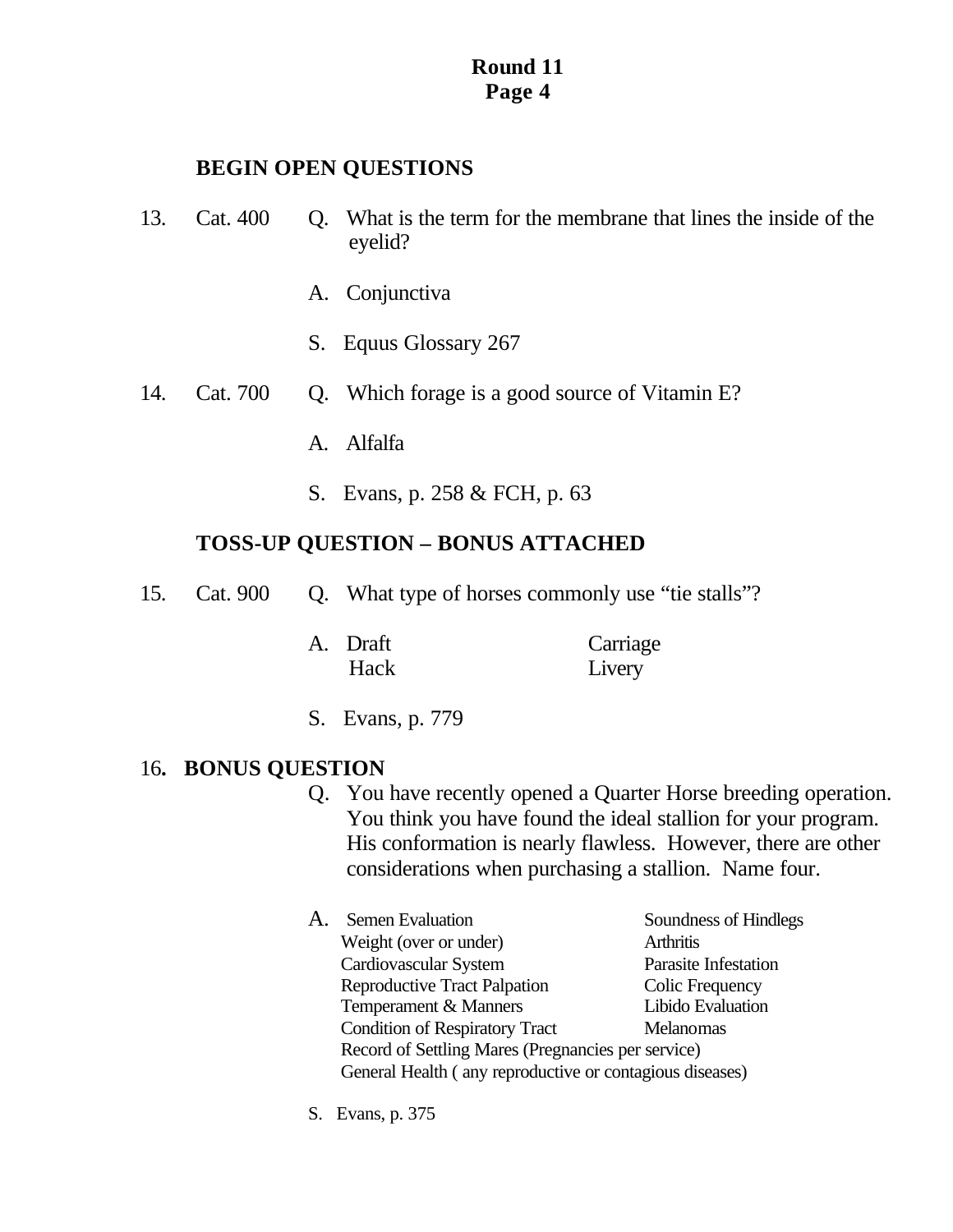# **RESUME OPEN QUESTIONS**

| 17. | Cat. 400 |    | Q. Being specific, name the parts that comprise a horse's foregut. |                                                                |
|-----|----------|----|--------------------------------------------------------------------|----------------------------------------------------------------|
|     |          | A. | Mouth<br><b>Esophagus</b><br>Stomach                               | Duodenum<br>Jejunum<br><b>Ileum</b>                            |
|     |          |    |                                                                    | S. AYHCLM, p. Adv. 303-1L & Evans, p. 190 & CAHA, p. 50        |
| 18. | Cat. 600 |    | Q. What is kinesiology?                                            |                                                                |
|     |          | A. | to mechanics and anatomy.                                          | The study of motion and the gaits, specifically with reference |
|     |          |    | S. Equus Glossary 265                                              |                                                                |
| 19. | Cat. 500 | Q. | semen?                                                             | The vesicular gland is responsible for adding what to the      |
|     |          |    | A. The "gel fraction"                                              |                                                                |
|     |          |    | S. Evans, p. 360                                                   |                                                                |
|     |          |    |                                                                    |                                                                |

# **TOSS-UP QUESTION – BONUS ATTACHED**

- 20. Cat. 900 Q. What does an uneven wear pattern on a horseshoe indicate?
	- A. It indicates that the foot is breaking over at a point other than at the toe, or that the foot is landing out of balance.
	- S. Evans, p. 742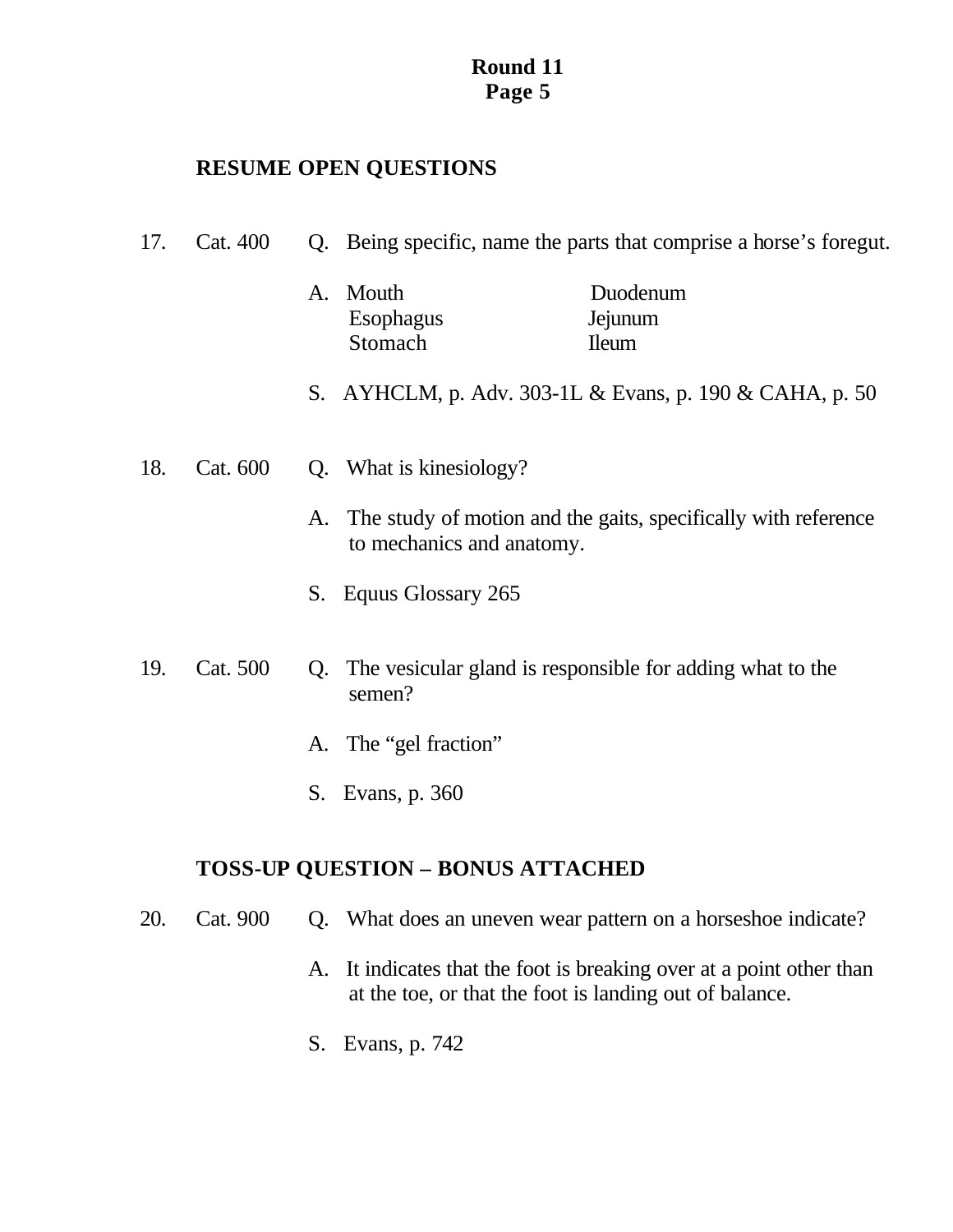## 21. **BONUS QUESTION**

- Q. Give four clinical signs of Cushing's disease in the horse.
- A. Long Hair, wavy/curly Thin Skin Fragile Bones Stupor Weakness Sweating Excessive drinking/urination Loss of muscle mass Poor shedding Chronic laminitis
- 
- S. Equus Glossary 272

|  | 22. Cat. 800 Q. What specific parts of the horse does strangles affect? |
|--|-------------------------------------------------------------------------|
|  |                                                                         |

- A. The submaxillary and parotid lymph nodes (submandibular) (retropharyngeal)
- S. Evans, p. 96
- 23. Cat. 300 Q. What dominant gene masks all other color patterns?
	- A. W, for white color
	- S. Evans, p. 482
- 24. Cat. 900 Q. What is attributed as being the major cause of barn fires?
	- A. Human carelessness
	- S. Evans, p. 754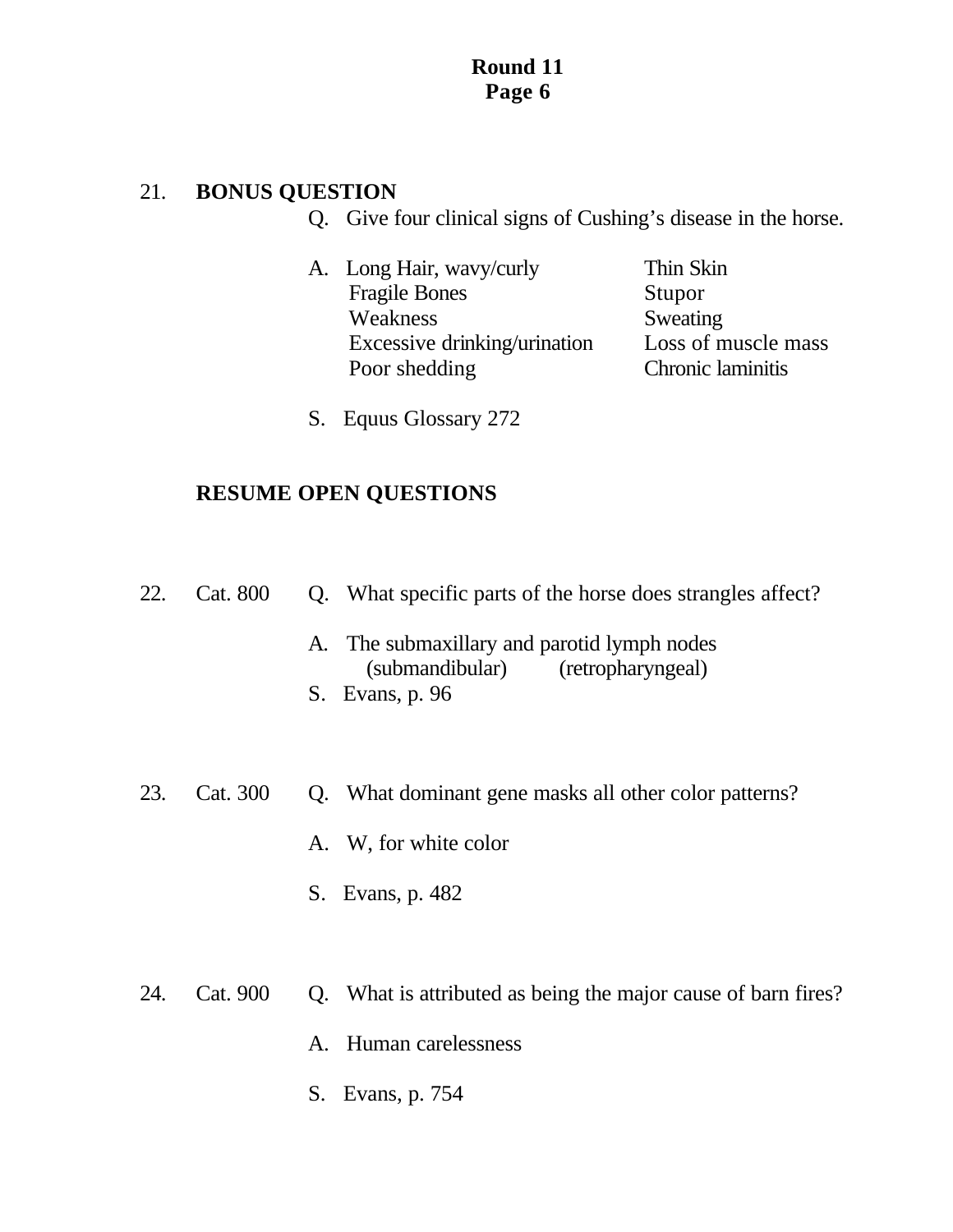- 25. Cat. 700 Q. According to the Horse Industry Handbook, a hay ration for mature horses should contain what percentage of crude protein?
	- A. 8-12% crude protein
	- S. AYHCLM, p. Adv. 304-2L & HIH, p. 420

#### **TOSS-UP QUESTION – BONUS ATTACHED**

- 26. Cat. 500 Q. When a mare is "short cycled", what is the only criteria that must be met prior to treatment?
	- A. That the mare has a mature Corpus luteum present on the ovary.
	- S. AYHCLM, p. Adv. 336-2L

#### 27. **BONUS QUESTION**

- Q. Give four causes of infertility in the stallion.
- A. Poor Health Injury Poor Nutrition Worry Anxiety Improper Management Masturbation Over Use As A Teaser Unnecessary Rough Handling Over Breeding Scared by Aggressive Mares Pain
- Q. Evans, p. 374

- 28. Cat. 800 Q. What age category or group of horses is most prone to "botulism"?
	- A. Foals
	- S. Evans, p. 603 & FCH, p. 362